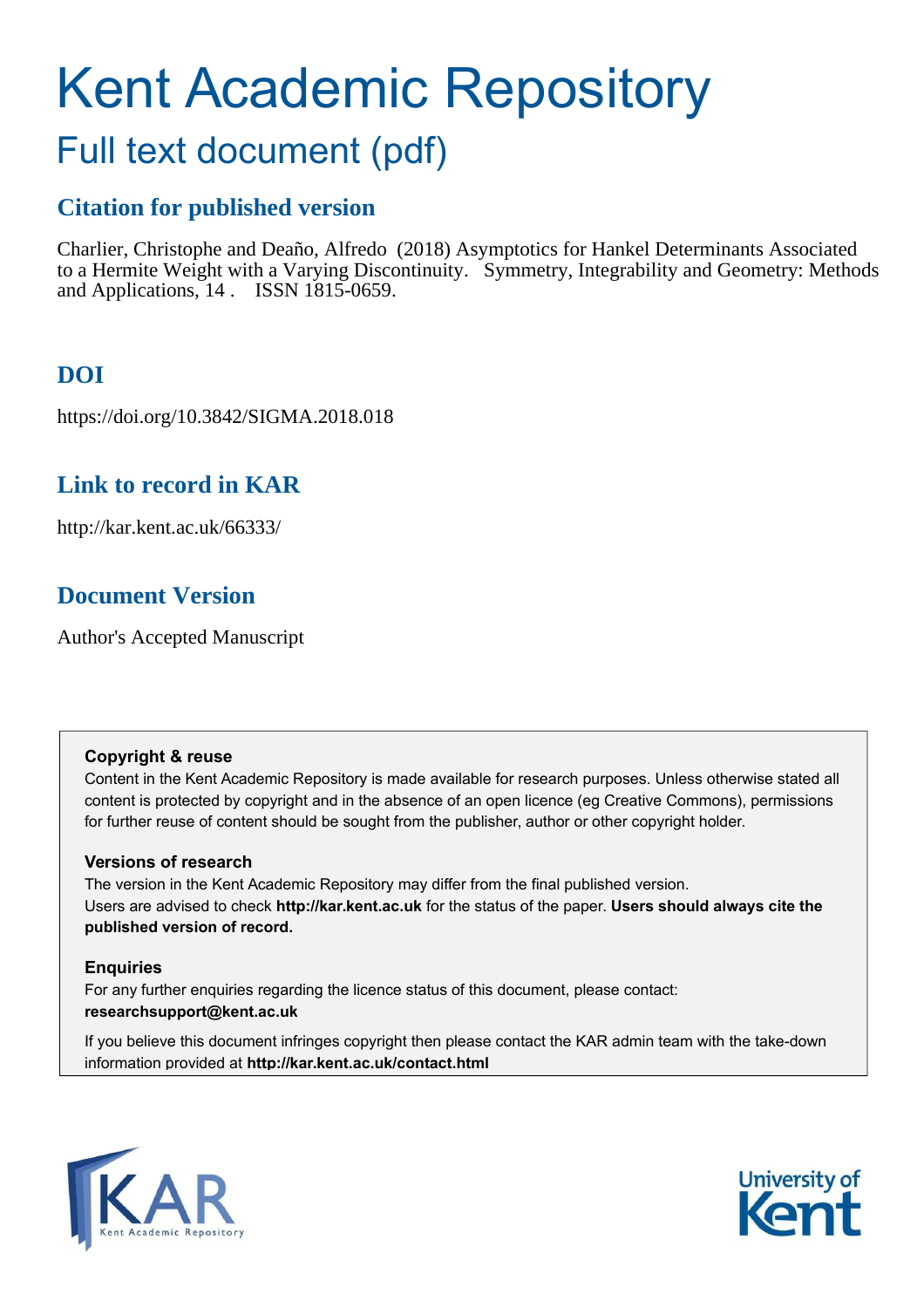# Asymptotics for Hankel Determinants Associated to a Hermite Weight with a Varying Discontinuit[y](#page-0-0)

Christophe CHARLIER  $\dagger$  and Alfredo DEANO<sup> $\dagger$ </sup>

† Department of Mathematics, KTH Royal Institute of Technology, Lindstedtsvägen 25, SE-114 28 Stockholm, Sweden E-mail: [cchar@kth.se](mailto:cchar@kth.se)

‡ School of Mathematics, Statistics and Actuarial Science, University of Kent, Canterbury CT2 7FS, UK E-mail: [A.Deano-Cabrera@kent.ac.uk](mailto:A.Deano-Cabrera@kent.ac.uk)

Received November 02, 2017, in final form February 27, 2018; Published online March 07, 2018 <https://doi.org/10.3842/SIGMA.2018.018>

<span id="page-1-0"></span>Abstract. We study  $n \times n$  Hankel determinants constructed with moments of a Hermite weight with a Fisher–Hartwig singularity on the real line. We consider the case when the singularity is in the bulk and is both of root-type and jump-type. We obtain large  $n$ asymptotics for these Hankel determinants, and we observe a critical transition when the size of the jumps varies with  $n$ . These determinants arise in the thinning of the generalised Gaussian unitary ensembles and in the construction of special function solutions of the Painlevé IV equation.

Key words: asymptotic analysis; Riemann–Hilbert problems; Hankel determinants; random matrix theory; Painlevé equations

<span id="page-1-2"></span>2010 Mathematics Subject Classification: 30E15; 35Q15; 15B52; 33E17

## 1 Introduction and motivation

We consider the Hankel determinant

$$
H_n(v, s, \alpha) = \det \left( \int_{\mathbb{R}} x^{j+k} w(x; v, s, \alpha) dx \right)_{j,k=0}^{n-1}, \qquad n \in \mathbb{N},
$$
\n(1.1)

with a Gaussian weight on the real line of the form

$$
w(x; v, s, \alpha) = e^{-x^2} |x - v|^{\alpha} \begin{cases} s, & \text{if } x < v, \\ 1, & \text{if } x > v, \end{cases}
$$
 (1.2)

where  $v \in \mathbb{R}$ ,  $s \in [0, 1]$  and  $\alpha \in (-1, \infty)$ . There is a root-type Fisher–Hartwig (FH) singularity if  $\alpha \neq 0$ . The piecewise constant factor in [\(1.2\)](#page-0-1) is a jump-type FH singularity only if  $s \neq 0$  and  $s \neq 1$ . If  $s = 1$  there is no jump, and if  $s = 0$  the weight is supported on the interval  $[v, \infty)$ . By Heine's formula,  $H_n(v, s, \alpha)$  admits the following *n*-fold integral representation:

<span id="page-1-3"></span><span id="page-1-1"></span>
$$
H_n(v, s, \alpha) = \frac{1}{n!} \int_{\mathbb{R}^n} \Delta(x)^2 \prod_{i=1}^n w(x_i; v, s, \alpha) dx_i, \qquad \Delta(x) = \prod_{1 \le i < j \le n} (x_j - x_i). \tag{1.3}
$$

In this paper we are interested in large n asymptotics for  $H_n(v, s, \alpha)$ , uniformly in  $s \in [0, 1]$ . An analogous case was analysed in [\[6\]](#page-41-0) for Fredholm determinant associated with the sine kernel

This paper is a contribution to the Special Issue on Orthogonal Polynomials, Special Functions and Applications (OPSFA14). The full collection is available at <https://www.emis.de/journals/SIGMA/OPSFA2017.html>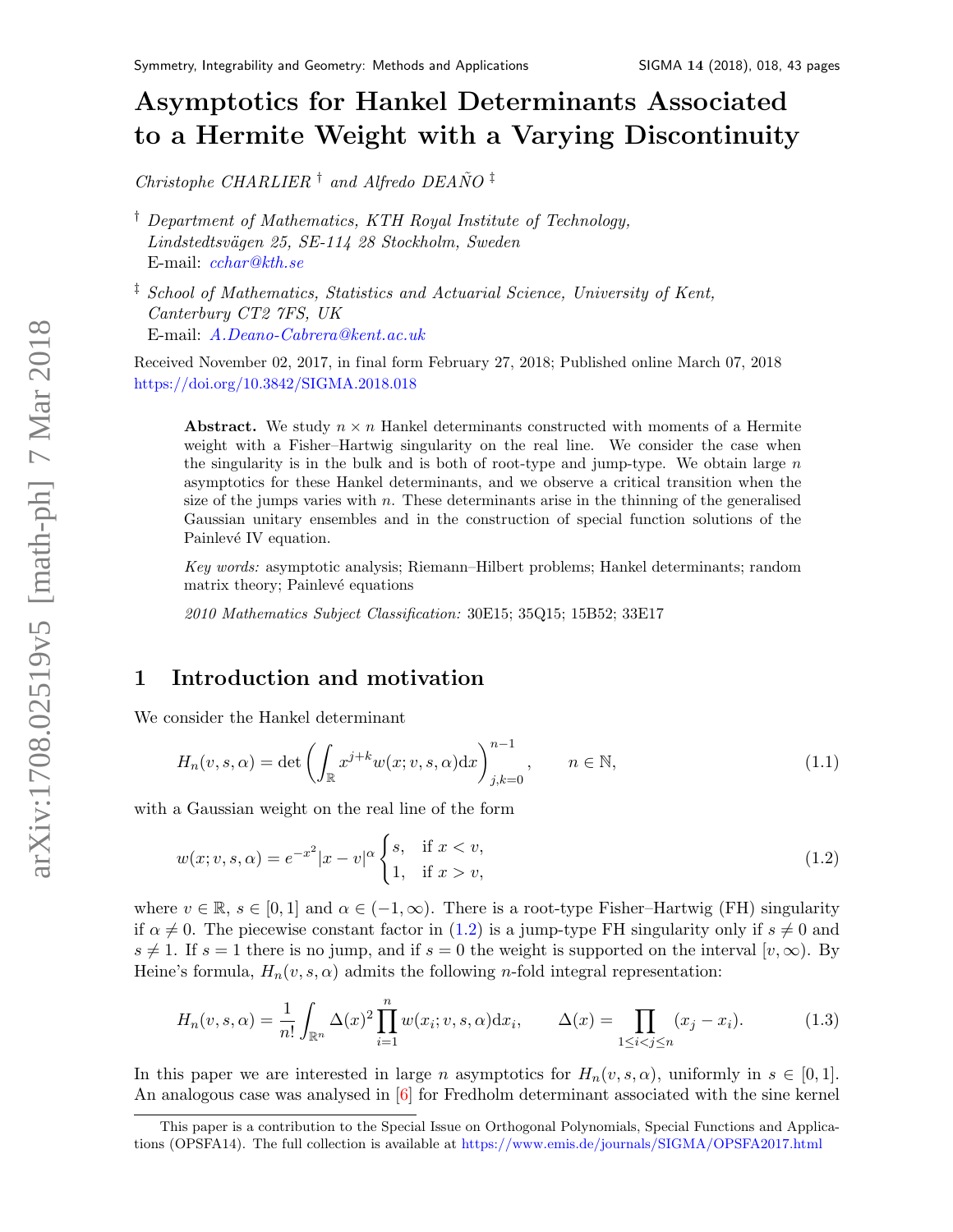and in [\[10,](#page-41-1) [11\]](#page-41-2) for Toeplitz determinants with a weight defined on the unit circle. We briefly summarize here some known results for particular values of the parameters and we present some applications.

The Hankel determinant  $H_n(v, s, \alpha)$  arises in random matrix theory. Consider the set of  $n \times n$ Hermitian matrices  $M$  endowed with the probability measure

$$
\frac{1}{\widehat{Z}_n(v,\alpha)}|\det(M)-vI|^{\alpha}e^{-\operatorname{Tr}M^2}dM, \qquad dM=\prod_{i=1}^n dM_{ii}\prod_{1\leq i
$$

where  $\widehat{Z}_n(v, \alpha)$  is the normalisation constant. We will refer to this random matrix ensemble as the generalised Gaussian unitary ensemble, which we denote by  $GUE(v, \alpha)$ . Such a measure of matrices M induces a probability measure on the eigenvalues  $x_1, \ldots, x_n$  of M which is of the form

<span id="page-2-1"></span>
$$
\frac{1}{n!Z_n(v,\alpha)}\Delta(x)^2 \prod_{i=1}^n w(x_i;v,1,\alpha) \mathrm{d}x_i,\tag{1.4}
$$

where  $Z_n(v, \alpha)$  is called the partition function of  $GUE(v, \alpha)$ . From [\(1.4\)](#page-1-0) and the integral representation for Hankel determinants given by  $(1.3)$ , we have the relation

$$
Z_n(v, \alpha) = H_n(v, 1, \alpha).
$$

The special case of GUE(0,0) (note that if  $\alpha = 0$ , the parameter v is irrelevant) is called the Gaussian unitary ensemble (GUE), and has already been widely studied (see, e.g., [\[32\]](#page-42-0)). The partition function of the GUE is a Selberg integral and is explicitly known (see, e.g., [\[32\]](#page-42-0)). Its exact expression and its large  $n$  asymptotics are given by

$$
\log H_n(0,1,0) = -\frac{n^2}{2}\log 2 + \frac{n}{2}\log(2\pi) + \sum_{j=1}^{n-1}\log(j!)
$$
\n
$$
= \frac{n^2}{2}\log\left(\frac{n}{2}\right) - \frac{3}{4}n^2 + n\log(2\pi) - \frac{\log n}{12} + \zeta'(-1) + \mathcal{O}(n^{-1}), \quad \text{as } n \to \infty,
$$
\n(1.5)

where  $\zeta$  is Riemann's zeta-function.

When  $\alpha \neq 0$  but  $v = 0$ , the partition function of GUE(0,  $\alpha$ ) is again a Selberg integral and is also known exactly for finite n, see [\[33\]](#page-42-1) or [\[15,](#page-41-3) equation  $(A.8)$ ]. This is not true for  $v \neq 0$ . In [\[29\]](#page-42-2), Krasovsky obtained via the Riemann–Hilbert method that large n asymptotics of  $H_n(\sqrt{2nt}, 1, \alpha)$ , when t is in a compact subset of  $(-1, 1)$ , are given by

<span id="page-2-2"></span>
$$
\log \frac{H_n(\sqrt{2n}t, 1, \alpha)}{H_n(0, 1, 0)} = \frac{\alpha}{2} n \log n - \frac{\alpha}{2} \left( 1 - 2t^2 + \log 2 \right) n + \frac{\alpha^2}{4} \log n + \frac{\alpha^2}{4} \log \left( 2\sqrt{1 - t^2} \right) + \log \frac{G \left( 1 + \frac{\alpha}{2} \right)^2}{G(1 + \alpha)} + \mathcal{O}\left(\frac{\log n}{n}\right),\tag{1.6}
$$

where  $G$  is Barnes'  $G$ -function.

Let us denote by  $x_{\min}^{(v,\alpha)}$  and  $x_{\max}^{(v,\alpha)}$  the smallest and largest eigenvalue in  $GUE(v,\alpha)$ , respectively. The probability of observing no eigenvalues in  $(-\infty, v)$ , denoted by  $\mathbb{P}(x_{\min}^{(v,\alpha)} \geq v)$ , can be expressed as a ratio of Hankel determinants given by  $(1.1)$  with  $s = 0$  and  $s = 1$ . From a direct integration of [\(1.4\)](#page-1-0), and from the symmetry  $w(x; v, 1, \alpha) = w(-x; -v, 1, \alpha)$ , we have

<span id="page-2-0"></span>
$$
\mathbb{P}\big(x_{\min}^{(v,\alpha)} \ge v\big) = \frac{H_n(v,0,\alpha)}{H_n(v,1,\alpha)} = \mathbb{P}\big(x_{\max}^{(-v,\alpha)} \le -v\big). \tag{1.7}
$$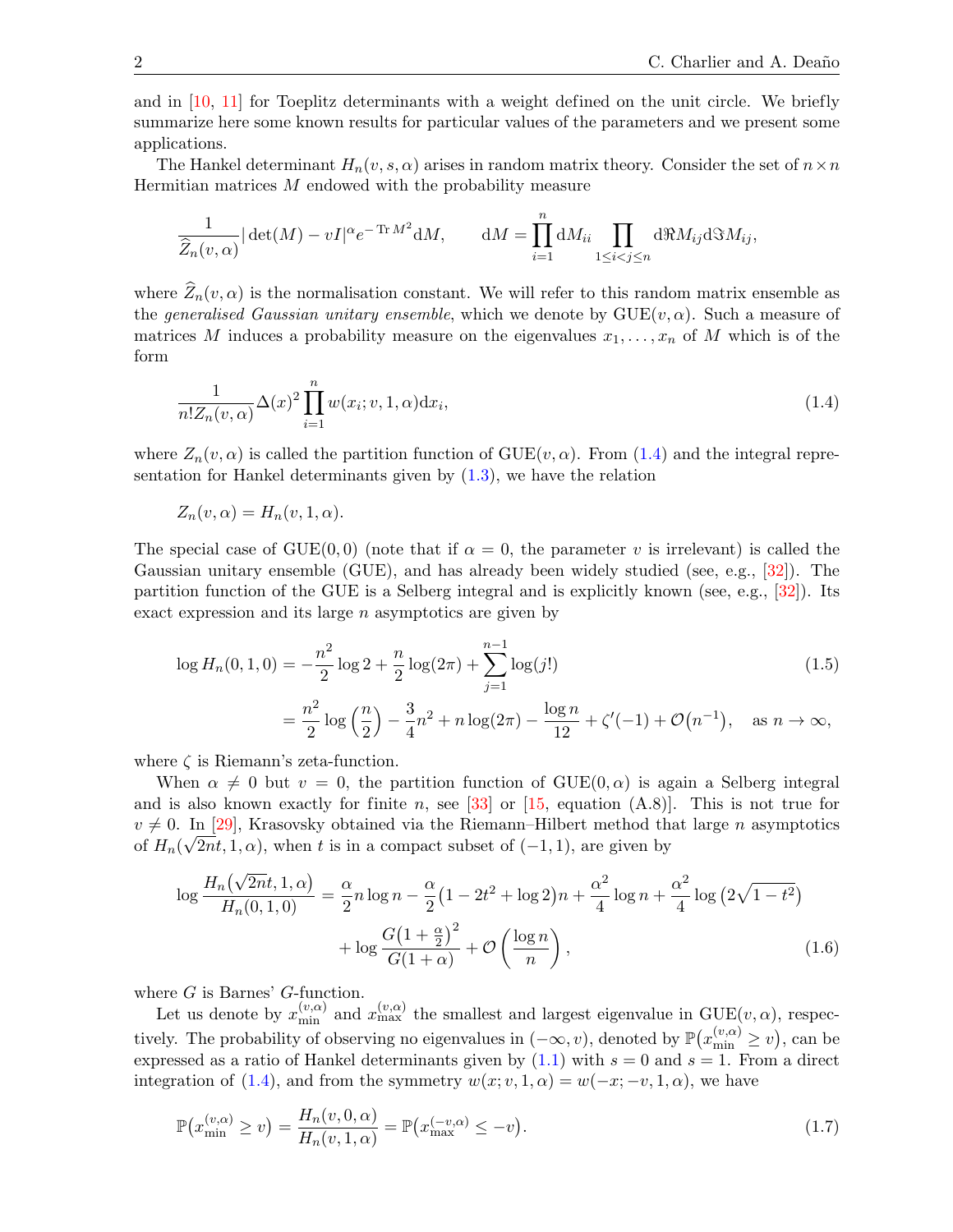It is well-known that the empirical spectral distribution of the eigenvalues (after proper rescaling) in the GUE converges weakly almost surely to the Wigner semi-circle distribution, i.e.,

$$
\frac{1}{n}\sum_{i=1}^{n}\delta_{\frac{x_i}{\sqrt{2n}}} \to \frac{2}{\pi}\sqrt{1-x^2}dx,
$$

see for instance [\[1,](#page-41-4) Chapter 2]. It is also known that the smallest eigenvalue  $x_{\min}^{(0,0)}$  is usually located near  $-\sqrt{2n}$  and the properly rescaled fluctuations of  $x_{\min}^{(0,0)}$  around  $-\sqrt{2n}$  follow the Tracy–Widom distribution. The ratio [\(1.7\)](#page-1-1) with  $v = -\sqrt{2n}(1 + \frac{w}{2n^{2/3}})$  and w in a compact subset of R, i.e., when v is near the edge of the spectrum, has been recently studied for  $\alpha \neq 0$ in [\[41\]](#page-42-3) (including general  $s > 0$ ).

In this paper we investigate the probability of a large deviation of  $x_{\min}^{(v,\alpha)}$ , i.e., the proba-bility [\(1.7\)](#page-1-1) when v is sufficiently far from  $-\sqrt{2n}$ . In the particular case of  $v = 0$ , (1.7) is the probability that a matrix M drawn from the  $GUE(0, \alpha)$  is positive definite. Large n asymptotics for this probability have been obtained in [\[15\]](#page-41-3):

$$
\log \frac{H_n(0,0,\alpha)}{H_n(0,1,\alpha)} = -\frac{\log 3}{2}n^2 - \frac{\alpha \log 3}{2}n + \left(\frac{\alpha^2}{4} - \frac{1}{12}\right) \log n + c_0 + \mathcal{O}(n^{-1}),\tag{1.8}
$$

where

<span id="page-3-0"></span>
$$
c_0 = \frac{\alpha}{2} \log(2\pi) + \left(\frac{\alpha^2}{4} - \frac{1}{6}\right) \log 2 + \left(\frac{1}{8} - \frac{\alpha^2}{2}\right) \log 3 + \zeta'(-1) - \log \left[G\left(1 + \frac{\alpha}{2}\right)^2\right].
$$

Note that the denominator  $H_n(0, 1, \alpha)$  can be obtained from [\(1.5\)](#page-1-2) and [\(1.6\)](#page-1-3) with  $t = 0$ . One of the goals of the present paper is to generalize this result for  $v \neq 0$ , i.e., to obtain strong large n asymptotics of  $H_n(\sqrt{2nt}, 0, \alpha)$ , when t is in a compact subset of  $(-1, \infty)$ . In particular, it is possible to deduce from our result the probability [\(1.7\)](#page-1-1).

Assume we thin the eigenvalues  $x_1, \ldots, x_n$  from [\(1.4\)](#page-1-0) by removing each of them independently with a certain probability  $s \in [0,1]$ . The resulting point process is called the *thinned* GUE $(v, \alpha)$ , whose spectrum is denoted by  $y_1, \ldots, y_m$ , where m is itself a random variable following the Binomial distribution  $Bin(n, 1-s)$ . Thinning was introduced in random matrix theory by Bohigas and Pato  $[5]$ , and we refer to  $[9, 11]$  $[9, 11]$  for analogous situations and an overview of the theory of thinning. Let us denote by  $y_{\min}^{(v,s,\alpha)}$  for the smallest thinned eigenvalue (note that we always have  $y_{\min}^{(v,s,\alpha)} \geq x_{\min}^{(v,\alpha)} = y_{\min}^{(v,0,\alpha)}$ . The ratio  $\frac{H_n(v,s,\alpha)}{H_n(v,1,\alpha)}$  is a one-parameter generalisation of [\(1.7\)](#page-1-1) and represents the probability of observing no eigenvalue of the thinned spectrum in  $(-\infty, v)$ , i.e., we have

<span id="page-3-2"></span><span id="page-3-1"></span>
$$
\mathbb{P}(y_{\min}^{(v,s,\alpha)} \ge v) = \frac{H_n(v,s,\alpha)}{H_n(v,1,\alpha)}.\tag{1.9}
$$

In the regime when s is in a compact subset of  $(0,1]$  and  $v = \sqrt{2nt}$  with t in a compact subset of  $(-1, 1)$ , asymptotics of this probability have been obtained rigorously in [\[27\]](#page-42-4) for  $\alpha = 0$  and in [\[9\]](#page-41-6) for  $\alpha \neq 0$ . Note that asymptotics for integer  $\alpha$  were obtained previously in [\[25\]](#page-42-5), based on the work [\[7\]](#page-41-7). As  $n \to \infty$ , they are given by

$$
\log \frac{H_n(\sqrt{2n}t, s, \alpha)}{H_n(\sqrt{2n}t, 1, \alpha)} = n \int_{-1}^t \frac{2}{\pi} \sqrt{1 - x^2} dx \log s + \frac{(\log s)^2}{4\pi^2} \log n + \tilde{c}_0 + \mathcal{O}\left(\frac{\log n}{n}\right)
$$
  
=  $\left[2 \arcsin t + 2t\sqrt{1 - t^2} + \pi\right] \frac{\log s}{2\pi} n + \frac{(\log s)^2}{4\pi^2} \log n + \tilde{c}_0 + \mathcal{O}\left(\frac{\log n}{n}\right),$  (1.10)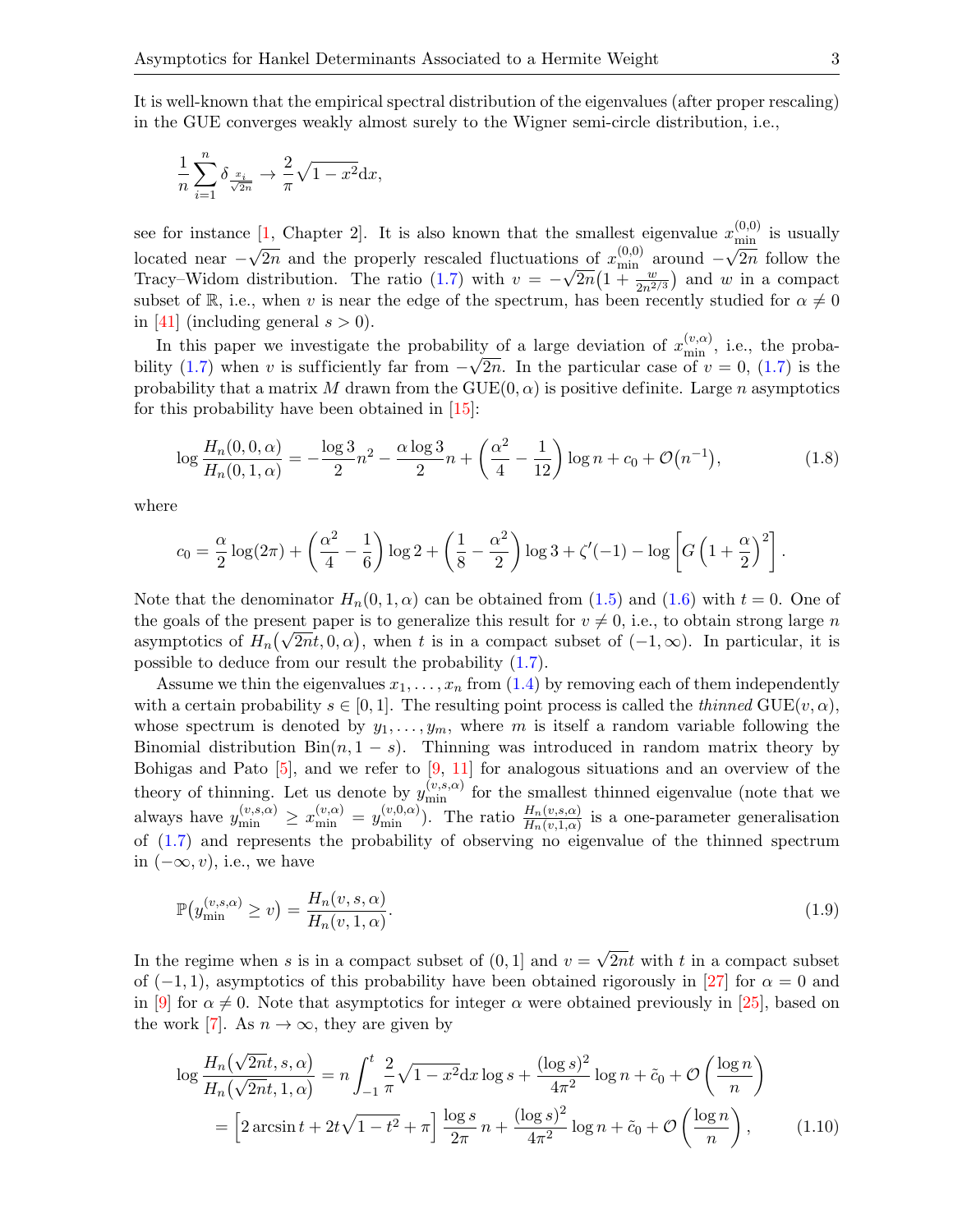where the constant  $\tilde{c}_0 = \tilde{c}_0(t, s, \alpha)$  is explicit:

<span id="page-4-3"></span><span id="page-4-1"></span>
$$
\tilde{c}_0 = \frac{3(\log s)^2}{4\pi^2} \log (2\sqrt{1-t^2}) + \alpha \frac{\log s}{2\pi} \arcsin t + \log \frac{G\left(1+\frac{\alpha}{2}+\frac{\log s}{2\pi i}\right)G\left(1+\frac{\alpha}{2}-\frac{\log s}{2\pi i}\right)}{G\left(1+\frac{\alpha}{2}\right)^2}.
$$

The second goal of the present paper is to obtain large n asymptotics of  $H_n(\sqrt{2n}t, s, \alpha)$  when  $s = s(n) \rightarrow 0$  as  $n \rightarrow \infty$ , and to observe a transition in the large n asymptotics between [\(1.10\)](#page-2-0), where s is bounded away from 0, and the case  $H_n(\sqrt{2n}t, 0, \alpha)$ .

Another motivation for the study of the Hankel determinant [\(1.1\)](#page-0-3) comes from solutions of the Painlevé IV differential equation  $(P_{IV})$ . The  $P_{IV}$  equation finds interesting applications in many dif ferent areas of physics, such as non-linear optics, dispersive long-wave equations, fluid dynamics and plasma physics (see, e.g.,  $[13, \text{Section 10.1}], [40]$  $[13, \text{Section 10.1}], [40]$ ). This equation depends on two parameters  $A, B \in \mathbb{C}$  and is given by

<span id="page-4-0"></span>
$$
q''(z) = \frac{1}{2q(z)}q'(z)^2 + \frac{3}{2}q(z)^3 + 4zq(z)^2 + 2(z^2 - A)q(z) + \frac{B}{q(z)}.
$$

In this paper, we focus on special function solutions of  $P_{IV}$  when the parameters A and B satisfy suitable constraints. It is known (see, e.g.,  $[14,$  Theorem 3.4] and  $[26,$  Theorem 25.2]) that  $P_{IV}$ has solutions expressible in terms of parabolic cylinder functions  $U(a, z)$  (these functions are defined in [\[36,](#page-42-8) Chapter 12]) if and only if either

$$
B = -2(2n + 1 + \varepsilon A)^2 \qquad \text{or} \qquad B = -2n^2,\tag{1.11}
$$

with  $\varepsilon = \pm 1$  and  $n \in \mathbb{Z}$ . In this situation, we are considering the so-called special function solutions of  $P_{IV}$ .

In general, the standard method to derive special function solutions is by considering associated Riccati equations. We refer the reader to  $\left[13, \text{Section 7}\right]$  for the general theory or  $\left[36, \text{$ Section 32.10 for a summary of special function solutions. For  $n = 0$  in [\(1.11\)](#page-3-0), the Riccati equation of  $P_{IV}$  is

$$
q'(z) = \varepsilon q(z)^2 + 2\varepsilon z q(z) + 2\nu,
$$

with  $\nu = -(1 + \varepsilon A)$ . If we set  $q(z) = -\varepsilon \varphi'_\nu(z)/\varphi_\nu(z)$  to linearise this equation, then  $\varphi_\nu$  satisfies

$$
\varphi_{\nu}''(z) - 2\varepsilon z \varphi_{\nu}'(z) + 2\varepsilon \nu \varphi_{\nu}(z) = 0, \tag{1.12}
$$

whose general solutions can be written in terms of the parabolic cylinder function  $U(a, z)$ , see [\[36,](#page-42-8) Section 12.2]. If  $\nu \notin \mathbb{Z}$ , then  $\varphi_{\nu}(z) = \varphi_{\nu}(z; \varepsilon)$  can be written in the form

$$
\varphi_{\nu}(z;\varepsilon) = \begin{cases} \{C_1U(-\nu - \frac{1}{2}, \sqrt{2}z) + C_2U(-\nu - \frac{1}{2}, -\sqrt{2}z)\} \exp\left(\frac{1}{2}z^2\right), & \text{if } \varepsilon = 1, \\ \{C_1U(\nu + \frac{1}{2}, \sqrt{2}z) + C_2U(\nu + \frac{1}{2}, -\sqrt{2}z)\} \exp\left(-\frac{1}{2}z^2\right), & \text{if } \varepsilon = -1, \end{cases} (1.13)
$$

<span id="page-4-2"></span>where  $C_1, C_2 \in \mathbb{C}$ . We comment on the case  $\nu \in \mathbb{Z}$  at the end of this section. For general  $n \in \mathbb{N}$ , it is a remarkable fact that the special function solutions can be constructed explicitly in terms of the following Wronskian determinants (see  $[23, 35]$  $[23, 35]$  and  $[14,$  Theorem 3.5]):

$$
\tau_{n,\nu}(z;\varepsilon) = \mathcal{W}\left(\varphi_{\nu}(z;\varepsilon),\frac{\mathrm{d}\varphi_{\nu}(z;\varepsilon)}{\mathrm{d}z},\ldots,\frac{\mathrm{d}^{n-1}\varphi_{\nu}(z;\varepsilon)}{\mathrm{d}z^{n-1}}\right), \qquad n \ge 1,
$$

with  $\tau_{0,\nu}(z;\varepsilon) = 1$ . This Wronskian determinant can in turn be written in terms of the Hankel determinant  $H_n(v, s, \alpha)$ , we obtain for  $n \geq 0$ 

$$
H_n(v, s, \alpha) = \Gamma(1+\alpha)^n 2^{-n^2 - \frac{n(\alpha-1)}{2}} \tau_{n,\alpha}(v, -1)
$$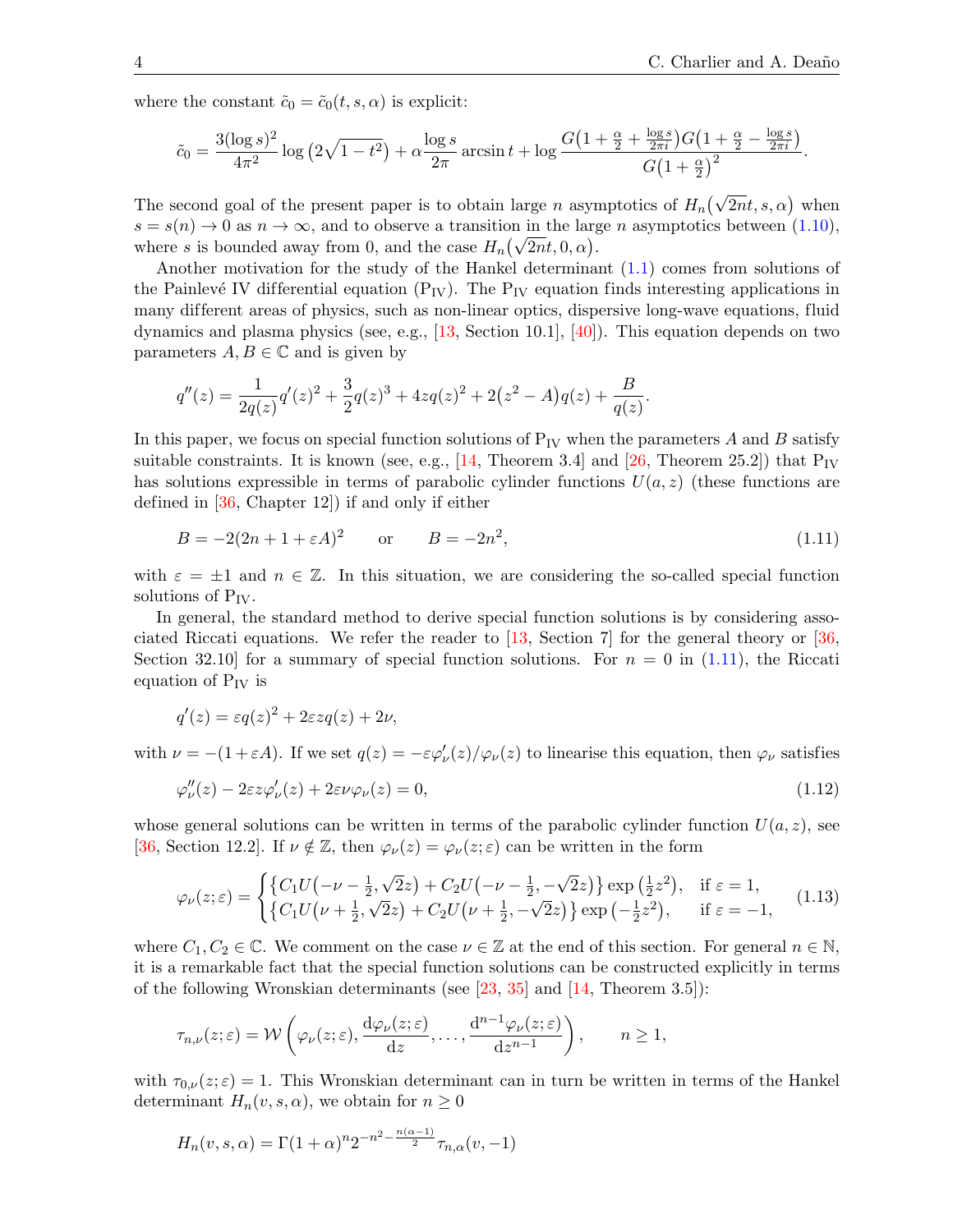<span id="page-5-6"></span><span id="page-5-5"></span><span id="page-5-2"></span><span id="page-5-0"></span>
$$
=e^{-nv^{2}}\Gamma(1+\alpha)^{n}2^{-n^{2}-\frac{n(\alpha-1)}{2}}\tau_{n,-\alpha-1}(v,1),
$$
\n(1.14)

<span id="page-5-1"></span>where  $C_1 = 1$  and  $C_2 = s$ . This relation relies on the integral representation for the parabolic cylinder function  $[36, \text{ equation } (12.5.1)]$ :

$$
U(a,z) = \frac{e^{-\frac{z^2}{4}}}{\Gamma(a+\frac{1}{2})} \int_0^\infty x^{a-\frac{1}{2}} e^{-\frac{x^2}{2} - zx} dx, \qquad \Re a > -\frac{1}{2}.
$$
 (1.15)

By a change of variables, we can write the moment of order 0 of the weight function  $w(x) =$  $w(x; v, s, \alpha)$  given by  $(1.2)$  in terms of U as follows:

$$
\int_{-\infty}^{\infty} w(x) dx = 2^{-\frac{1+\alpha}{2}} e^{-v^2} \left[ s \int_0^{\infty} x^{\alpha} e^{-\frac{x^2}{2} + \sqrt{2}vx} dx + \int_0^{\infty} x^{\alpha} e^{-\frac{x^2}{2} - \sqrt{2}vx} dx \right]
$$
  
=  $2^{-\frac{1+\alpha}{2}} e^{-\frac{v^2}{2}} \Gamma(1+\alpha) \left[ sU(\alpha + \frac{1}{2}, -\sqrt{2}v) + U(\alpha + \frac{1}{2}, \sqrt{2}v) \right].$ 

Therefore, from [\(1.13\)](#page-3-1) with  $C_1 = 1$  and  $C_2 = s$ , we have

$$
\int_{-\infty}^{\infty} w(x) dx = 2^{-\frac{1+\alpha}{2}} \Gamma(1+\alpha) \varphi_{\alpha}(v; -1) = 2^{-\frac{1+\alpha}{2}} e^{-v^2} \Gamma(\alpha+1) \varphi_{-\alpha-1}(v; 1).
$$
 (1.16)

Differentiating *i* times  $(1.16)$  with respect to *v*, we get

<span id="page-5-3"></span>
$$
\partial_v^j \varphi_\alpha(v; -1) = \frac{2^{\frac{1+\alpha}{2}}}{\Gamma(1+\alpha)} \partial_v^j \left( \int_{-\infty}^\infty w(x) dx \right) = \frac{(-1)^j 2^j 2^{\frac{1+\alpha}{2}}}{\Gamma(1+\alpha)} \int_{-\infty}^\infty x^j w(x) dx,
$$

$$
\partial_v^j \varphi_{-\alpha-1}(v; 1) = \frac{2^{\frac{1+\alpha}{2}}}{\Gamma(1+\alpha)} \partial_v^j \left( e^{v^2} \int_{-\infty}^\infty w(x) dx \right) = \frac{(-1)^j 2^j 2^{\frac{1+\alpha}{2}}}{\Gamma(1+\alpha)} e^{v^2} \int_{-\infty}^\infty (x-v)^j w(x) dx.
$$

After taking the determinant, this establishes the formula [\(1.14\)](#page-4-1). Thus, the results presented in Section [2](#page-4-2) imply large n asymptotics for special solutions of P<sub>IV</sub> expressed in terms of  $\tau_{n,\nu}$ , uniformly for  $C_2$  small.

As explained in [\[14\]](#page-41-9), when the parameter  $\nu = m$  is an integer, we need to take a different combination of independent solutions of equation [\(1.12\)](#page-3-2), since both parabolic cylinder functions in the seed function become Hermite polynomials. This leads to the so-called generalised Hermite polynomials, which are rational solutions of  $P_{IV}$ , obtained as particular cases of the special function solutions, see the parameter plane of  $P_{IV}$  in [\[13,](#page-41-8) Section 5.5] or [\[26\]](#page-42-7). We refer the reader to the work of Kawijara and Ohta [\[28,](#page-42-11) Definition 3.1] for more information on the rational solutions of  $P_{IV}$ .

We also note that in the previous discussion, since  $\nu = \alpha$ , the integral representation [\(1.15\)](#page-4-3) imposes the restriction  $\alpha > -1$ . This restriction can be lifted at the price of taking complex integration and a complex weight function. This defines an associated family of orthogonal polynomials only formally. We do not pursue this route in this paper, but we note that it has been used in the literature, for example in the analysis of the asymptotic behavior and pole structure of rational solutions of  $P_{II}$  by Bertola and Bothner  $[3]$  and more recently of rational solutions of  $P_{IV}$  by Buckingham [\[8\]](#page-41-11).

#### 2 Main results

<span id="page-5-4"></span>Observe that if we naively take the limit  $s \to 0$  in [\(1.10\)](#page-2-0), the asymptotics on the right-hand side blow up, due to the presence of  $\log s$  terms. Therefore, a critical transition is expected when  $n \to \infty$  and simultaneously  $s \to 0$  in a suitable double scaling limit. As mentioned earlier, the contribution of this paper is to analyse 1) the case  $s = 0$  (which is known only for  $v = 0$ , see  $(1.8)$ , and 2) the transition between the situation when  $s = 0$  and the situation when s is in a compact subset of  $(0, 1]$ , given by  $(1.10)$ . We obtain the following results.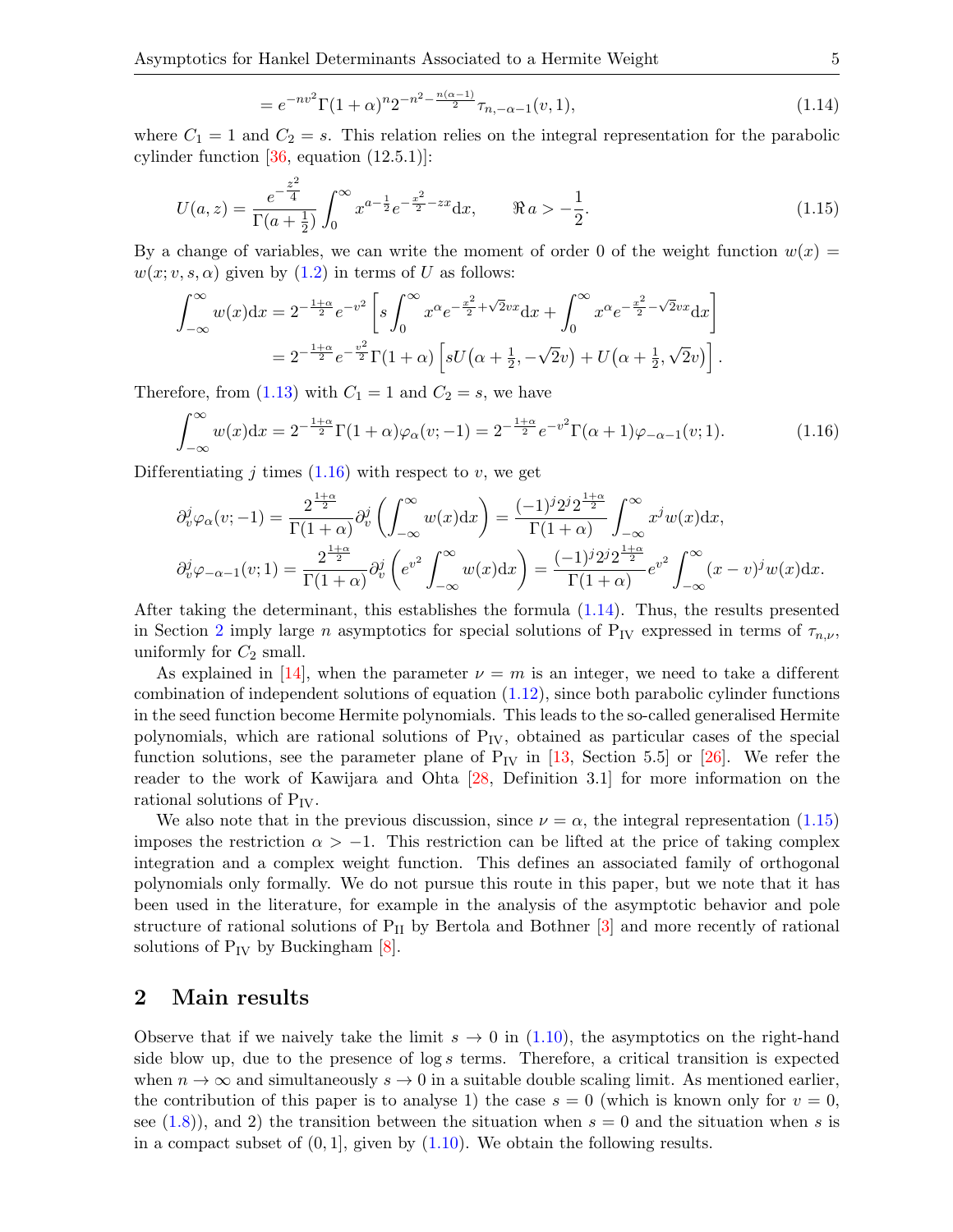<span id="page-6-1"></span>**Theorem 2.1.** Let  $\alpha \in (-1, \infty)$  and  $t \in (-1, \infty)$ . As  $n \to \infty$ , we have

$$
\log \frac{H_n(\sqrt{2n}t, 0, \alpha)}{H_n(0, 0, \alpha)} = C_1(t)n^2 + C_2(t, \alpha)n + C_3(t, \alpha) + \mathcal{O}(n^{-1}),
$$
\n(2.1)

where the coefficients are given by

<span id="page-6-0"></span>
$$
C_1(t) = -\frac{2t^3}{27}(\sqrt{3+t^2} - t) - \left(\frac{4}{3}t^2 + \frac{5}{9}t\sqrt{3+t^2}\right) - \log\left(\frac{t+\sqrt{3+t^2}}{\sqrt{3}}\right),\tag{2.2}
$$

$$
C_2(t,\alpha) = \frac{\alpha t}{3}(t - \sqrt{3+t^2}) - \alpha \log\left(\frac{t + \sqrt{3+t^2}}{\sqrt{3}}\right),\tag{2.3}
$$

<span id="page-6-2"></span>
$$
C_3(t,\alpha) = \frac{1 - 3\alpha^2}{6} \log\left(\frac{t + \sqrt{3 + t^2}}{\sqrt{3}}\right) - \frac{1}{48} \log\left(\frac{3 + t^2}{3}\right)
$$

$$
-\frac{1}{16} (1 - 4\alpha^2) \log\left(\frac{3 + 5t^2 + 4t\sqrt{3 + t^2}}{3}\right).
$$
(2.4)

Furthermore, the error term  $\mathcal{O}(n^{-1})$  is uniform for t in a compact subset of  $(-1,\infty)$ .

Note that there is no critical transition in  $(2.1)$  as  $t \to 1$ .

**Remark 2.2.** The probability [\(1.7\)](#page-1-1) with  $v = \sqrt{2nt}$  can be rewritten as

$$
\mathbb{P}\left(x_{\min}^{(\sqrt{2n}t,\alpha)} \ge \sqrt{2n}t\right) = \frac{H_n(\sqrt{2n}t,0,\alpha)}{H_n(0,0,\alpha)} \frac{H_n(0,0,\alpha)}{H_n(0,1,\alpha)} \frac{H_n(0,1,\alpha)}{H_n(\sqrt{2n}t,1,\alpha)}.
$$

<span id="page-6-5"></span>Large n asymptotics of these three ratios are given up to the constant term by Theorem [2.1](#page-5-1) (for  $t > -1$ , [\(1.8\)](#page-2-1) and [\(1.6\)](#page-1-3) (for  $t \in (-1, 1)$ ), respectively. Putting these asymptotics together, we obtain as  $n \to \infty$  and for  $t \in (-1, 1)$ ,

$$
\log \mathbb{P}(x_{\min}^{(\sqrt{2n}t,\alpha)} \ge \sqrt{2n}t) = \left(C_1(t) - \frac{\log 3}{2}\right)n^2 + \left(C_2(t,\alpha) - \frac{\alpha \log 3}{2} - \alpha t^2\right)n + \left(\frac{\alpha^2}{4} - \frac{1}{12}\right)\log n + C_3(t,\alpha) + c_0 - \frac{\alpha^2}{8}\log\left(1 - t^2\right) + \mathcal{O}\left(\frac{\log n}{n}\right).
$$
 (2.5)

It can be checked from  $(2.2)$  that  $C_1(-1) = \frac{\log 3}{2}$  and

<span id="page-6-3"></span>
$$
C_1'(t) = -\frac{8}{27} \left(\sqrt{3+t^2} - t\right) \left(3 + 5t^2 + 4t\sqrt{3+t^2}\right) < 0, \qquad \text{for} \quad t > -1,
$$

which shows that the leading term in  $(2.5)$  is negative. This implies that the above probability decays super exponentially fast as  $n \to \infty$  for  $t \in (-1, 1)$ .

To observe a transition in the large n asymptotics of  $H_n(\sqrt{2n}t, s, \alpha)$  when  $s = 0$  and when s is in a compact subset of  $(0, 1]$ , we couple the parameter s with n in the form

<span id="page-6-4"></span>
$$
s = e^{-\lambda n}, \qquad \lambda \ge 0.
$$

Large *n* asymptotics of  $H_n(\sqrt{2n}t, e^{-\lambda n}, \alpha)$  will depend on whether  $\lambda$  is greater or smaller than a critical value  $\lambda_c(t)$ , which is explicit and given by

<span id="page-6-6"></span>
$$
\lambda_c(t) = \frac{2t}{\sqrt{3}} \sqrt{3 + t^2 + 2t\sqrt{3 + t^2}} \n+ 2\log\left(2 + t^2 + t\sqrt{3 + t^2} + \frac{\sqrt{3 + t^2} + t}{\sqrt{3}}\sqrt{3 + t^2 + 2t\sqrt{3 + t^2}}\right).
$$
\n(2.6)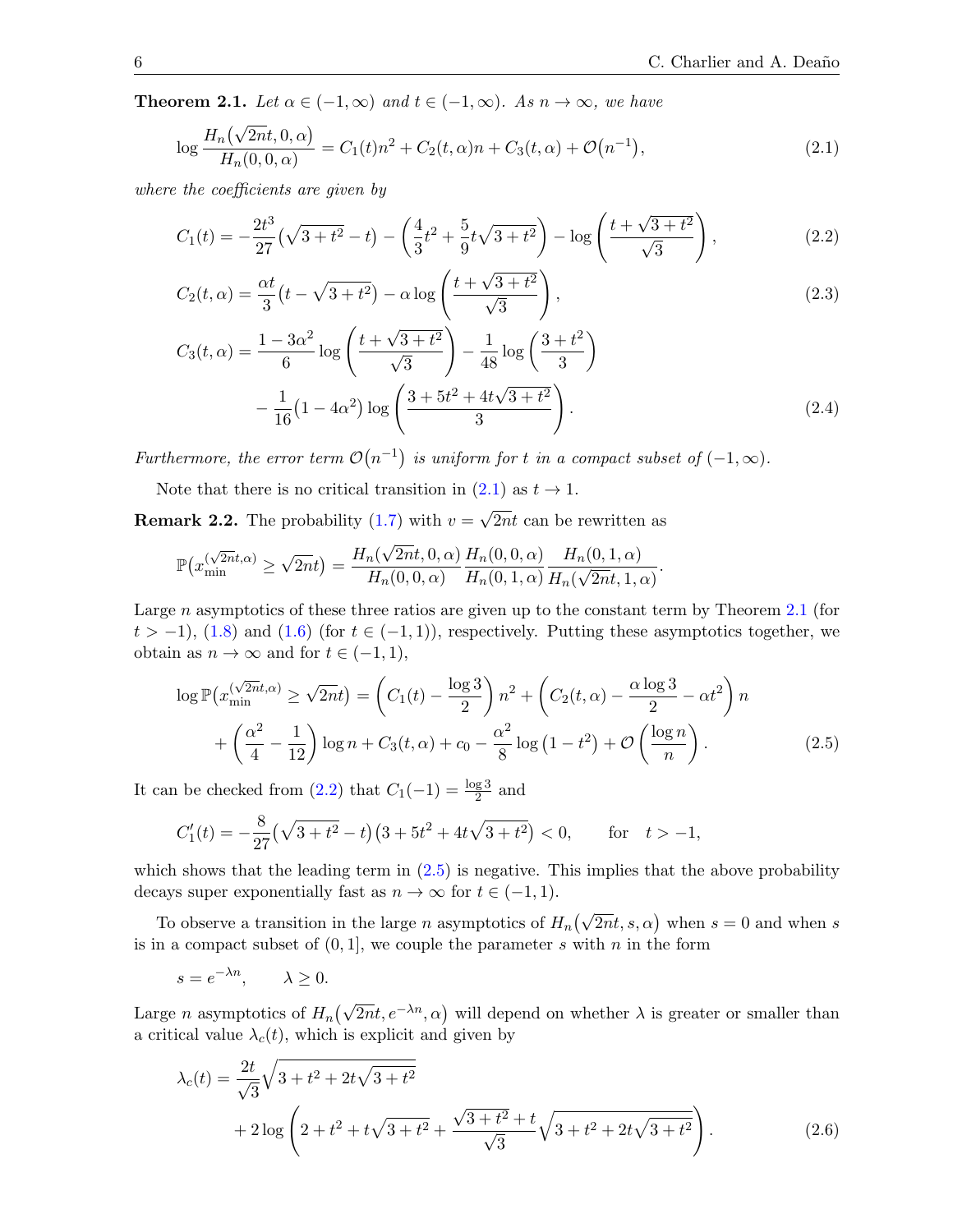**Theorem 2.3.** Let  $s = e^{-\lambda n}$  with  $\lambda \in [0, \infty)$ , we have the following asymptotic results.

(1) If  $t \in (-1,1)$  and  $\lambda \geq \lambda_c(t)$ , then

$$
\log \frac{H_n(\sqrt{2n}t, e^{-\lambda n}, \alpha)}{H_n(\sqrt{2n}t, 0, \alpha)} = \mathcal{O}\big(n^{-1/2}e^{-n(\lambda - \lambda_c(t))}\big), \qquad as \quad n \to \infty,
$$
\n(2.7)

and large n asymptotics for  $\log H_n(\sqrt{2n}t, 0, \alpha)$  are given by Theorem [2.1](#page-5-1). Furthermore, the  $\mathcal O$  term in [\(2.7\)](#page-6-0) is uniform for t in a compact subset of (-1, 1) and for  $\lambda \geq \lambda_c(t)$ .

(2) If  $t \in (-1,1)$  and  $0 \leq \lambda \leq \lambda_c(t)$  are fixed, then

$$
\lim_{n \to \infty} \frac{1}{n^2} \log \frac{H_n(\sqrt{2n}t, e^{-\lambda n}, \alpha)}{H_n(\sqrt{2n}t, 1, \alpha)} = -\int_0^\lambda \Omega(t, \tilde{\lambda}) d\tilde{\lambda},\tag{2.8}
$$

where

$$
\Omega(t,\lambda) = \int_a^b \rho(x;t,\lambda) dx, \qquad \rho(x;t,\lambda) = \frac{2}{\pi} \sqrt{c-x} \sqrt{\frac{x-b}{x-t}} \sqrt{x-a},
$$

<span id="page-7-0"></span>and  $a < b < t < c$ , with a, b and c depending on  $\lambda$  and t, are uniquely determined by the following equations:

<span id="page-7-1"></span>
$$
t = a + b + c,
$$
  
\n
$$
2 = a2 + b2 + c2 - t2,
$$
  
\n
$$
\lambda = 4 \int_b^t \frac{\sqrt{c - x}}{\sqrt{t - x}} \sqrt{x - b} \sqrt{x - a} dx.
$$

**Remark 2.4.** In Theorem [2.3,](#page-6-1) we restrict ourselves to the case  $t \in (-1, 1)$ . With increasing effort, this result can be extended for  $t \in (-1, \infty)$ . If  $t \geq 1$ , a new region appears in the  $(t, \lambda)$ plane which deserves a separate analysis (which we expect to be straightforward but long). Therefore, we decided not to proceed in this direction.

**Remark 2.5.** Note that the denominators on the left hand sides of  $(2.7)$  and  $(2.8)$  are different. We can use Theorem [2.3](#page-6-1) to obtain information about the large deviation of the smallest thinned GUE( $\sqrt{2nt}$ ,  $\alpha$ ) eigenvalue as follows. By [\(1.9\)](#page-2-2) and [\(1.7\)](#page-1-1) with  $v = \sqrt{2nt}$  and  $s = e^{-\lambda n}$ , we have

<span id="page-7-3"></span>
$$
\mathbb{P}(y_{\min}^{(\sqrt{2n}t,e^{-\lambda n},\alpha)} \ge \sqrt{2n}t) = \frac{H_n(\sqrt{2n}t,e^{-\lambda n},\alpha)}{H_n(\sqrt{2n}t,0,\alpha)}\mathbb{P}(x_{\min}^{(\sqrt{2n}t,\alpha)} \ge \sqrt{2n}t).
$$

Therefore, for  $t \in (-1,1)$  and  $\lambda \geq \lambda_c(t)$ , by  $(2.7)$ , as  $n \to \infty$  we have

<span id="page-7-2"></span>
$$
\log \mathbb{P}\big(y_{\min}^{(\sqrt{2n}t, e^{-\lambda n}, \alpha)} \ge \sqrt{2n}t\big) = \log \mathbb{P}\big(x_{\min}^{(\sqrt{2n}t, \alpha)} \ge \sqrt{2n}t\big) + \mathcal{O}\big(n^{-1/2}e^{-n(\lambda - \lambda_c(t))}\big),\tag{2.9}
$$

and large *n* asymptotics of  $\log \mathbb{P}\left(x_{\min}^{(\sqrt{2n}t,\alpha)}\geq 0\right)$  $\sqrt{2nt}$  are given by [\(2.5\)](#page-5-3). In the regime  $t \in (-1, 1)$ and  $0 \leq \lambda \leq \lambda_c(t)$ , [\(2.8\)](#page-6-2) implies

<span id="page-7-5"></span>
$$
\log \mathbb{P}\left(y_{\min}^{(\sqrt{2n}t, e^{-\lambda n}, \alpha)} \ge \sqrt{2n}t\right) = \left(-\int_0^{\lambda} \Omega(t, \tilde{\lambda}) d\tilde{\lambda}\right) n^2 + o(n^2). \tag{2.10}
$$

Since [\(2.9\)](#page-6-3) and [\(2.10\)](#page-6-4) are both valid for  $\lambda = \lambda_c(t)$ , by equalling the leading term, we have

<span id="page-7-4"></span>
$$
-\int_0^{\lambda_c(t)} \Omega(t,\lambda) d\lambda = C_1(t) - \frac{\log 3}{2}.\tag{2.11}
$$

We will give an independent and more direct proof of this formula at the end of Section [7.](#page-31-0)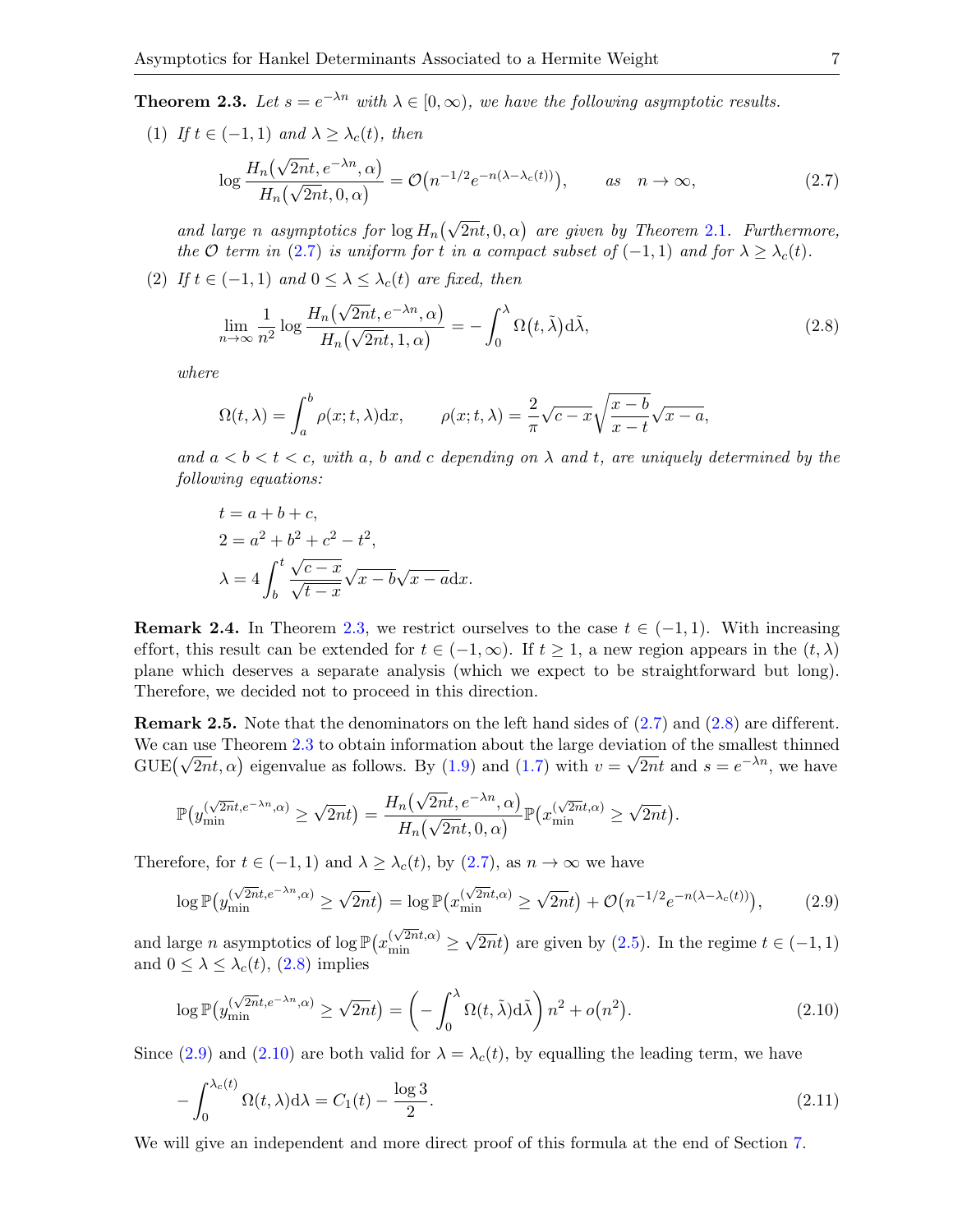**Remark 2.6.** Note that the limit  $(2.8)$  is independent of  $\alpha$ . The subleading terms in the large n asymptotics of  $\frac{H_n(\sqrt{2n}t, e^{-\lambda n}, \alpha)}{H_n(\sqrt{2n}t, 1, \alpha)}$  $\frac{H_n(\sqrt{2nt},e^{\alpha}-1,\alpha)}{H_n(\sqrt{2nt},1,\alpha)}$  are expected to depend on  $\alpha$  and to be oscillatory and described in terms of elliptic  $\theta$ -functions. These functions appear in our analysis (see, e.g.,  $(6.12)$ ). This heuristic is also supported by the analogy of our situation with [\[6\]](#page-41-0), where the authors obtained  $\theta$ -functions in the subleading terms.

#### Outline

The orthogonal polynomials (OPs) with respect to the weight [\(1.2\)](#page-0-1) play a central role in our analysis. In Section [3,](#page-7-0) we obtain identities for  $\partial_v H_n(v, 0, \alpha)$  and for  $\partial_s H_n(v, s, \alpha)$  in terms of these OPs. The Riemann–Hilbert (RH) problem which characterizes these OPs is presented in Section [4.](#page-9-0) We obtain large n asymptotics for the OPs via a Deift–Zhou steepest descent method on this RH problem. The first steps of the steepest descent method are the same regardless of the value of the parameter  $s \in [0, 1)$ , and are also presented in Section [4.](#page-9-0) For the last steps, the analysis will then depend on the speed of convergence of s to 0. By writing  $s = e^{-\lambda n}, \lambda \in (0, \infty],$ we distinguish two different regimes in  $\lambda$  which are separated by the critical value  $\lambda_c(t) > 0$ . We study the situation  $\lambda \geq \lambda_c(t)$  in Section [5](#page-15-0) (the case  $s = 0$  corresponds to the special case of  $\lambda = +\infty$ ), and the situation  $0 < \lambda < \lambda_c(t)$  in Section [6.](#page-25-0) We integrate the differential identities and prove Theorem [2.1](#page-5-1) and Theorem [2.3](#page-6-1) in Section [7.](#page-31-0)

### 3 Orthogonal polynomials and dif ferential identities

#### 3.1 Orthogonal polynomials

We consider the family of orthonormal polynomials  $p_j$  of degree j with respect to w defined in  $(1.2)$ , characterized by the orthogonality conditions

<span id="page-8-1"></span>
$$
\int_{\mathbb{R}} p_j(x) p_k(x) w(x) dx = \delta_{jk}, \qquad j, k = 0, 1, 2, \dots,
$$
\n(3.1)

and  $\kappa_j > 0$  is the leading coefficient of  $p_j$ , that is  $\pi_j(x) = \kappa_j^{-1} p_j(x)$  is the monic orthogonal polynomial of degree  $j$  which satisfies

$$
\int_{\mathbb{R}} \pi_j(x)\pi_k(x)w(x)dx = h_j\delta_{jk}, \qquad j, k = 0, 1, 2, \dots,
$$
\n(3.2)

where  $h_j$  is the squared norm of  $\pi_j$ . From [\(3.1\)](#page-7-1), we have  $h_j = \kappa_j^{-2}$ . It is well-known (see, e.g., [\[38\]](#page-42-12)) that these OPs satisfy the recurrence relation

<span id="page-8-2"></span>
$$
x\pi_j(x) = \pi_{j+1}(x) + \beta_j \pi_j(x) + \gamma_j^2 \pi_{j-1}(x), \qquad j \ge 0,
$$
\n(3.3)

with  $\pi_{-1}(x) := 0$ . Note that if we write  $\pi_j(x) = x^j + \sigma_j x^{j-1} + \cdots$ , then from [\(3.3\)](#page-7-2) we get the relation

 $\sigma_j - \sigma_{j+1} = \beta_j, \quad j \ge 0, \quad \text{where} \quad \sigma_0 := 0.$  (3.4)

#### 3.2 Differential identity in v for  $s = 0$

From the determinantal representation for OPs (see, e.g., [\[38\]](#page-42-12)) and [\(1.3\)](#page-0-2), the Hankel determinant  $H_n(v, 0, \alpha)$  can be written in terms of the norms of the OPs, one has

<span id="page-8-0"></span>
$$
H_n(v,0,\alpha) = \prod_{j=0}^{n-1} h_j.
$$
\n(3.5)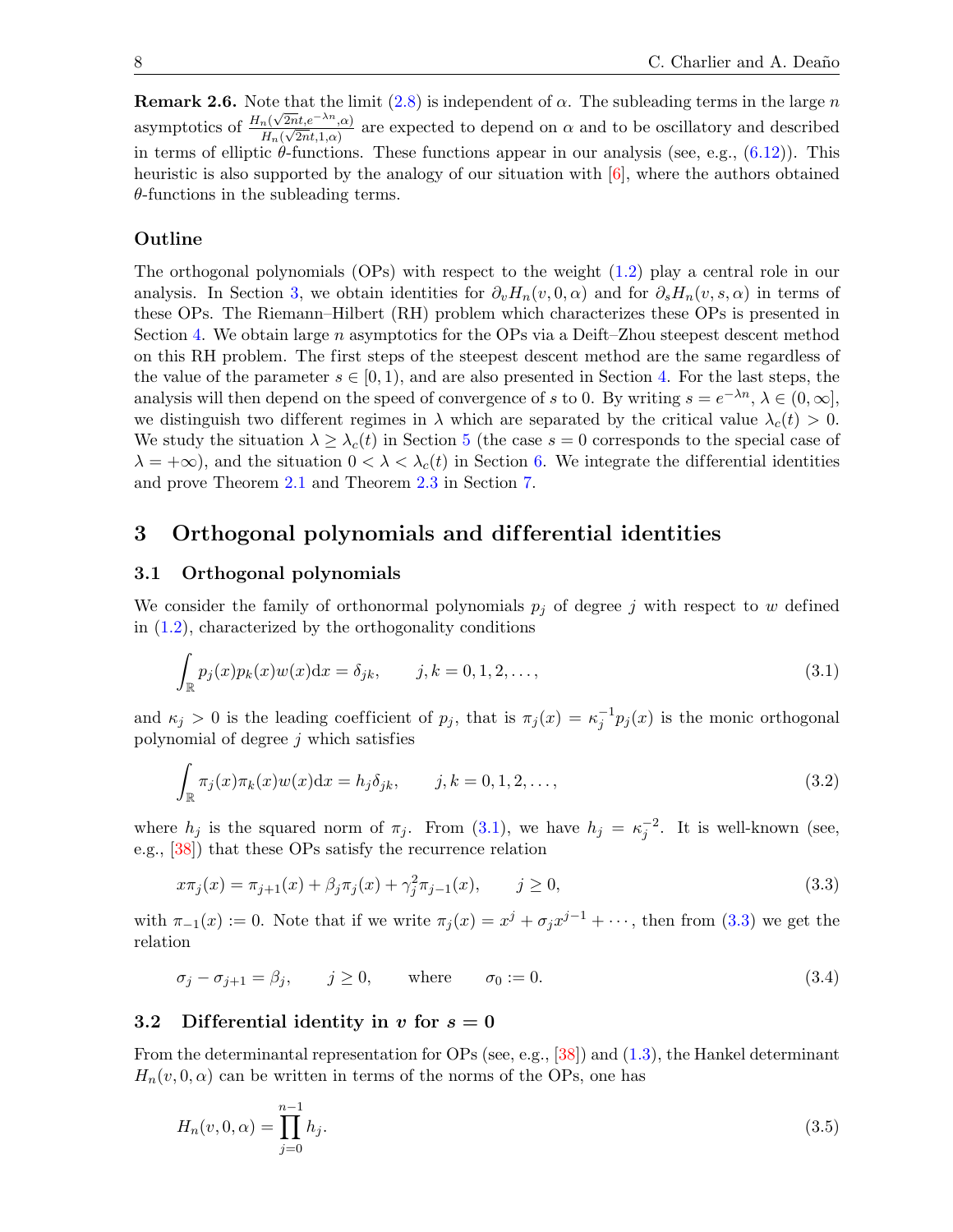If we differentiate with respect to v the relation  $(3.2)$  with  $k = j$ , we obtain

$$
\partial_v h_j = \partial_v \left( \int_v^\infty \pi_j^2(x) w(x) dx \right) = \partial_v \left( \int_0^\infty \pi_j^2(x+v) w(x+v) dx \right).
$$

Since  $w(x + v) = x^{\alpha} e^{-(x+v)^2}$ , we get

$$
\partial_v h_j = 2 \int_0^\infty \pi_j(x+v) \partial_v(\pi_j(x+v)) w(x+v) dx - 2 \int_0^\infty (x+v) \pi_j^2(x+v) w(x+v) dx
$$
  
= 
$$
-2 \int_v^\infty x \pi_j^2(x) w(x) dx,
$$

where we have used the orthogonality [\(3.2\)](#page-7-3) and the fact that  $\partial_v(\pi_i(x + v))$  is a polynomial of degree at most  $j - 1$ . From the recurrence relation [\(3.3\)](#page-7-2), we obtain

$$
\partial_v h_j = -2\beta_j h_j.
$$

As a consequence of this, by taking the log in  $(3.5)$  and differentiating it with respect to v, we have

$$
\partial_v \log H_n(v, 0, \alpha) = \sum_{j=0}^{n-1} \partial_v \log h_j = -2 \sum_{j=0}^{n-1} \beta_j,
$$

This can be simplified by using [\(3.4\)](#page-7-5), and gives

<span id="page-9-4"></span><span id="page-9-1"></span>
$$
\partial_v \log H_n(v, 0, \alpha) = 2\sigma_n(v),\tag{3.6}
$$

where  $\sigma_n$  is the subleading coefficient of the polynomial  $\pi_n(x)$ , defined after [\(3.3\)](#page-7-2), and we have explicitly written the dependence of  $\sigma_n$  on v.

#### <span id="page-9-0"></span>3.3 Differential identity in s

Suppose that the thinned eigenvalues  $y_1, \ldots, y_m$  are observed and that  $\sharp \{y_i : y_i \leq v\} = 0$ . From Bayes' formula, using [\(1.4\)](#page-1-0) and [\(1.9\)](#page-2-2), the distribution of the whole spectrum  $x_1, \ldots, x_n$ conditionally on this event is given by

<span id="page-9-2"></span>
$$
\frac{1}{n!H_n(v,s,\alpha)}\Delta(x)^2\prod_{i=1}^n w(x_i;v,s,\alpha)\mathrm{d}x_i.
$$

Such point processes are called conditional, and were first considered in [\[11\]](#page-41-2) on the unit circle and then on the real line in  $[9]$ . This point process is determinantal  $[16]$ , and its correlation kernel is given by

$$
K_n(x,y) = \begin{cases} \sqrt{w(x)w(y)} \frac{\kappa_{n-1}}{\kappa_n} \frac{p_{n-1}(y)p_n(x) - p_{n-1}(x)p_n(y)}{x - y}, & \text{if } x \neq y, \\ w(x) \frac{\kappa_{n-1}}{\kappa_n} (p'_n(x)p_{n-1}(x) - p_n(x)p'_{n-1}(x)), & \text{if } x = y, \end{cases}
$$
(3.7)

where the OPs  $p_i$  are orthonormal with respect to  $w(x; v, s, \alpha)$  and are defined in [\(3.1\)](#page-7-1). The expected number of points on  $(-\infty, v)$  in this point process is denoted by  $\mathcal{E}_n(v, s, \alpha)$ . It is also known [\[16\]](#page-41-12) that  $\mathcal{E}_n(v, s, \alpha)$  can be expressed in terms of the one-point correlation function  $K_n(x, x)$ , we have

<span id="page-9-3"></span>
$$
\mathcal{E}_n(v,s,\alpha) = \int_{-\infty}^v K_n(x,x) \mathrm{d}x. \tag{3.8}
$$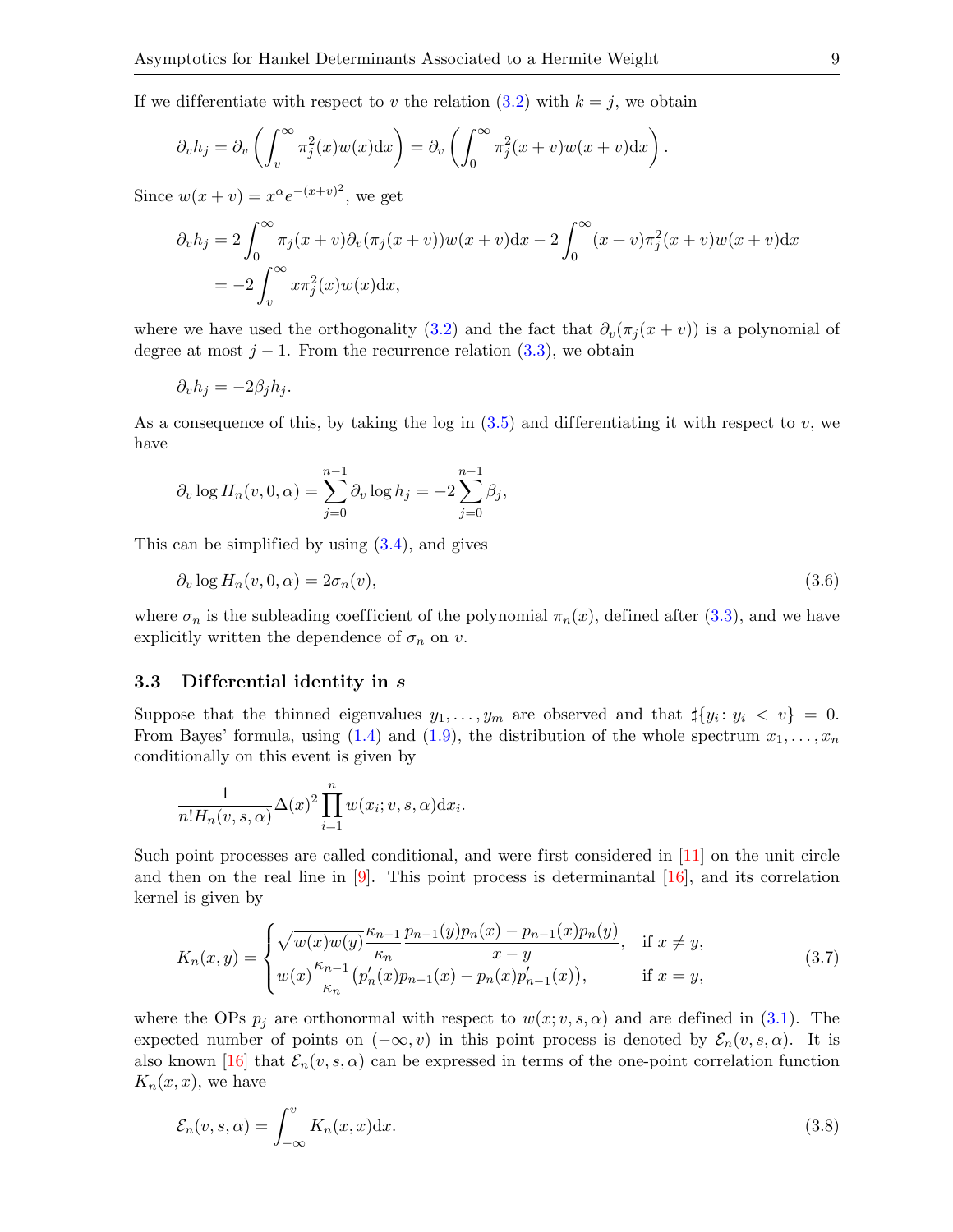The quantity  $\mathcal{E}_n(v, s, \alpha)$  can also be expressed in terms of the logarithmic derivative of  $H_n(v, s, \alpha)$ with respect to s. Consider the following partition of  $\mathbb{R}^n$ :

$$
A_k = \{(x_1, \ldots, x_n) \in \mathbb{R}^n : \sharp \{x_i \colon x_i < v\} = k\}, \qquad \bigsqcup_{k=0}^n A_k = \mathbb{R}^n.
$$

By definition of  $\mathcal{E}_n(v, s, \alpha)$  we have

<span id="page-10-2"></span>
$$
\mathcal{E}_n(v, s, \alpha) = \sum_{k=0}^n \frac{k}{n! H_n(v, s, \alpha)} \int_{A_k} \Delta(x)^2 \prod_{i=1}^n w(x_i; v, s, \alpha) dx_i
$$
  
= 
$$
\sum_{k=0}^n \frac{k s^k}{n! H_n(v, s, \alpha)} \int_{A_k} \Delta(x)^2 \prod_{i=1}^n |x_i - v|^\alpha e^{-x_i^2} dx_i.
$$

Note that the *n*-fold integral  $(1.3)$  can be rewritten as

<span id="page-10-1"></span>
$$
H_n(v, s, \alpha) = \sum_{k=0}^n \frac{s^k}{n!} \int_{A_k} \Delta(x)^2 \prod_{i=1}^n |x_i - v|^\alpha e^{-x_i^2} dx_i,
$$

and thus we have  $\mathcal{E}_n(v, s, \alpha) = s\partial_s \log H_n(v, s, \alpha)$ . Putting this together with [\(3.8\)](#page-8-0), we obtain the differential identity

$$
s\partial_s \log H_n(v, s, \alpha) = \int_{-\infty}^v K_n(x, x) \mathrm{d}x. \tag{3.9}
$$

We will also use later the well-known (see, e.g., [\[16\]](#page-41-12)) formula for reproducing kernels

$$
\int_{-\infty}^{\infty} K_n(x, x) \mathrm{d}x = n. \tag{3.10}
$$

# 4 A Riemann–Hilbert problem and renormalization of the problem

We will perform the Deift-Zhou [\[20,](#page-42-13) [21\]](#page-42-14) steepest descent method on a Riemann-Hilbert problem to get the large n asymptotics for  $p_n$ . Consider the matrix valued function Y, defined by

$$
Y(z) = \begin{pmatrix} \kappa_n^{-1} p_n(z) & \frac{\kappa_n^{-1}}{2\pi i} \int_{\mathbb{R}} \frac{p_n(x)w(x)}{x - z} dx \\ -2\pi i \kappa_{n-1} p_{n-1}(z) & -\kappa_{n-1} \int_{\mathbb{R}} \frac{p_{n-1}(x)w(x)}{x - z} dx \end{pmatrix}.
$$
 (4.1)

It is well-known  $[22]$  that Y is the unique solution of the following RH problem.

#### RH problem for Y

- (a)  $Y: \mathbb{C} \setminus \mathbb{R} \to \mathbb{C}^{2 \times 2}$  is analytic.
- (b) The limits of  $Y(x \pm i\epsilon)$  as  $\epsilon > 0$  approaches 0 exist, are continuous on  $\mathbb{R} \setminus \{v\}$  and are denoted by  $Y_+$  and  $Y_-\$  respectively. Furthermore they are related by

<span id="page-10-3"></span><span id="page-10-0"></span>
$$
Y_{+}(x) = Y_{-}(x) \begin{pmatrix} 1 & w(x) \\ 0 & 1 \end{pmatrix}, \quad \text{for} \quad x \in \mathbb{R} \setminus \{v\}. \tag{4.2}
$$

(c) As 
$$
z \to \infty
$$
, we have  $Y(z) = (I + Y_1 z^{-1} + \mathcal{O}(z^{-2})) z^{n\sigma_3}$ , where  $\sigma_3 = \begin{pmatrix} 1 & 0 \\ 0 & -1 \end{pmatrix}$ .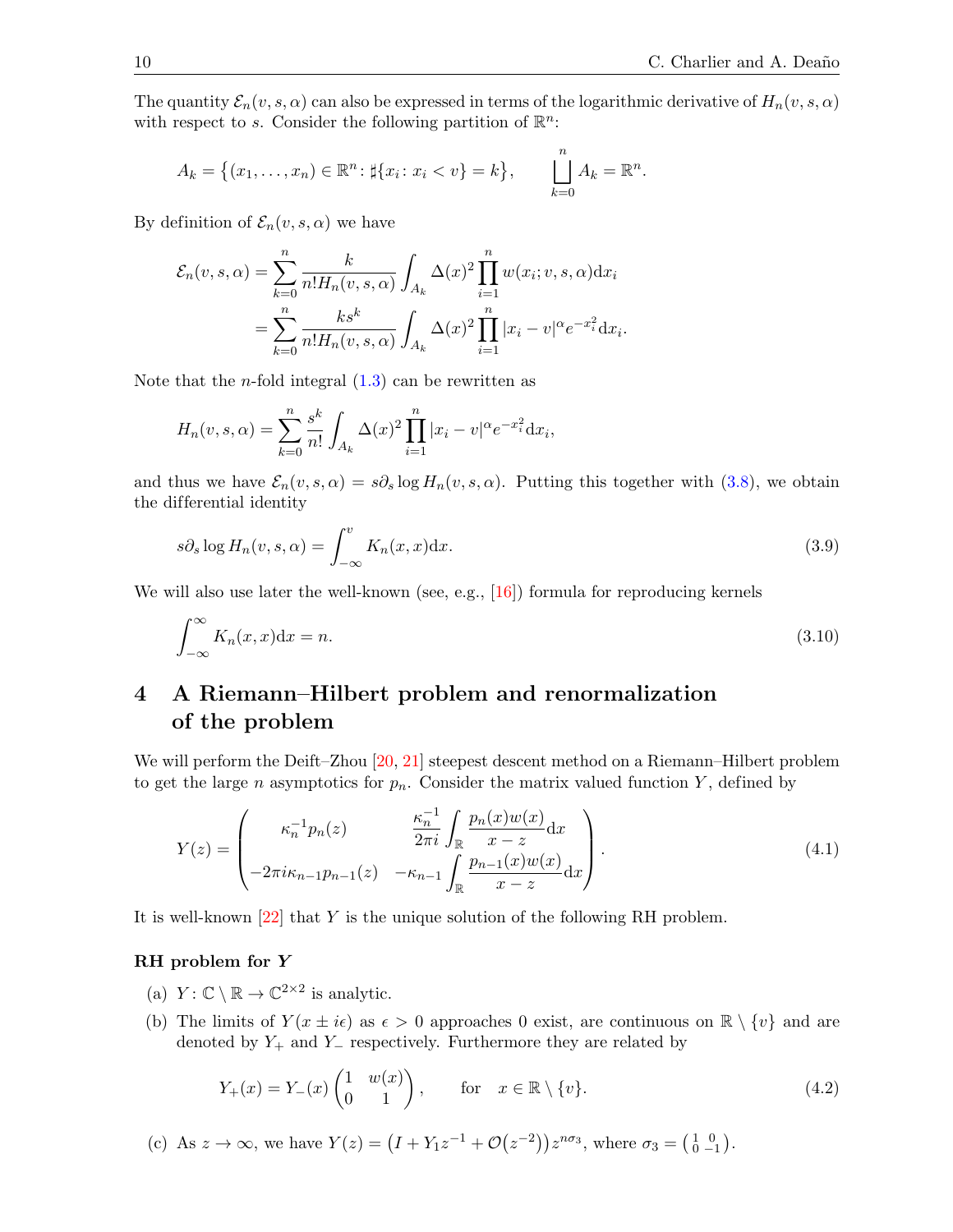(d) As z tends to v, the behaviour of Y is

$$
Y(z) = \begin{pmatrix} \mathcal{O}(1) & \mathcal{O}(\log(z - v)) \\ \mathcal{O}(1) & \mathcal{O}(\log(z - v)) \end{pmatrix}, \quad \text{if } \alpha = 0,
$$
  

$$
Y(z) = \begin{pmatrix} \mathcal{O}(1) & \mathcal{O}(1) + \mathcal{O}((z - v)^{\alpha}) \\ \mathcal{O}(1) & \mathcal{O}(1) + \mathcal{O}((z - v)^{\alpha}) \end{pmatrix}, \quad \text{if } \alpha \neq 0.
$$

<span id="page-11-4"></span>If  $s = 0$ , from condition (b) Y has no jump along  $(-\infty, v)$  and thus Y is analytic in  $\mathbb{C} \setminus [v, \infty)$ . Note also that  $Y_{11}(z) = \kappa_n^{-1} p_n(z) = \pi_n(z)$ , and thus

$$
Y_{1,11} = \sigma_n(v), \tag{4.3}
$$

where  $Y_{1,11}$  denotes the  $(1,1)$  entry of the matrix  $Y_1$ .

#### 4.1 Normalization of the RH problem

We define  $t = \frac{v}{\sqrt{2n}}$ , and we normalize the RH problem for Y with the following transformation

$$
U(z) = (2n)^{-(\frac{\alpha}{4} + \frac{n}{2})\sigma_3} Y(\sqrt{2n}z)(2n)^{\frac{\alpha}{4}\sigma_3}.
$$
\n(4.4)

The matrix U satisfies the following RH problem.

#### RH problem for U

- (a)  $U: \mathbb{C} \setminus \mathbb{R} \to \mathbb{C}^{2 \times 2}$  is analytic.
- (b)  $U$  has the following jumps:

$$
U_{+}(x) = U_{-}(x) \begin{pmatrix} 1 & \widetilde{w}(x) \\ 0 & 1 \end{pmatrix}, \quad \text{for} \quad x \in \mathbb{R} \setminus \{t\},
$$

where

<span id="page-11-2"></span><span id="page-11-1"></span>
$$
\widetilde{w}(x) = (2n)^{-\frac{\alpha}{2}}w(\sqrt{2n}x) = |x - t|^{\alpha}e^{-2nx^2} \begin{cases} s, & \text{if } x < t, \\ 1, & \text{if } x > t. \end{cases}
$$

(c) As  $z \to \infty$ , we have  $U(z) = (I + U_1 z^{-1} + \mathcal{O}(z^{-2})) z^{n\sigma_3}$ .

<span id="page-11-0"></span>(d) As  $z$  tends to  $t$ , the behaviour of  $U$  is

<span id="page-11-3"></span>
$$
U(z) = \begin{pmatrix} \mathcal{O}(1) & \mathcal{O}(\log(z-t)) \\ \mathcal{O}(1) & \mathcal{O}(\log(z-t)) \end{pmatrix}, \quad \text{if} \quad \alpha = 0,
$$
  

$$
U(z) = \begin{pmatrix} \mathcal{O}(1) & \mathcal{O}(1) + \mathcal{O}((z-t)^{\alpha}) \\ \mathcal{O}(1) & \mathcal{O}(1) + \mathcal{O}((z-t)^{\alpha}) \end{pmatrix}, \quad \text{if} \quad \alpha \neq 0.
$$

The following lemma translates the differential identities  $(3.6)$  and  $(3.9)$  in terms of U.

Lemma 4.1. We have the following differential identities

$$
\partial_t \log H_n(\sqrt{2n}t, 0, \alpha) = 4nU_{1,11},\tag{4.5}
$$

$$
s\partial_s \log H_n(\sqrt{2nt}, s, \alpha) = \int_{-\infty}^t \frac{\widetilde{w}(x)}{2\pi i} \left[ U^{-1}(x) U'(x) \right]_{21} \mathrm{d}x. \tag{4.6}
$$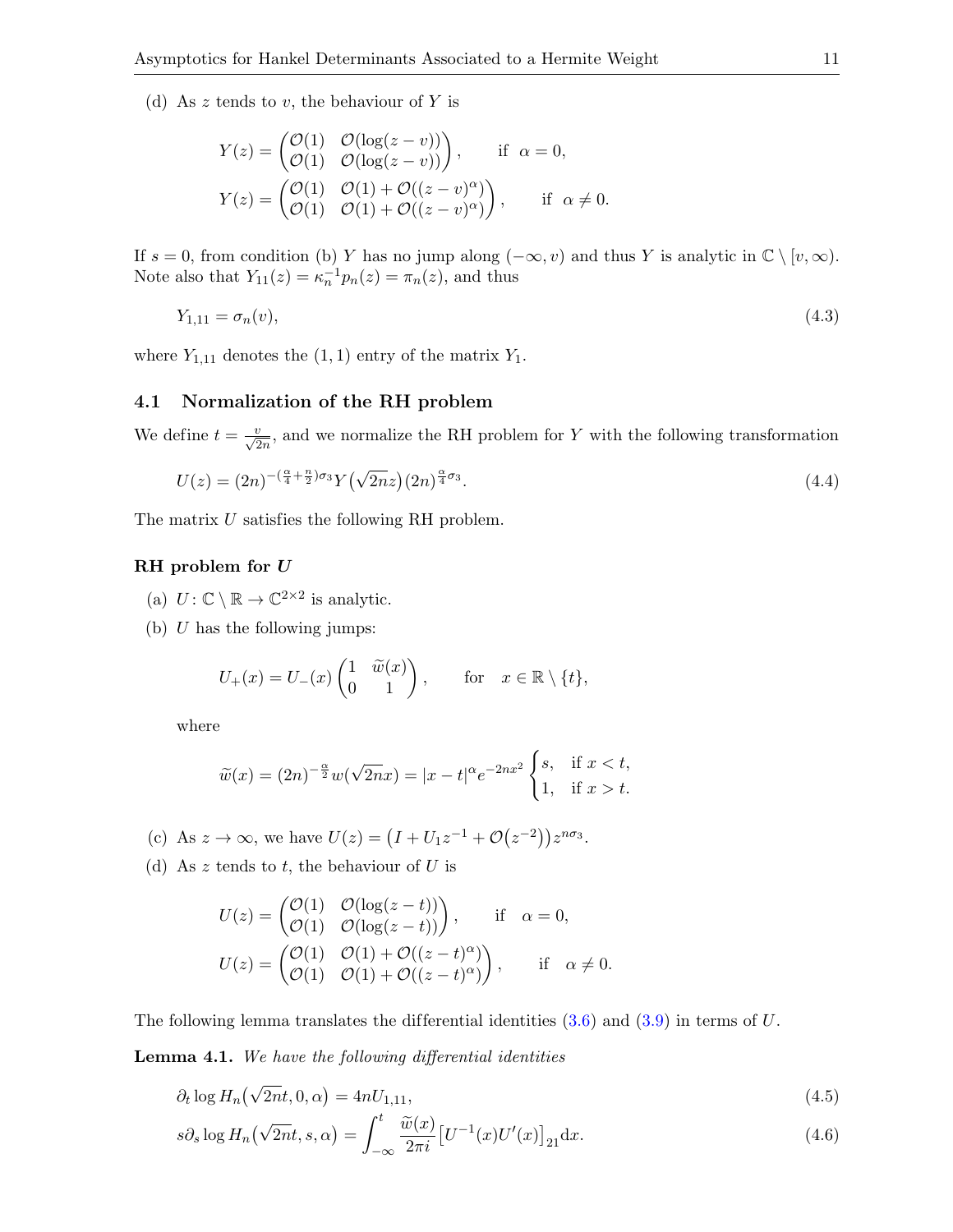**Proof.** The differential identity  $(4.5)$  is obtained by substituting  $(4.4)$  and  $(4.3)$  into  $(3.6)$ . Similarly, using  $(3.7)$  and  $(4.1)$ , the differential identity  $(3.9)$  can be rewritten as

<span id="page-12-6"></span><span id="page-12-4"></span>
$$
s\partial_s \log H_n(\sqrt{2n}t, s, \alpha) = \int_{-\infty}^{\sqrt{2n}t} \frac{w(x)}{2\pi i} \left[ Y^{-1}(x) Y'(x) \right]_{21} dx,
$$

which gives  $(4.6)$  after using  $(4.4)$  and a change of variables.

**Remark 4.2.** Note that  $[Y^{-1}(z)Y'(z)]_{21}$  only involves the first column of Y, which is entire  $(\text{see } (4.1) \text{ or equivalently } (4.2)).$  $(\text{see } (4.1) \text{ or equivalently } (4.2)).$  $(\text{see } (4.1) \text{ or equivalently } (4.2)).$  $(\text{see } (4.1) \text{ or equivalently } (4.2)).$  $(\text{see } (4.1) \text{ or equivalently } (4.2)).$  Thus  $\left[Y_{+}^{-1}(x)Y_{+}'(x)\right]_{21} = \left[Y_{-}^{-1}(x)Y_{-}'(x)\right]_{21}$  for  $x \in \mathbb{R}$ , and we simply denote it by  $[Y^{-1}(x)Y'(x)]_{21}$  without ambiguity. The same remark holds for U.

#### 4.2 Equilibrium measure

We introduce a new parameter  $\lambda \in [0, +\infty]$ , defined through  $s = e^{-\lambda n}$ , which characterizes the speed of convergence of s to 0 as  $n \to \infty$ . An essential tool in the RH analysis is the so-called equilibrium measure. In our case, the equilibrium measure  $\mu_V$  is the unique minimizer of the functional

<span id="page-12-2"></span><span id="page-12-0"></span>
$$
\iint_{\mathbb{R}^2} \log |x - y|^{-1} \mathrm{d}\mu(x) \mathrm{d}\mu(y) + \int_{\mathbb{R}} V(x) \mathrm{d}\mu(x),
$$

among all Borel probability measures  $\mu$  on  $\mathbb{R}$ , where the potential V is defined by

<span id="page-12-1"></span>
$$
V(x) = \begin{cases} 2x^2 + \lambda, & \text{if } x < t, \\ 2x^2, & \text{if } x \ge t, \end{cases}
$$

and where the parameter t has been defined above  $(4.4)$ . The equilibrium measure is absolutely continuous with respect to the Lebesgue measure and its density will be denoted by  $\rho(x)$ . The equilibrium measure and its support, denoted by  $S$ , are completely determined by the following Euler–Lagrange variational conditions [\[37\]](#page-42-16):

<span id="page-12-5"></span>
$$
2\int_{\mathcal{S}} \log|x - y|\rho(y)dy = V(x) - \ell, \quad \text{for} \quad x \in \mathcal{S},
$$
\n(4.7)

$$
2\int_{\mathcal{S}}\log|x-y|\rho(y)dy \le V(x) - \ell, \qquad \text{for} \quad x \in \mathbb{R} \setminus \mathcal{S},\tag{4.8}
$$

where  $\ell$  is a constant. Proposition [4.3](#page-11-0) below shows that the equilibrium measure depends crucially on whether  $\lambda \geq \lambda_c(t)$  or  $0 < \lambda < \lambda_c(t)$ . If  $\lambda = 0$ , the potential is simply  $V(x) = 2x^2$ and the equilibrium measure is the semicircle law supported on  $(-1, 1)$  (see, e.g., [\[37\]](#page-42-16)). For convenience we also include it in Proposition [4.3](#page-11-0) (see case  $(3)$ ), but without giving a proof of it.

#### Proposition 4.3.

(1) If  $t \in (-1,\infty)$  and  $\lambda \geq \lambda_c(t)$ , the density of the equilibrium measure  $\rho(x) = \rho(x;t)$  is independent of  $\lambda$  and is given by

<span id="page-12-7"></span><span id="page-12-3"></span>
$$
\rho(x) = \frac{2}{\pi}(x - \overline{b})\frac{\sqrt{\overline{c} - x}}{\sqrt{x - t}},\tag{4.9}
$$

supported on  $S = [t, \overline{c}]$ , with

$$
\overline{b} = \overline{b}(t) = \frac{t - \sqrt{3 + t^2}}{3}
$$
,  $\overline{c} = \overline{c}(t) = \frac{t + 2\sqrt{3 + t^2}}{3}$ .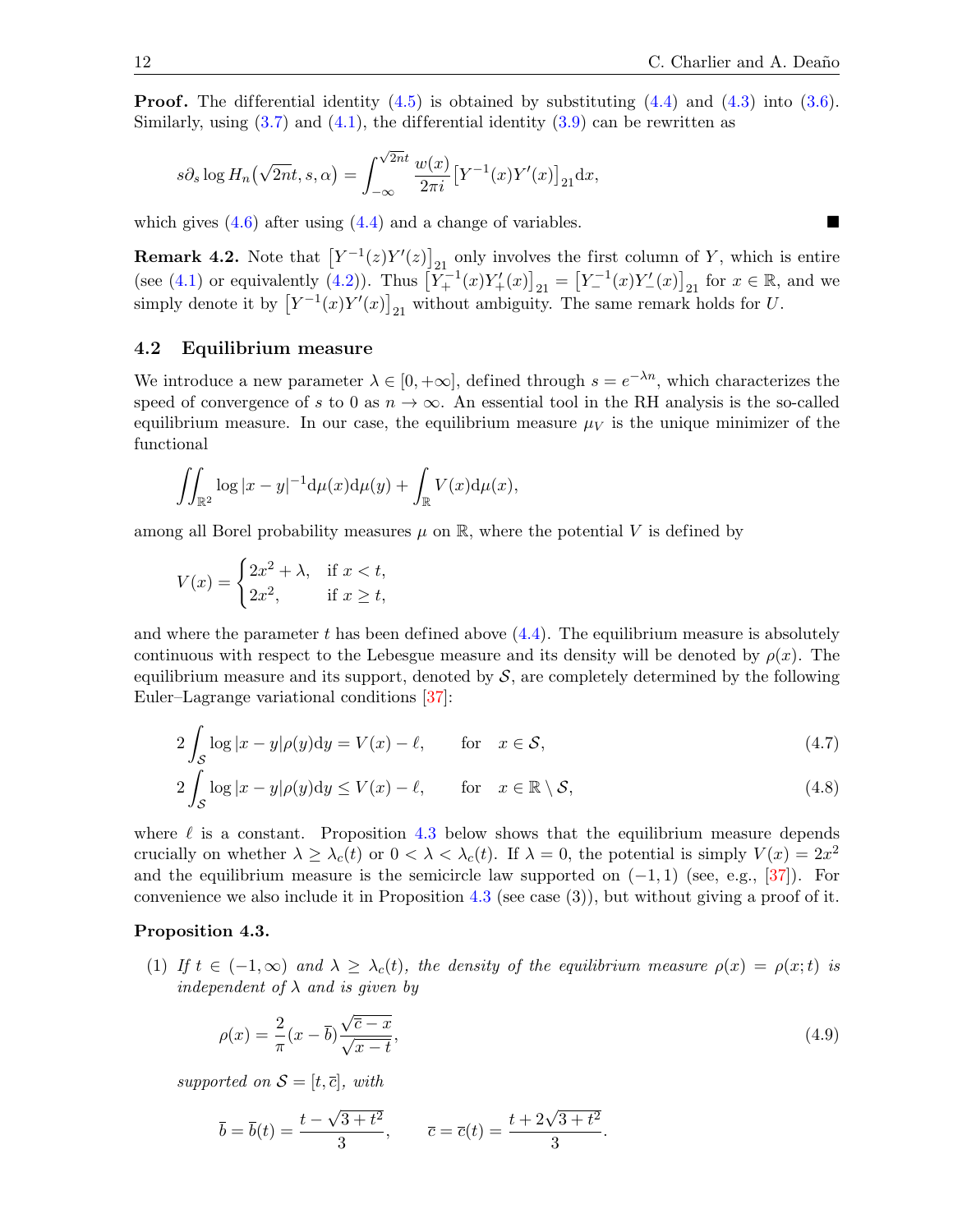The constant  $\ell = \ell(t)$  in the variational conditions [\(4.7\)](#page-11-1) and [\(4.8\)](#page-11-2) is given by

<span id="page-13-0"></span>
$$
\ell = 1 + \frac{2}{3}t(\sqrt{3+t^2} + 2t) + 2\log\left(2\left(t + \sqrt{3+t^2}\right)\right).
$$
 (4.10)

Furthermore, the variational inequality [\(4.8\)](#page-11-2) is strict for all  $x \in \mathbb{R} \setminus S$  if  $\lambda > \lambda_c$ , and if  $\lambda = \lambda_c$  then [\(4.8\)](#page-11-2) is strict for all  $x \in \mathbb{R} \setminus (\mathcal{S} \cup {\overline{b}})$  and (4.8) is an equality at  $x = \overline{b}$ .

(2) If  $t \in (-1,1)$  and  $0 < \lambda < \lambda_c(t)$ , the density of the equilibrium measure  $\rho(x) = \rho(x;t,\lambda)$ is given by

$$
\rho(x) = \frac{2}{\pi} \sqrt{c - x} \sqrt{\frac{x - b}{x - t}} \sqrt{x - a},\tag{4.11}
$$

supported on two disjoint intervals

$$
S = [a, b] \cup [t, c], \qquad a < b < t < c,
$$

and a, b, c, depending on  $\lambda$  and t, are uniquely determined by the following equations:

$$
t = a + b + c,\tag{4.12}
$$

$$
2 = a^2 + b^2 + c^2 - t^2,\tag{4.13}
$$

$$
\lambda = 4 \int_b^t \frac{\sqrt{c-x}}{\sqrt{t-x}} \sqrt{x-b} \sqrt{x-a} \, dx. \tag{4.14}
$$

Furthermore, for a fixed t, the function  $\lambda \mapsto b = b(a(\lambda), c(\lambda), \lambda)$  given by the system  $(4.12)-(4.14)$  $(4.12)-(4.14)$  $(4.12)-(4.14)$  is strictly decreasing from  $\lambda \in (0, \lambda_c(t))$  to  $b \in (\bar{b}, t)$ . The constant  $\ell = \ell(t, \lambda)$ is given by

$$
\ell = -2 \int_{S} \log |x - t| \rho(x) dx + 2t^{2}
$$
  
=  $-2 \log |c| + 2c^{2} + \int_{c}^{\infty} \left( 4x - \frac{2}{x} - 4 \frac{\sqrt{x - c}}{\sqrt{x - t}} \sqrt{x - b} \sqrt{x - a} \right) dx,$  (4.15)

and [\(4.8\)](#page-11-2) is strict.

(3) If  $t \in (-1,1)$  and  $\lambda = 0$ , then we have the semi-circle law

<span id="page-13-1"></span>
$$
\rho(x) = \frac{2}{\pi} \sqrt{1 - x^2}, \qquad \mathcal{S} = [-1, 1], \qquad \ell = 1 + \log 4,
$$
\n(4.16)

and [\(4.8\)](#page-11-2) is strict for  $x \in \mathbb{R} \setminus \mathcal{S}$ .

**Proof.** We will start by proving case (2). From  $(4.12)$  and  $(4.13)$ , we can express a and c in terms of  $b$  and  $t$  as follows

$$
a = -\frac{b}{2} + \frac{t}{2} - \frac{\sqrt{4 - 3b^2 + 2tb + t^2}}{2}, \qquad c = -\frac{b}{2} + \frac{t}{2} + \frac{\sqrt{4 - 3b^2 + 2tb + t^2}}{2}.
$$
 (4.17)

For  $t \in (-1,1)$  fixed and  $b \in (\bar{b}, t)$ , a direct check from [\(4.17\)](#page-12-3) shows that  $a < b < t < c$ ,  $\partial_b c < 0$ and  $-1 < \partial_b a$ . This implies from [\(4.14\)](#page-12-1) that

<span id="page-13-2"></span>
$$
\partial_b \lambda = 4 \int_b^t \frac{\sqrt{c-x}}{\sqrt{t-x}} \sqrt{x-b} \sqrt{x-a} \left( \frac{\partial_b c}{2(c-x)} - \frac{1}{2(x-b)} - \frac{\partial_b a}{2(x-a)} \right) dx < 0.
$$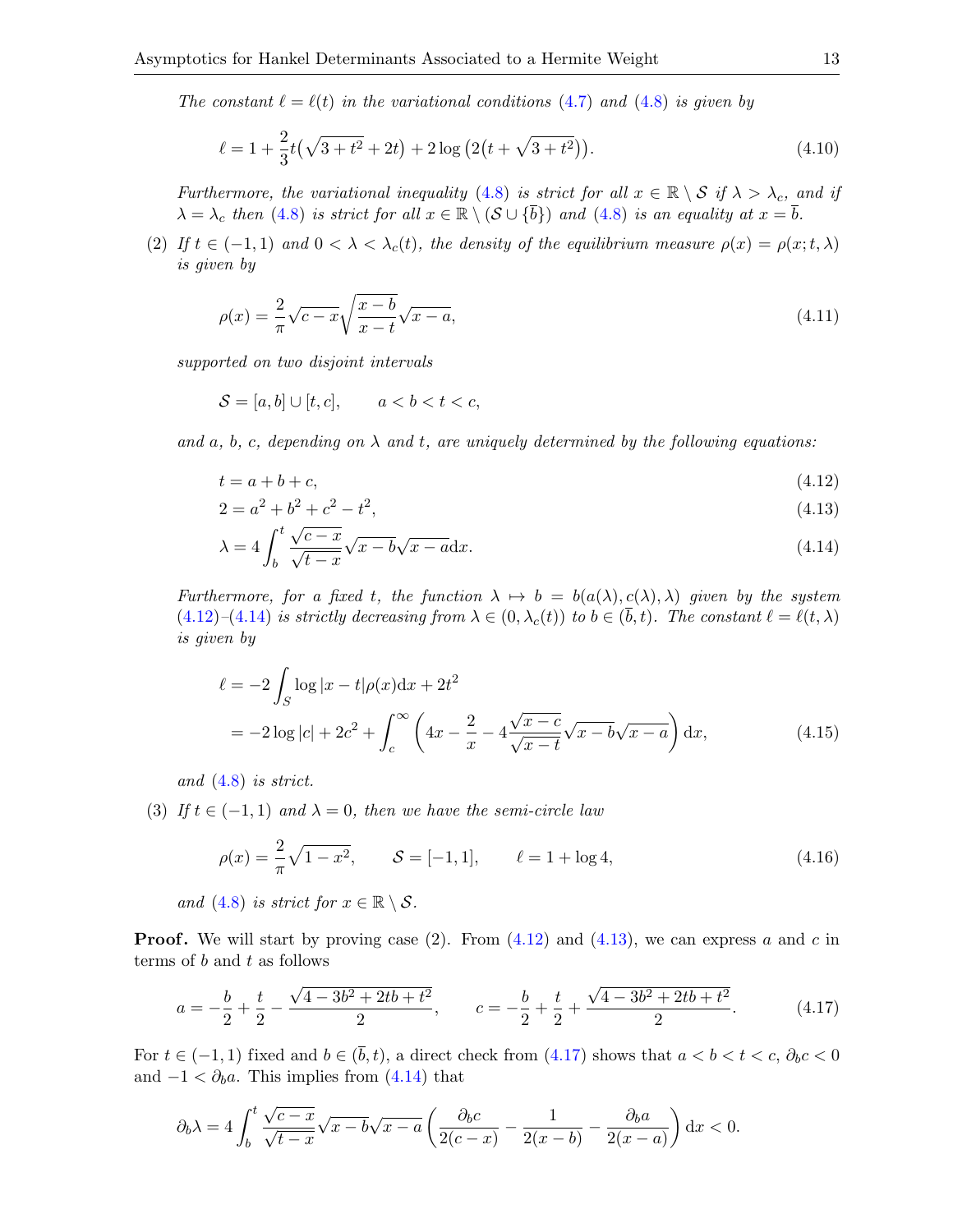If  $b \nearrow t$ , equation [\(4.14\)](#page-12-1) implies  $\lambda \to 0$ . On the other hand, if  $b \searrow \overline{b}$ , equations [\(4.12\)](#page-12-0) and [\(4.13\)](#page-12-2) imply  $a \to \overline{b}$  and  $c \to \overline{c}$ . Again from [\(4.14\)](#page-12-1), we thus have

<span id="page-14-0"></span>
$$
\lambda \to 4 \int_{\overline{b}}^t \frac{\sqrt{\overline{c} - x}}{\sqrt{t - x}} (x - \overline{b}) dx = \lambda_c(t), \quad \text{as} \quad b \to \overline{b}, \tag{4.18}
$$

where  $\lambda_c(t)$  is given by [\(2.6\)](#page-5-4). This proves that the function  $\lambda \mapsto b(a(\lambda), c(\lambda), \lambda)$  is a decreasing bijection from  $\lambda \in (0, \lambda_c(t))$  to  $b \in (\bar{b}, t)$ . In particular, given  $t \in (-1, 1)$  and  $0 < \lambda < \lambda_c(t)$ , a, b and c are uniquely determined by the equations  $(4.12)$ – $(4.14)$ . Equations  $(4.12)$  and  $(4.13)$ imply also that  $\rho$  is a density. Indeed, with a contour deformation and a residue calculation at  $\infty$ , we obtain

$$
\int_{\mathcal{S}} \rho(x) dx = \frac{a^2 + b^2 + c^2 - 2ab - 2ac - 2bc + 2(a + b + c)t - 3t^2}{4} = 1.
$$

Now, we define

<span id="page-14-1"></span>
$$
f(x) = 2 \int_{\mathcal{S}} \log |x - y| \rho(y) dy - 2x^2,
$$

where  $\rho$  is given by [\(4.11\)](#page-12-4). Its derivative  $f'(x)$  can be explicitly evaluated. Consider the function  $\tilde{\rho}(z) = \frac{2}{\pi} \sqrt{z-c} \frac{\sqrt{z-b}}{\sqrt{z-t}}$  $\sqrt{z-a}$ , such that  $\tilde{\rho}_{\pm}(x) = \pm i\rho(x)$  for  $x \in \mathcal{S}$ . From [\(4.2\)](#page-13-0), we have that

$$
f'(x) = \frac{1}{2\pi i} \int_{\Sigma} \frac{-2\pi \tilde{\rho}(w)}{x - w} dw - 4x,
$$

where  $\Sigma$  consists of two circles surrounding S in the counter-clockwise direction, and if  $x \notin S$ , then x does not lie in the interior region of  $\Sigma$ . Also, note that

Res 
$$
\left(\frac{-2\pi\tilde{\rho}(w)}{x-w}, w = \infty\right)
$$
 = -2(a+b+c-t-2x) = 4x,

where we have used [\(4.12\)](#page-12-0). Therefore,  $f'(x) = 0$  for  $x \in S$  and from a contour deformation and a residue calculation, we obtain

<span id="page-14-3"></span>
$$
f'(x) = \begin{cases} 4\frac{\sqrt{c-x}}{\sqrt{t-x}}\sqrt{b-x}\sqrt{a-x}, & x < a, \\ 0, & a \le x \le b, \\ -4\frac{\sqrt{c-x}}{\sqrt{t-x}}\sqrt{x-b}\sqrt{x-a}, & b < x < t, \\ 0, & t \le x \le c, \\ -4\frac{\sqrt{x-c}}{\sqrt{x-t}}\sqrt{x-b}\sqrt{x-a}, & c < x. \end{cases}
$$
(4.19)

Note furthermore that from  $(4.7)$ , we have

$$
\lambda = -\int_b^t f'(x) \mathrm{d}x = -(f(t) - f(b)).
$$

This implies that  $(4.7)$  and  $(4.8)$  are satisfied, with a strict inequality in  $(4.8)$ . From  $(4.7)$ , we have  $-\ell = f(x)$ , for any  $x \in [t, c]$ . In particular we have

<span id="page-14-2"></span>
$$
\ell = -f(t) = -2 \int_{\mathcal{S}} \log |x - t| \rho(x) dx + 2t^2,
$$
\n(4.20)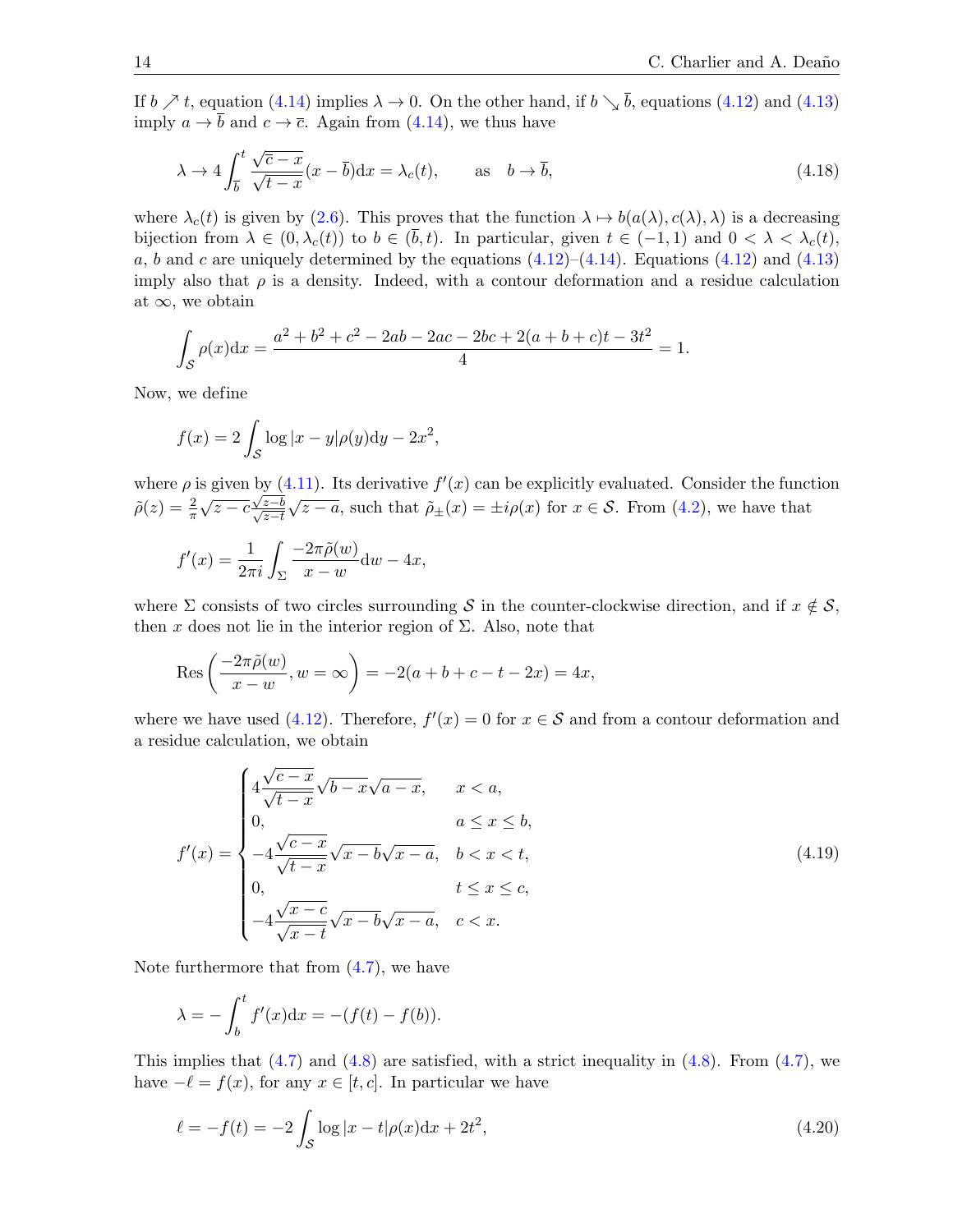which is [\(4.15\)](#page-12-5). To prove the other expression for  $\ell$  in (4.15), we note that

$$
f(x) = 2\log|x| - 2x^2 + \tilde{f}(x),\tag{4.21}
$$

where  $\tilde{f}(x) = 2 \int_{\mathcal{S}} \log |1 - \frac{y}{x}$  $\frac{y}{x} | \rho(y) dy$ . Using the fact that  $\lim_{x \to \infty} \tilde{f}(x) = 0$  and the equations [\(4.19\)](#page-13-1) and  $(4.21)$ , we obtain

<span id="page-15-2"></span><span id="page-15-1"></span>
$$
0 = \tilde{f}(c) + \int_c^{\infty} \tilde{f}'(x) dx = -\ell - 2 \log|c| + 2c^2 + \int_c^{\infty} \left( 4x - \frac{2}{x} + f'(x) \right) dx,
$$

from which we find the second expression in  $(4.15)$ . This finishes the proof of case  $(2)$ .

The case  $(1)$  is similar and simpler. In this case, we define a function f as in  $(4.2)$ , where  $\rho(x) = \frac{2}{\pi} (x - \overline{b}) \frac{\sqrt{\overline{c} - x}}{\sqrt{x - t}}$ . The derivative of f is equal to

<span id="page-15-4"></span>
$$
f'(x) = \begin{cases} -4\frac{\sqrt{\overline{c} - x}}{\sqrt{t - x}}(x - \overline{b}), & x < t, \\ 0, & t \le x \le \overline{c}, \\ -4\frac{\sqrt{x - \overline{c}}}{\sqrt{x - t}}(x - \overline{b}), & \overline{c} < x. \end{cases}
$$
(4.22)

The Euler–Lagrange constant can also be written as in [\(4.20\)](#page-13-2), but in case (1) the integral can be explicitly evaluated with a primitive and gives [\(4.10\)](#page-12-6). Since  $\lambda \geq \lambda_c(t)$ , from [\(4.22\)](#page-14-1) and by the formula for  $\lambda_c(t)$  given by [\(4.18\)](#page-13-0), [\(4.8\)](#page-11-2) is strictly satisfied in case (1) except at  $x = \overline{b}$  if  $\lambda = \lambda_c$ . This finishes the proof of Proposition [4.3.](#page-11-0)

**Remark 4.4.** Here we just comment briefly on what happens for  $t \ge 1$  in parts (2) and (3) of Proposition [4.3,](#page-11-0) even though we will only focus on  $t \in (-1,1)$  in the present paper, as mentioned in Remark [2.4.](#page-6-5) If  $t > 1$ , a critical situation occurs if the endpoints t and c merge together. From equations [\(4.12\)](#page-12-0) and [\(4.13\)](#page-12-2), in this case we have  $a = -1$  and  $b = 1$ . From [\(4.14\)](#page-12-1), this corresponds to

$$
\lambda = 4 \int_1^t \sqrt{x^2 - 1} \, dx = 2t \sqrt{t^2 - 1} - 2 \log \left( t + \sqrt{t^2 - 1} \right) =: \epsilon(t).
$$

With increasing effort (by adapting the above proof), it is possible to show that part  $(2)$  of Proposition [4.3](#page-11-0) remains valid for  $t \geq 1$ , provided that  $\lambda \in (\epsilon(t), \lambda_c(t))$ , and that part (3) remains valid for  $t \geq 1$ , provided that  $\lambda \in [0, \epsilon(t)]$ .

**Remark 4.5.** We will prove part 2 of Theorem [2.3](#page-6-1) (that is,  $(2.8)$ ) by using the differential identity [\(4.6\)](#page-10-3) (after the change of variables  $s = e^{-\lambda n}$ ). We a priori need large *n* asymptotics of  $\partial_{\lambda} \log H_n(\sqrt{2nt}, e^{-\lambda n}, \alpha)$  uniformly in  $\lambda \in [0, \lambda_c(t)]$ . As it can be seen from Proposition [4.3,](#page-11-0) in this case the support of the equilibrium measure consists of two intervals. The region where  $\lambda_c(t) - \lambda > 0$  is small corresponds to the "birth of a cut", which was studied in [\[4,](#page-41-13) [12,](#page-41-14) [34\]](#page-42-17), and when  $\lambda_c(t) - \lambda > 0$  becomes larger,  $\theta$ -functions appear in the analysis. It is a technical task to obtain uniform asymptotics in these regions as  $\lambda$  approaches  $\lambda_c(t)$ . Nevertheless, following [\[11\]](#page-41-2), we will only need pointwise convergence in  $\lambda \in (0, \lambda_c(t))$  and apply Lebesgue's dominated convergence theorem.

#### <span id="page-15-0"></span>4.3 First transformation:  $U \mapsto T$

The first step of the steepest descent analysis consists of normalizing the RH problem at  $\infty$ , which can be done by using a so-called  $q$ -function. We define it by

<span id="page-15-3"></span>
$$
g(z) = \int_{\mathcal{S}} \log(z - y)\rho(y) \mathrm{d}y,\tag{4.23}
$$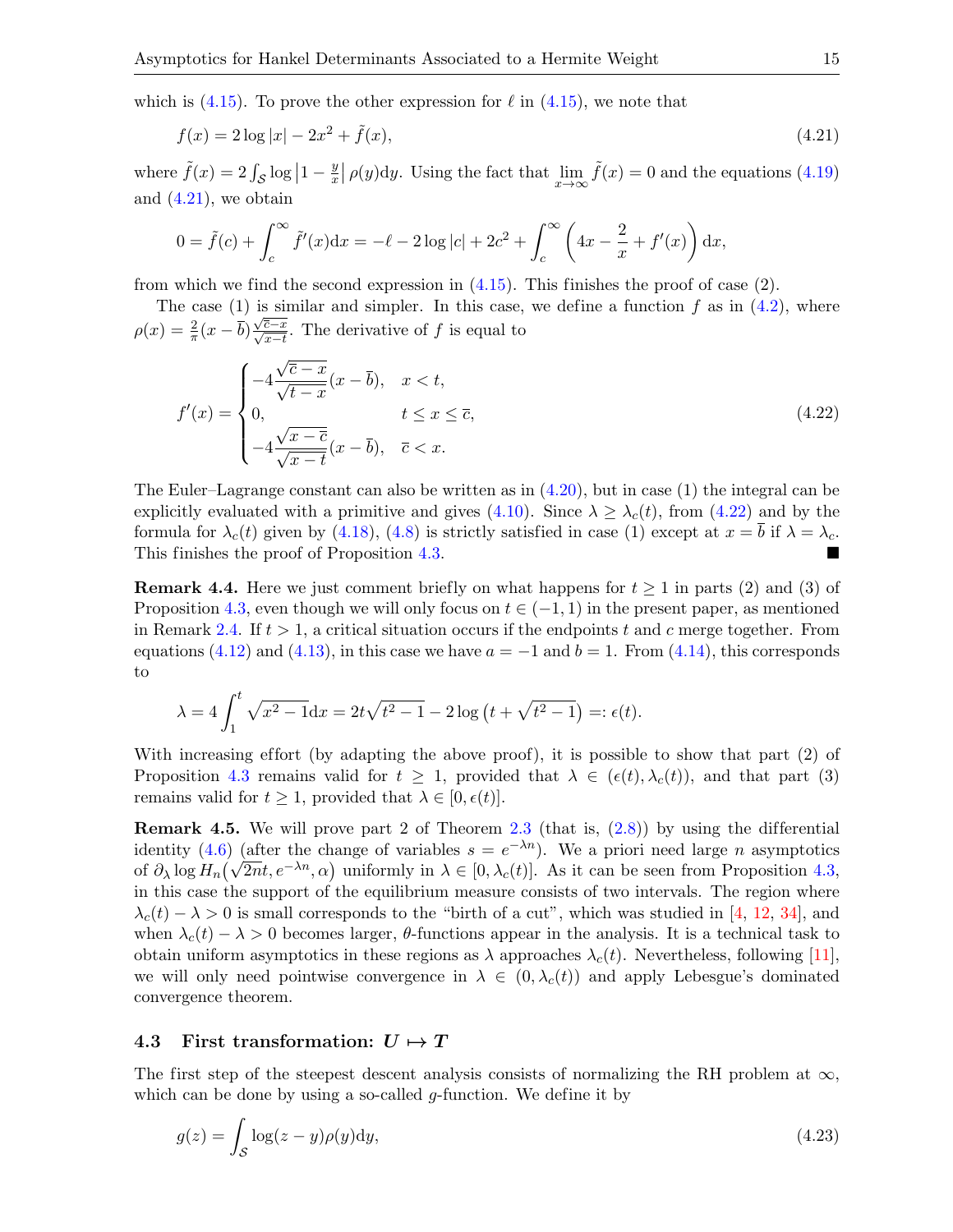where the principal branch is chosen for the logarithm. The density  $\rho$  and its support S are defined in Proposition [4.3.](#page-11-0) The g-function is analytic in  $\mathbb{C} \setminus (-\infty, \sup \mathcal{S}]$  and possesses the following properties

<span id="page-16-5"></span>
$$
g_{+}(x) + g_{-}(x) = 2 \int_{S} \log |x - y|\rho(y)dy, \qquad x \in \mathbb{R},
$$
 (4.24)

$$
g_{+}(x) - g_{-}(x) = 2\pi i, \qquad x < \inf \mathcal{S}, \tag{4.25}
$$

$$
g_{+}(x) - g_{-}(x) = 2\pi i \int_{x}^{\sup S} \rho(y) \mathrm{d}y, \qquad x \in [\inf S, \sup S], \tag{4.26}
$$

$$
g_{+}(x) - g_{-}(x) = 0,
$$
  $\sup S < x,$  (4.27)

Furthermore, by expanding the g-function as  $z \to \infty$  in [\(4.23\)](#page-14-2), we have

$$
e^{ng(z)} = z^n \left( 1 - \frac{n}{z} \int_{\mathcal{S}} x \rho(x) dx + \mathcal{O}(z^{-2}) \right), \qquad z \to \infty.
$$
 (4.28)

We apply a first transformation on U by

$$
T(z) = e^{\frac{n\ell}{2}\sigma_3}U(z)e^{-ng(z)\sigma_3}e^{-\frac{n\ell}{2}\sigma_3}.
$$

T satisfies the following RH problem.

#### RH problem for T

- (a)  $T: \mathbb{C} \setminus \mathbb{R} \to \mathbb{C}^{2 \times 2}$  is analytic.
- (b)  $T$  has the following jumps:

$$
T_+(x) = T_-(x)J_T(x), \quad \text{for} \quad x \in \mathbb{R} \setminus \{t\},
$$

where

$$
J_T(x) = \begin{pmatrix} e^{-n(g_+(x) - g_-(x))} & |x - t|^\alpha e^{n(g_+(x) + g_-(x) + \ell - V(x))} \\ 0 & e^{n(g_+(x) - g_-(x))} \end{pmatrix}, \qquad \text{for} \quad x \in \mathbb{R} \setminus \{t\}.
$$

(c) As 
$$
z \to \infty
$$
, we have  $T(z) = I + \mathcal{O}(z^{-1})$ 

(d) As z tends to t, the behaviour of  $T$  is

$$
T(z) = \begin{pmatrix} \mathcal{O}(1) & \mathcal{O}(\log(z-t)) \\ \mathcal{O}(1) & \mathcal{O}(\log(z-t)) \end{pmatrix}, \quad \text{if} \quad \alpha = 0,
$$
  

$$
T(z) = \begin{pmatrix} \mathcal{O}(1) & \mathcal{O}(1) + \mathcal{O}((z-t)^{\alpha}) \\ \mathcal{O}(1) & \mathcal{O}(1) + \mathcal{O}((z-t)^{\alpha}) \end{pmatrix}, \quad \text{if} \quad \alpha \neq 0.
$$

From now on, we will separate the analysis into two parts, depending on whether  $\lambda \geq \lambda_c(t)$  or  $0 < \lambda < \lambda_c(t)$ .

<span id="page-16-4"></span><span id="page-16-3"></span><span id="page-16-2"></span><span id="page-16-1"></span><span id="page-16-0"></span>.

# 5 RH analysis for  $\lambda \geq \lambda_c(t)$

In this section, t lies in a compact subset of  $(-1, \infty)$  and  $\lambda$  lies in  $[\lambda_c(t), \infty]$  as  $n \to \infty$ . The parameter  $\lambda$  is not necessarily bounded, and the case  $\lambda = +\infty$  (i.e.,  $s = 0$ ) is also included in this analysis. First, we express the jumps for T in terms of  $\xi(z)$ , which is defined by

$$
\xi(z) = -\pi \int_{\overline{c}}^{z} \tilde{\rho}(w) \mathrm{d}w,\tag{5.1}
$$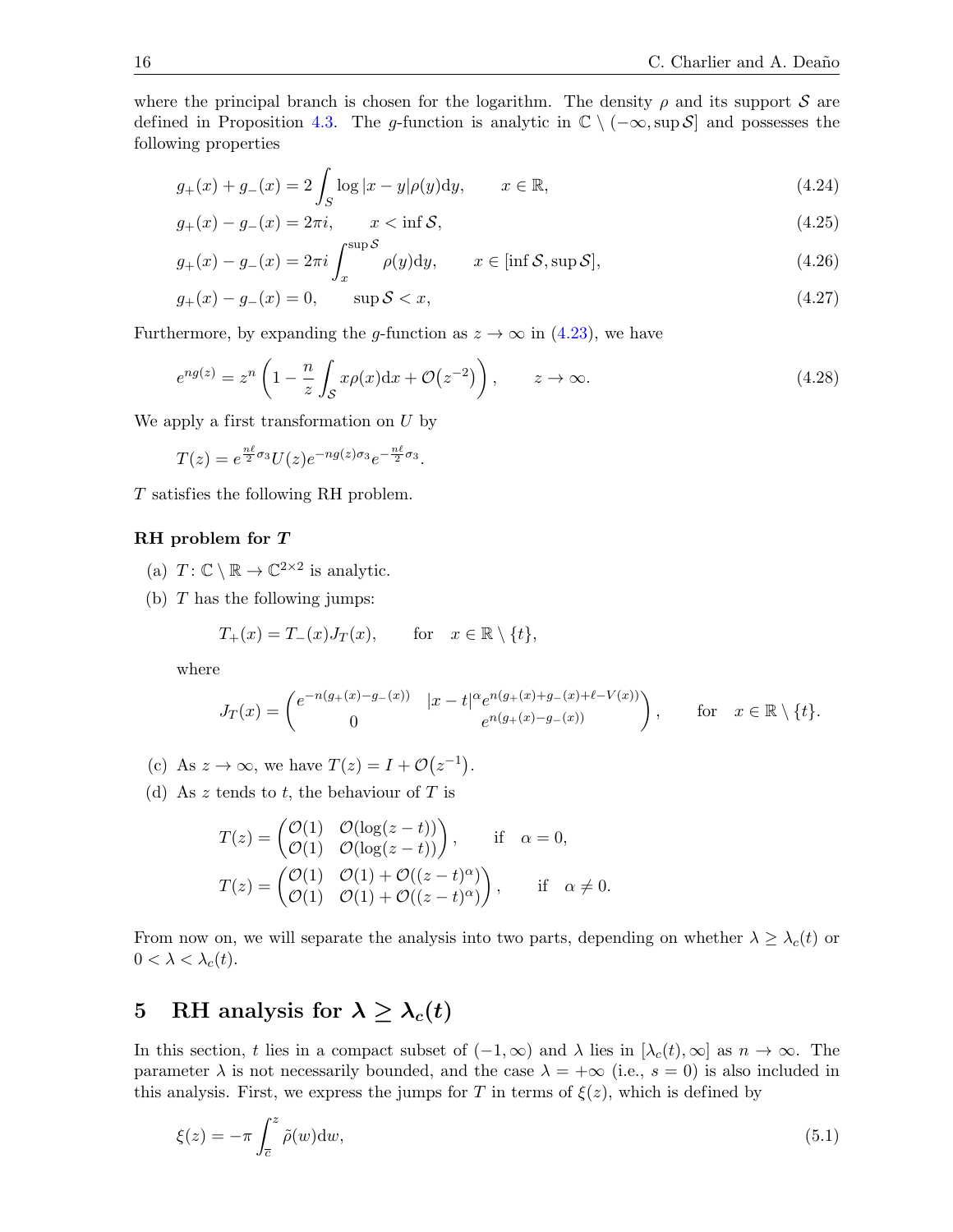where the path of integration lies in  $\mathbb{C} \setminus (-\infty, \overline{c})$  and  $\tilde{\rho}$  is given by

$$
\tilde{\rho}(z) = \frac{2}{\pi} (z - \overline{b}) \frac{\sqrt{z - \overline{c}}}{\sqrt{z - t}},\tag{5.2}
$$

where in the above expression the principal branch is chosen for each square root. The function  $\xi$ is analytic in  $\mathbb{C} \setminus (-\infty, \overline{c}]$ , and since  $\tilde{\rho}_{\pm}(x) = \pm i \rho(x)$  for  $x \in \mathcal{S} = [t, \overline{c}]$ , we have

<span id="page-17-0"></span>
$$
2\xi_{\pm}(x) = \pm(g_{+}(x) - g_{-}(x)) = 2g_{\pm}(x) + \ell - 2x^{2}, \qquad x \in \mathcal{S}, \tag{5.3}
$$

where we have used [\(4.7\)](#page-11-1), [\(4.24\)](#page-15-1) and [\(4.26\)](#page-15-2). Thus the function  $\xi(z) - g(z)$  has no jump along S and can be analytically continued on C. This implies the following relation

$$
\xi(z) = g(z) + \frac{\ell}{2} - z^2, \qquad \text{for all} \quad z \in \mathbb{C} \setminus (-\infty, \overline{c}). \tag{5.4}
$$

The jump matrix  $J_T$  can be rewritten in terms of  $\xi$  as follows:

$$
J_T(x) = \begin{cases} \begin{pmatrix} 1 & |x - t|^{\alpha} e^{n(\xi + (x) + \xi - (x) - \lambda)} \\ 0 & 1 \end{pmatrix}, & \text{if } x < t, \\ \begin{pmatrix} e^{-2n\xi + (x)} & |x - t|^{\alpha} \\ 0 & e^{2n\xi + (x)} \end{pmatrix}, & \text{if } t < x < \overline{c}, \\ \begin{pmatrix} 1 & |x - t|^{\alpha} e^{2n\xi(x)} \\ 0 & 1 \end{pmatrix}, & \text{if } \overline{c} < x. \end{cases} \tag{5.5}
$$

As  $\xi(z)$  appears in the jumps for T (and in the subsequent transformations), it will be useful for us to make the following observations. From  $(4.8)$  together with Proposition [4.3,](#page-11-0) and from  $(4.24)$ and [\(5.4\)](#page-16-0), we have that

$$
\xi(x) < 0, \qquad \text{for} \quad x > \overline{c}, \tag{5.6}
$$

$$
\xi_{+}(x) + \xi_{-}(x) - \lambda < 0,
$$
 for  $x < t,$  (5.7)

except if  $\lambda = \lambda_c(t)$  and  $x = \overline{b}$ , in which case [\(5.7\)](#page-16-1) becomes an equality. Also, if  $x \in (t, \overline{c})$ , from the definition [\(5.1\)](#page-15-3) we have  $\xi_{\pm}(x) \in \pm i\mathbb{R}^+$  and by Cauchy-Riemann equations we have

$$
\partial_x \Im \xi_+(x) = -\pi \rho(x) = -\partial_y \Re \xi(x+iy)|_{y=0},
$$
  

$$
\partial_x \Im \xi_-(x) = \pi \rho(x) = \partial_y \Re \xi(x-iy)|_{y=0}.
$$

In particular, this implies that there exists an open neighbourhood W of  $(t, \bar{c})$  such that we have

$$
\Re \xi(z) > 0, \qquad \text{for} \quad z \in W \setminus (t, \overline{c}). \tag{5.8}
$$

#### 5.1 Second transformation:  $T \mapsto S$

We will use the following factorization of  $J_T(x)$  for  $x \in \mathcal{S}$ 

<span id="page-17-1"></span>
$$
\begin{pmatrix} e^{-2n\xi_+(x)} & |x-t|^\alpha \\ 0 & e^{-2n\xi_-(x)} \end{pmatrix} = \begin{pmatrix} 1 & 0 \\ |x-t|^{-\alpha}e^{-2n\xi_-(x)} & 1 \end{pmatrix} \times \begin{pmatrix} 0 & |x-t|^\alpha \\ -|x-t|^{-\alpha} & 0 \end{pmatrix} \begin{pmatrix} 1 & 0 \\ |x-t|^{-\alpha}e^{-2n\xi_+(x)} & 1 \end{pmatrix}.
$$

We open the lenses with  $\gamma_+$  and  $\gamma_-$  around S as illustrated in Fig. [1,](#page-17-0) such that  $\gamma_+ \cup \gamma_- \subset W$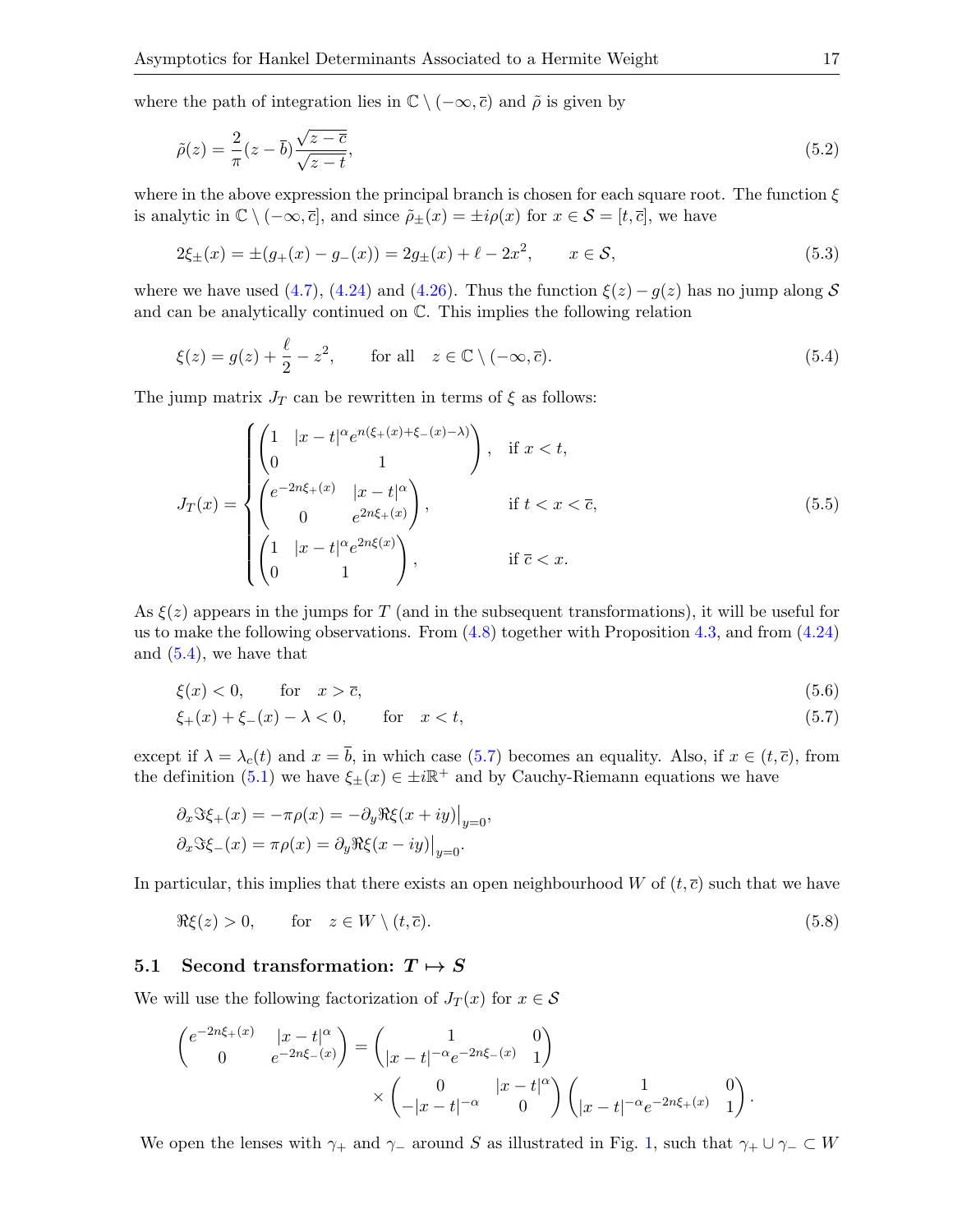

<span id="page-18-0"></span>Figure 1. Jump contour for S.

and we define

$$
S(z) = T(z) \begin{cases} \begin{pmatrix} 1 & 0 \\ -(z-t)^{-\alpha}e^{-2n\xi(z)} & 1 \end{pmatrix}, & \text{if } z \text{ is inside the lenses, } \Im z > 0, \\ \begin{pmatrix} 1 & 0 \\ (z-t)^{-\alpha}e^{-2n\xi(z)} & 1 \end{pmatrix}, & \text{if } z \text{ is inside the lenses, } \Im z < 0, \\ I, & \text{if } z \text{ is outside the lenses,} \end{cases}
$$

where the principal branch is taken for  $(z-t)^{-\alpha}$ . S satisfies the following RH problem.

## RH problem for S

- (a)  $S: \mathbb{C} \setminus (\mathbb{R} \cup \gamma_+ \cup \gamma_-) \to \mathbb{C}^{2 \times 2}$  is analytic, where  $\gamma_+$  and  $\gamma_-$  are shown in Fig. [1.](#page-17-0)
- (b)  $S$  has the following jumps:

$$
S_{+}(z) = S_{-}(z) \begin{pmatrix} 1 & |z - t|^{\alpha} e^{n(\xi + (z) + \xi_{-}(z) - \lambda)} \\ 0 & 1 \end{pmatrix}, \qquad \text{if} \quad z < t,
$$
\n
$$
S_{+}(z) = S_{-}(z) \begin{pmatrix} 1 & |z - t|^{\alpha} e^{2n\xi(z)} \\ 0 & 1 \end{pmatrix}, \qquad \text{if} \quad \overline{c} < z,
$$
\n
$$
S_{+}(z) = S_{-}(z) \begin{pmatrix} 0 & |z - t|^{\alpha} \\ -|z - t|^{-\alpha} & 0 \end{pmatrix}, \qquad \text{if} \quad t < z < \overline{c},
$$
\n
$$
S_{+}(z) = S_{-}(z) \begin{pmatrix} 1 & 0 \\ (z - t)^{-\alpha} e^{-2n\xi(z)} & 1 \end{pmatrix}, \qquad \text{if} \quad z \in \gamma_{+} \cup \gamma_{-}.
$$

(c) As  $z \to \infty$ , we have  $S(z) = I + \mathcal{O}(z^{-1})$ .

(d) As  $z$  tends to  $t$ , we have

<span id="page-18-2"></span><span id="page-18-1"></span>
$$
S(z) = \begin{cases} \begin{pmatrix} \mathcal{O}(1) & \mathcal{O}(\log(z-t)) \\ \mathcal{O}(1) & \mathcal{O}(\log(z-t)) \end{pmatrix}, & z \text{ outside the lenses,} \\ \begin{pmatrix} \mathcal{O}(\log(z-t)) & \mathcal{O}(\log(z-t)) \\ \mathcal{O}(\log(z-t)) & \mathcal{O}(\log(z-t)) \end{pmatrix}, & z \text{ inside the lenses,} \\ S(z) = \begin{cases} \begin{pmatrix} \mathcal{O}(1) & \mathcal{O}(1) \\ \mathcal{O}(1) & \mathcal{O}(1) \end{pmatrix}, & z \text{ outside the lenses,} \\ \begin{pmatrix} \mathcal{O}((z-t)^{-\alpha}) & \mathcal{O}(1) \\ \mathcal{O}((z-t)^{-\alpha}) & \mathcal{O}(1) \end{pmatrix}, & z \text{ inside the lenses,} \end{cases} \text{ if } \alpha > 0, \\ S(z) = \begin{pmatrix} \mathcal{O}(1) & \mathcal{O}((z-t)^{\alpha}) \\ \mathcal{O}(1) & \mathcal{O}((z-t)^{\alpha}) \end{pmatrix}, & \text{if } \alpha < 0. \end{cases} \tag{5.9}
$$

As z tends to  $\bar{c}$ , we have  $S(z) = \mathcal{O}(1)$ .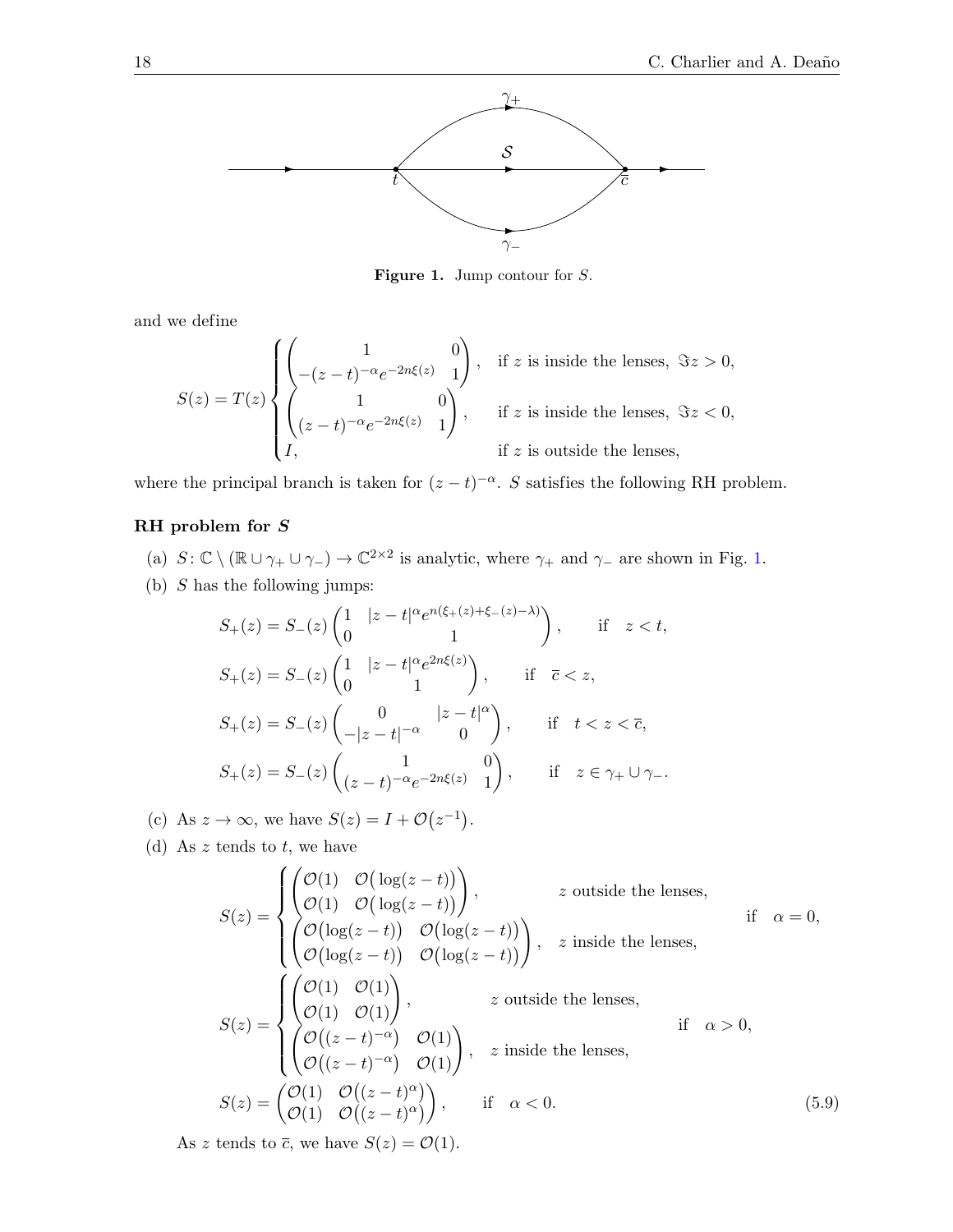From [\(5.6\)](#page-16-2), [\(5.7\)](#page-16-1) and [\(5.8\)](#page-16-3), we have that the jumps for  $S(z)$  on the boundary of the lenses  $\gamma_+ \cup \gamma_$ tend to the identity matrix as  $n \to \infty$ , and that the (1, 2) entry of the jumps on  $\mathbb{R} \setminus (\lbrack t, \bar{c} \rbrack \cup \{b\})$ tends to 0 as  $n \to \infty$ . This convergence is slower when z approaches t and  $\bar{c}$ , and also when z approaches b if  $\lambda = \lambda_c(t)$ . The jump for S on  $(t, \overline{c})$  is independent of n and different from the identity matrix.

#### 5.2 Global parametrix

Ignoring the exponentially small terms as  $n \to \infty$  in the jumps of S and a small neighbourhood of  $\bar{b}$ , t and  $\bar{c}$ , we are left to consider the following RH problem, whose solution  $P^{(\infty)}$  is a good approximation of S away from a neighbourhood of  $\overline{b}$ , t and  $\overline{c}$ .

# RH problem for  $P^{(\infty)}$

- (a)  $P^{(\infty)}: \mathbb{C} \setminus [t, \overline{c}] \to \mathbb{C}^{2 \times 2}$  is analytic.
- (b)  $P^{(\infty)}$  has the following jumps:

<span id="page-19-0"></span>
$$
P_{+}^{(\infty)}(z) = P_{-}^{(\infty)}(z) \begin{pmatrix} 0 & |z - t|^{\alpha} \\ -|z - t|^{-\alpha} & 0 \end{pmatrix}, \quad \text{if} \quad t < z < \overline{c}.
$$
 (5.10)

- (c) As  $z \to \infty$ , we have  $P^{(\infty)}(z) = I + \mathcal{O}(z^{-1}).$
- (d) As z tends to t, we have  $P^{(\infty)}(z) = \mathcal{O}\left((z-t)^{-1/4}\right)(z-t)^{-\frac{\alpha}{2}\sigma_3}$ .

As z tends to  $\bar{c}$ , we have  $P^{(\infty)}(z) = \mathcal{O}((z - \bar{c})^{-1/4})$ .

The construction of the solution of the above RH problem is now standard, and can be done similarly as in [\[2,](#page-41-15) [29,](#page-42-2) [30\]](#page-42-18). We define  $\beta(z) = \sqrt[4]{\frac{z-t}{z-\overline{c}}}$  $\frac{z-t}{z-\overline{c}}$ , analytic on  $\mathbb{C} \setminus [t, \overline{c}]$  and such that  $\beta(z) \sim 1$ as  $z \to \infty$ . It can be checked that the unique solution of the above RH problem is given by

$$
P^{(\infty)}(z) = \frac{1}{2} \left( \frac{4}{\overline{c} - t} \right)^{-\frac{\alpha}{2}\sigma_3} \begin{pmatrix} \beta(z) + \beta^{-1}(z) & i(\beta(z) - \beta^{-1}(z)) \\ -i(\beta(z) - \beta^{-1}(z)) & \beta(z) + \beta^{-1}(z) \end{pmatrix}
$$

$$
\times \varphi \left( \frac{2}{\overline{c} - t} \left( z - \frac{\overline{c} + t}{2} \right) \right)^{\frac{\alpha}{2}\sigma_3} (z - t)^{-\frac{\alpha}{2}\sigma_3}, \tag{5.11}
$$

where  $\varphi(z) = z + \sqrt{z^2 - 1}$  is analytic in  $\mathbb{C} \setminus [-1, 1]$  and such that  $\varphi(z) \sim 2z$  as  $z \to \infty$ . We will later need the following expansion as  $z \to \infty$ :

<span id="page-19-1"></span>
$$
P_{11}^{(\infty)}(z) = 1 - \frac{\alpha(\bar{c} - t)}{4z} + \mathcal{O}(z^{-2}).
$$
\n(5.12)

#### 5.3 Local parametrix near t

Note that the assumption at the beginning of the section, i.e., that t lies in a compact subset of  $(-1, \infty)$  and  $\lambda \geq \lambda_c(t)$  as  $n \to \infty$ , implies from Proposition [4.3](#page-11-0) that there exists a constant  $\delta > 0$  independent of n such that

$$
\delta < \min(t - \overline{b}, \overline{c} - t).
$$

Inside a disk  $D_t$  around t, of radius fixed but smaller than  $\delta/3$ , we want the local parametrix P to satisfy exactly the same jumps as  $S$  and to have the same behaviour as  $S$  near  $t$ . Furthermore, the local parametrix P should be close to the global parametrix on the boundary of the disk.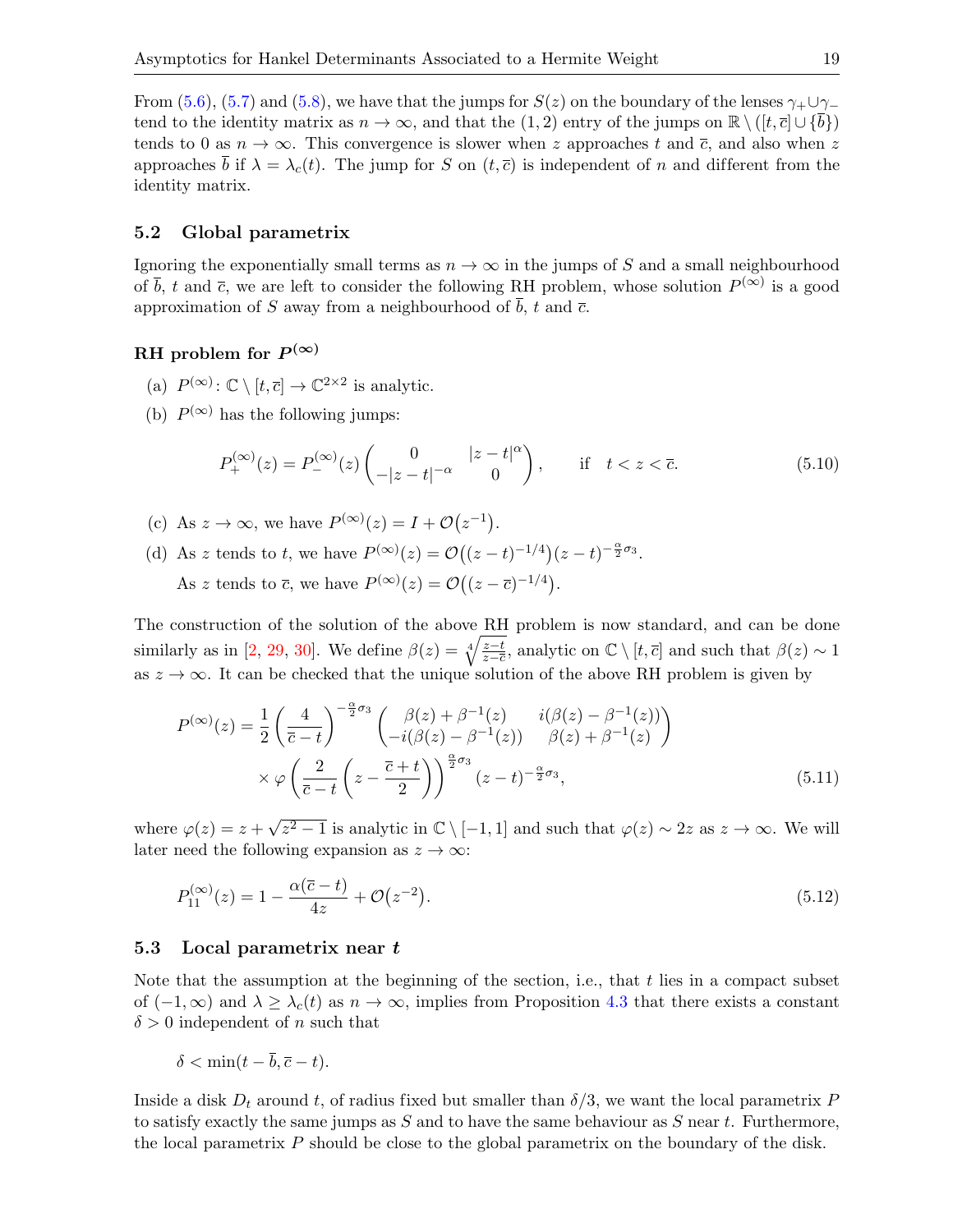#### RH problem for P

- (a)  $P: D_t \setminus (\mathbb{R} \cup \gamma_+ \cup \gamma_-) \to \mathbb{C}^{2 \times 2}$  is analytic.
- (b)  $P$  has the following jumps:

<span id="page-20-0"></span>
$$
P_{+}(z) = P_{-}(z) \begin{pmatrix} 1 & |z - t|^{\alpha} e^{n(\xi + (z) + \xi - (z) - \lambda)} \\ 0 & 1 \end{pmatrix}, \quad \text{if } z \in (-\infty, t) \cap D_{t}, \qquad (5.13)
$$
  
\n
$$
P_{+}(z) = P_{-}(z) \begin{pmatrix} 0 & |z - t|^{\alpha} \\ -|z - t|^{-\alpha} & 0 \end{pmatrix}, \quad \text{if } z \in (t, \infty) \cap D_{t},
$$
  
\n
$$
P_{+}(z) = P_{-}(z) \begin{pmatrix} 1 & 0 \\ (z - t)^{-\alpha} e^{-2n\xi(z)} & 1 \end{pmatrix}, \quad \text{if } z \in (\gamma_{+} \cup \gamma_{-}) \cap D_{t}.
$$

- (c) As  $n \to \infty$ , we have  $P(z) = (I + \mathcal{O}(n^{-1}))P^{(\infty)}(z)$  uniformly for  $z \in \partial D_t$ .
- (d) As z tends to t, we have  $S(z)P(z)^{-1} = \mathcal{O}(1)$ .

The construction of a local parametrix associated with a FH singularity has been studied in [\[27\]](#page-42-4) when the singularity is a pure jump, and then in  $[24]$  and  $[17]$  for the general case, and involves hypergeometric functions. On the other hand, the construction of a local parametrix associated to a pure root-type FH singularity involves Bessel functions [\[30\]](#page-42-18). In the present case, we are in a presence of a FH singularity of both root-type and jump-type, but the significant difference is that the parameter s (which parametrizes the jump) is exponentially small as  $n \to \infty$ . The solution of the present local parametrix will be expressed in terms of Bessel functions, exactly as for a pure root-type singularity. Nevertheless, as the  $(1, 2)$  element of the jump matrix for P in [\(5.13\)](#page-19-0) is not zero (if  $\lambda \neq +\infty$ , i.e.,  $s \neq 0$ ), the construction of the solution of the above RH problem is not standard. It was done in [\[10\]](#page-41-1) for the case  $\alpha = 0$ . We generalize here the construction for a general  $\alpha > -1$ .

We will need a modified version of the Bessel model RH problem  $P_{\text{Be}}$ , which is presented in Appendix [B.](#page-39-0) We search for a matrix function  $\hat{P}_{\text{Be}}$  which satisfies the same jumps as  $P_{\text{Be}}$ . see [\(B.1\)](#page-40-0), and an extra jump on  $\mathbb{R}^+$  given by

$$
\widehat{P}_{\text{Be}}(z)_+ = \widehat{P}_{\text{Be}}(z)_-\begin{pmatrix} 1 & e^{-\lambda n} \\ 0 & 1 \end{pmatrix}, \qquad z \in (0, \infty),
$$

where the orientation of  $(0, \infty)$  is taken from 0 to  $\infty$ .

#### Modif ied Bessel model RH problem

We define

$$
F(z) = P_{\text{Be}}(z)K(z)^{-1} \begin{pmatrix} 1 & -h(z) \\ 0 & 1 \end{pmatrix} z^{-\frac{\alpha}{2}\sigma_3},\tag{5.14}
$$

where

<span id="page-20-2"></span><span id="page-20-1"></span>
$$
K(z) = \begin{cases} I, & |\arg z| < \frac{2\pi}{3}, \\ \begin{pmatrix} 1 & 0 \\ -e^{\pi i \alpha} & 1 \end{pmatrix}, & \frac{2\pi}{3} < \arg z < \pi, \\ \begin{pmatrix} 1 & 0 \\ e^{-\pi i \alpha} & 1 \end{pmatrix}, & -\pi < \arg z < -\frac{2\pi}{3}, \end{cases} \qquad h(z) = \begin{cases} \frac{1}{2i \sin(\pi \alpha)}, & \text{if } \alpha \notin \mathbb{N}, \\ \frac{(-1)^{\alpha}}{2\pi i} \log z, & \text{if } \alpha \in \mathbb{N}. \end{cases}
$$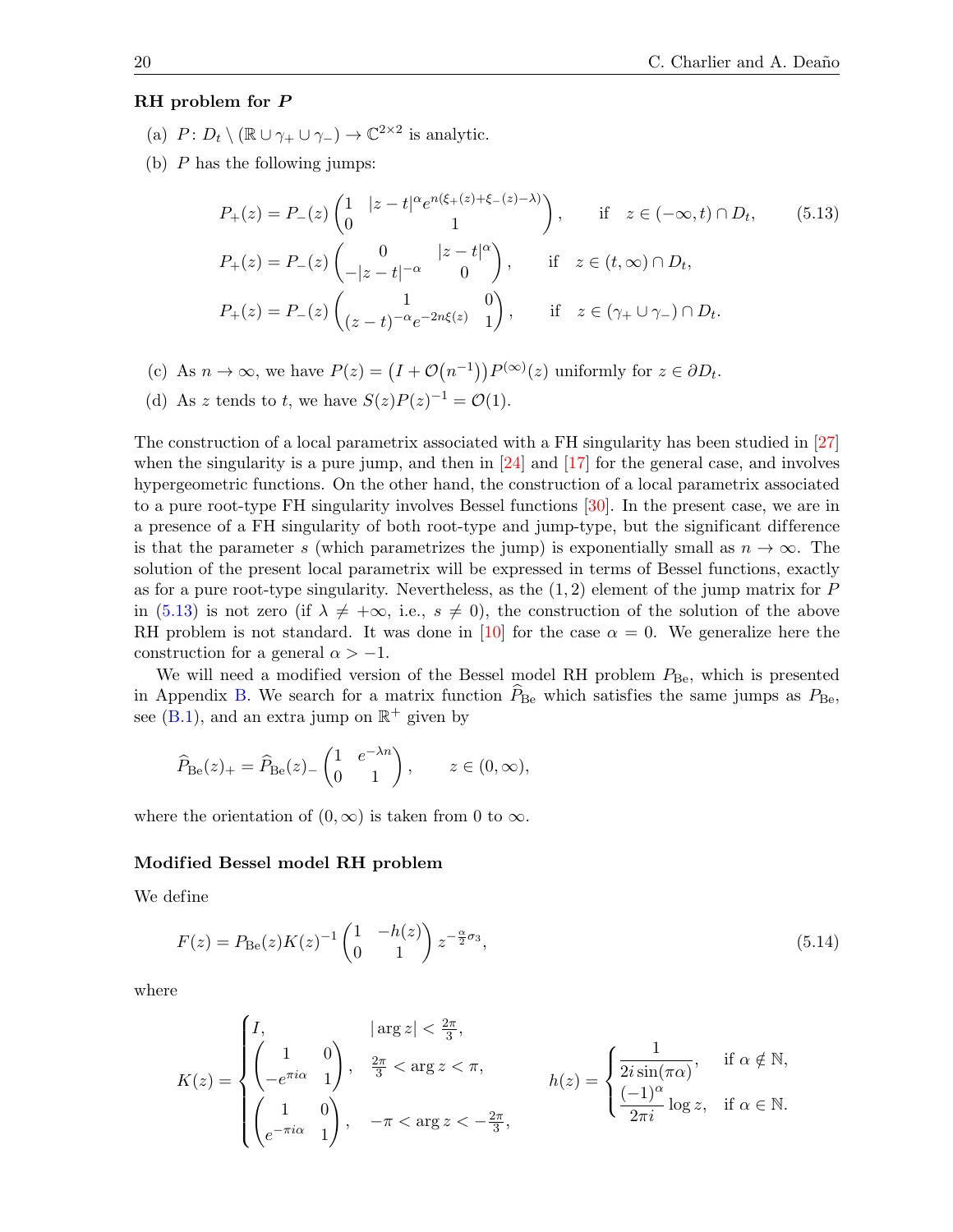From the jumps for  $P_{\text{Be}}$ , given by  $(B.1)$ , it can be checked that F has no jumps at all on  $\mathbb{C}$ . Also, the behaviour of  $P_{\text{Be}}(z)$  as  $z \to 0$ , given by [\(B.3\)](#page-40-1), implies that 0 is a removable singularity of  $F$ , and thus  $F$  is an entire function. We define  $P_{\text{Be}}$  by

$$
\widehat{P}_{\rm Be}(z) = (I + A(z))P_{\rm Be}(z),
$$

where

$$
A(z) = -e^{-\lambda n}h(-z)(-z)^{\alpha}F(z)\begin{pmatrix} 0 & 1\\ 0 & 0 \end{pmatrix}F^{-1}(z),
$$
\n(5.15)

and if  $\alpha \notin \mathbb{Z}$ ,  $(-z)^{\alpha}$  is chosen with a branch cut on  $[0, \infty)$  such that  $(-z)^{\alpha} > 0$  for  $z < 0$ . Since F is entire, A is analytic on  $\mathbb{C} \setminus \mathbb{R}^+$ . Therefore, it can be checked that  $\widehat{P}_{\text{Be}}$  is the solution of the following RH problem.

## RH problem for  $\widehat{P}_{\text{Be}}$

- (a)  $\widehat{P}_{\text{Be}}$ :  $\mathbb{C} \setminus (\Sigma_B \cup (0,\infty)) \to \mathbb{C}^{2 \times 2}$  is analytic, where the orientation of  $(0,\infty)$  is from 0 towards  $\infty$  and  $\Sigma_B$  is the jump contour for  $P_{\text{Be}}$ , shown in Fig. [7.](#page-40-2)
- (b)  $P_{\text{Be}}$  satisfies the jump conditions

<span id="page-21-2"></span><span id="page-21-0"></span>
$$
\widehat{P}_{\text{Be},+}(z) = \widehat{P}_{\text{Be},-}(z) \begin{pmatrix} 0 & 1 \\ -1 & 0 \end{pmatrix}, \qquad z \in \mathbb{R}^-,
$$
  

$$
\widehat{P}_{\text{Be},+}(z) = \widehat{P}_{\text{Be},-}(z) \begin{pmatrix} 1 & 0 \\ e^{\pi i \alpha} & 1 \end{pmatrix}, \qquad z \in e^{\frac{2\pi i}{3}} \mathbb{R}^+,
$$
  

$$
\widehat{P}_{\text{Be},+}(z) = \widehat{P}_{\text{Be},-}(z) \begin{pmatrix} 1 & 0 \\ e^{-\pi i \alpha} & 1 \end{pmatrix}, \qquad z \in e^{-\frac{2\pi i}{3}} \mathbb{R}^+,
$$
  

$$
\widehat{P}_{\text{Be},+}(z) = \widehat{P}_{\text{Be},-}(z) \begin{pmatrix} 1 & e^{-\lambda n} \\ 0 & 1 \end{pmatrix}, \qquad z \in \mathbb{R}^+.
$$

(c) As  $z \to \infty$ ,  $z \notin \Sigma_B \cup (0, \infty)$ , we have

<span id="page-21-1"></span>
$$
\widehat{P}_{\text{Be}}(z) = (I + A(z))(2\pi z^{\frac{1}{2}})^{-\frac{\sigma_3}{2}} N (I + \mathcal{O}(z^{-\frac{1}{2}})) e^{2z^{\frac{1}{2}} \sigma_3},
$$

where  $N = \frac{1}{\sqrt{2}}$  $\overline{2}$   $\left(\begin{array}{cc} 1 & i \\ i & 1 \end{array}\right)$ .

(d) As z tends to 0, the behaviour of  $\widehat{P}_{\text{Be}}(z)$  is

$$
P_{\text{Be}}(z)^{-1}\widehat{P}_{\text{Be}}(z) = \mathcal{O}(\log z), \quad \text{if} \quad \alpha \in \mathbb{N},
$$
  

$$
P_{\text{Be}}(z)^{-1}\widehat{P}_{\text{Be}}(z) = \mathcal{O}(1), \quad \text{if} \quad \alpha \notin \mathbb{N}.
$$

#### Construction of the local parametrix

We consider the function

$$
f(z) = -\frac{1}{4}\tilde{\xi}(z)^2, \quad \text{where} \quad \tilde{\xi}(z) = \begin{cases} \xi(z) - \xi_+(t), & \text{if } \Im z > 0, \\ \xi(z) - \xi_-(t), & \text{if } \Im z < 0. \end{cases}
$$
(5.16)

This a conformal map from  $D_t$  to a neighbourhood of 0, and as  $z \to t$ , we have

$$
f(z) = k_1^2(z - t)(1 + \mathcal{O}(z - t)), \quad \text{where} \quad k_1 = 2(t - \bar{b})\sqrt{\bar{c} - t}.
$$
 (5.17)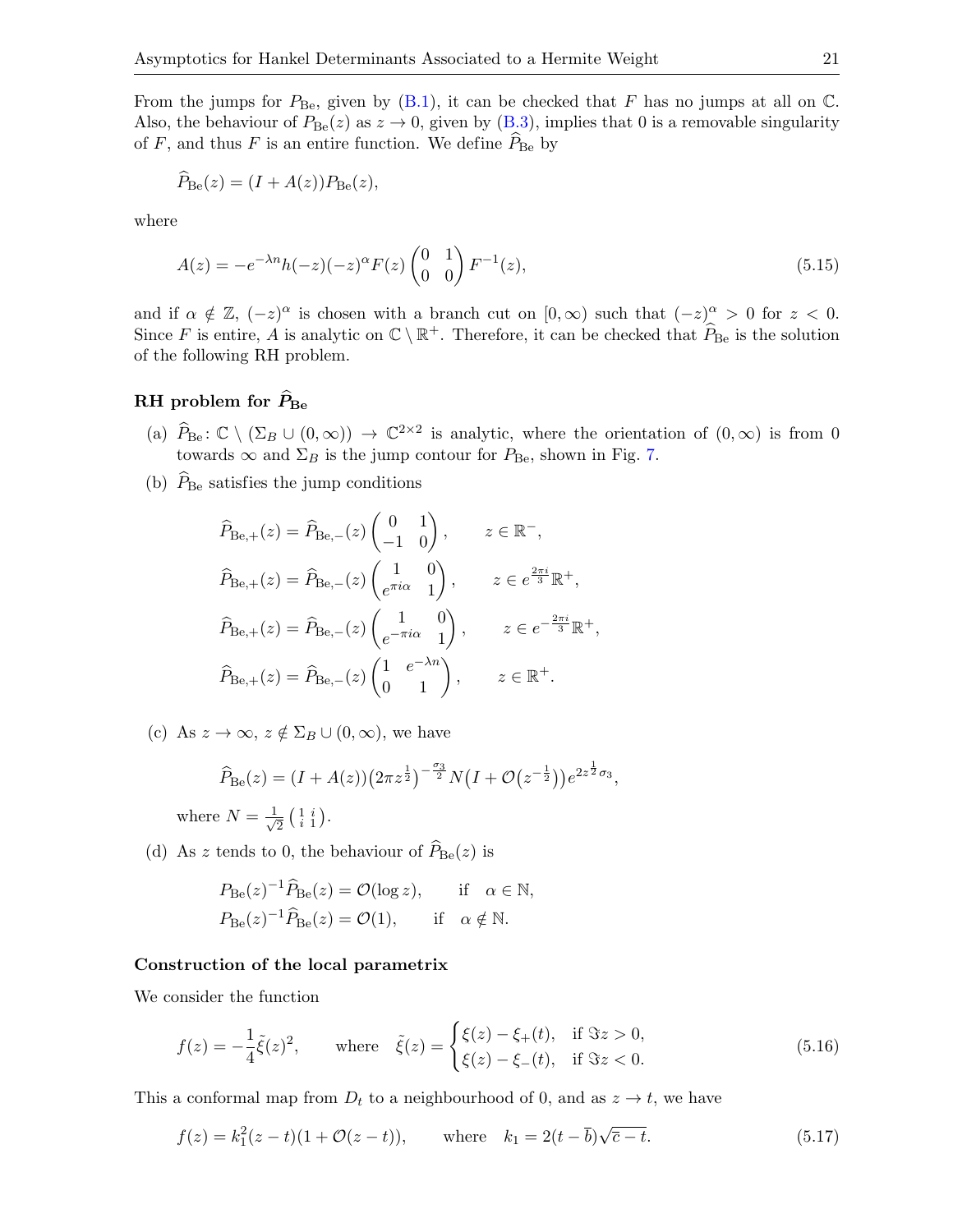To construct the solution P of the above RH problem, it is important to note that  $A(-n^2f(z))$ remains small as  $n \to \infty$  uniformly for  $z \in \partial D_t$ . More precisely, from [\(5.14\)](#page-19-1) and [\(B.2\)](#page-40-3), as  $n \to \infty$  we have

$$
F(-n^2f(z)) = \mathcal{O}(\log n)\mathcal{O}(n^{|\alpha|})\mathcal{O}(P_{\text{Be}}(-n^2f(z))) = \mathcal{O}(e^{(d+\epsilon)n}),
$$
\n(5.18)

where  $\epsilon > 0$  can be chosen arbitrary small but fixed, and  $d = \max_{\alpha \in \mathbb{R}} d$  $z ∈ ∂D_t$  $\left|2\sqrt{-f(z)}\right|$ . Similarly, we have the estimate  $F^{-1}(-n^2f(z)) = \mathcal{O}(e^{(d+\epsilon)n})$ . We choose the radius of  $D_t$  fixed but sufficiently small such that  $d < \frac{\lambda_c(t)}{3} \leq \frac{\lambda}{3}$  $\frac{\lambda}{3}$ . This implies from [\(5.15\)](#page-20-0) that  $A(-n^2f(z)) = \mathcal{O}(e^{-\frac{\lambda}{3}n})$  as  $n \to \infty$ , uniformly for  $z \in \partial D_t$ . The local parametrix is given by

$$
P(z) = E(z)\sigma_3 \hat{P}_{\text{Be}}(-n^2 f(z))\sigma_3 e^{-n\xi(z)\sigma_3} e^{\frac{\pi i \alpha}{2} \tilde{\theta}(z)\sigma_3} (z-t)^{-\frac{\alpha}{2}\sigma_3},\tag{5.19}
$$

where

$$
\tilde{\theta}(z) = \begin{cases} +1, & \text{if } \Im z > 0, \\ -1, & \text{if } \Im z < 0, \end{cases} \tag{5.20}
$$

and the function  $E(z)$  is defined for  $z \in D_t$  by

$$
E(z) = (-1)^n P^{(\infty)}(z)(z-t)^{\frac{\alpha}{2}\sigma_3} e^{-\frac{\pi i \alpha}{2}\tilde{\theta}(z)\sigma_3} N \big(2\pi n (-f(z))^{1/2}\big)^{\sigma_3/2}.
$$
 (5.21)

It can be checked directly from the jumps for  $P^{(\infty)}$  [\(5.10\)](#page-18-0) that E has no jump at all in  $D_t$ . Furthermore, from the behaviour of  $P^{(\infty)}(z)$  near t and from [\(5.17\)](#page-20-1), one has  $E(z) = \mathcal{O}((z-t)^{-\frac{1}{2}})$ as  $z \to t$ . Thus, t is a removable singularity of E and E is analytic in the whole disk  $D_t$ . Since  $A(-n^2f(z))$  is exponentially small in n uniformly for  $z \in \partial D_t$ , it doesn't contribute to the  $n^{-1}$ term in the condition (c) of the RH problem for P. Using the large  $\zeta$  asymptotics for the Bessel model RH problem given by [\(B.2\)](#page-40-3), we obtain as  $n \to \infty$  that

<span id="page-22-0"></span>
$$
P(z)P^{\infty}(z)^{-1} = I + \frac{1}{n(-f(z))^{1/2}} P^{(\infty)}(z)(z-t)^{\frac{\alpha}{2}\sigma_3} e^{-\frac{\pi i \alpha}{2}\tilde{\theta}(z)\sigma_3} \sigma_3 B_1 \sigma_3
$$

$$
\times e^{\frac{\pi i \alpha}{2}\tilde{\theta}(z)\sigma_3}(z-t)^{-\frac{\alpha}{2}\sigma_3} P^{(\infty)}(z)^{-1} + \mathcal{O}(n^{-2}), \tag{5.22}
$$

uniformly for  $z \in \partial D_t$ , where  $B_1 = \frac{1}{16} \begin{pmatrix} -(1+4\alpha^2) & -2i \\ -2i & 1+4\alpha \end{pmatrix}$  $_{-2i}^{1+4\alpha^2}$ )  $_{-2i}^{-2i}$ <br> $_{1+4\alpha^2}$ ).

#### 5.4 Local parametrix near  $\bar{c}$

Inside a disk  $D_{\overline{c}}$  around  $\overline{c}$ , of radius fixed but smaller than  $\delta/3$ , we want the local parametrix P to satisfy the following RH problem.

#### RH problem for P

- (a)  $P: D_{\overline{c}} \setminus (\mathbb{R} \cup \gamma_+ \cup \gamma_-) \to \mathbb{C}^{2 \times 2}$  is analytic.
- (b)  $P$  has the following jumps:

$$
P_{+}(z) = P_{-}(z) \begin{pmatrix} 0 & |z - t|^{\alpha} \\ -|z - t|^{-\alpha} & 0 \end{pmatrix}, \quad \text{if} \quad z \in (-\infty, \overline{c}) \cap D_{\overline{c}},
$$
  

$$
P_{+}(z) = P_{-}(z) \begin{pmatrix} 1 & |z - t|^{\alpha} e^{2n\xi(z)} \\ 0 & 1 \end{pmatrix}, \quad \text{if} \quad z \in (\overline{c}, \infty) \cap D_{\overline{c}},
$$
  

$$
P_{+}(z) = P_{-}(z) \begin{pmatrix} 1 & 0 \\ (z - t)^{-\alpha} e^{-2n\xi(z)} & 1 \end{pmatrix}, \quad \text{if} \quad z \in (\gamma_{+} \cup \gamma_{-}) \cap D_{\overline{c}}.
$$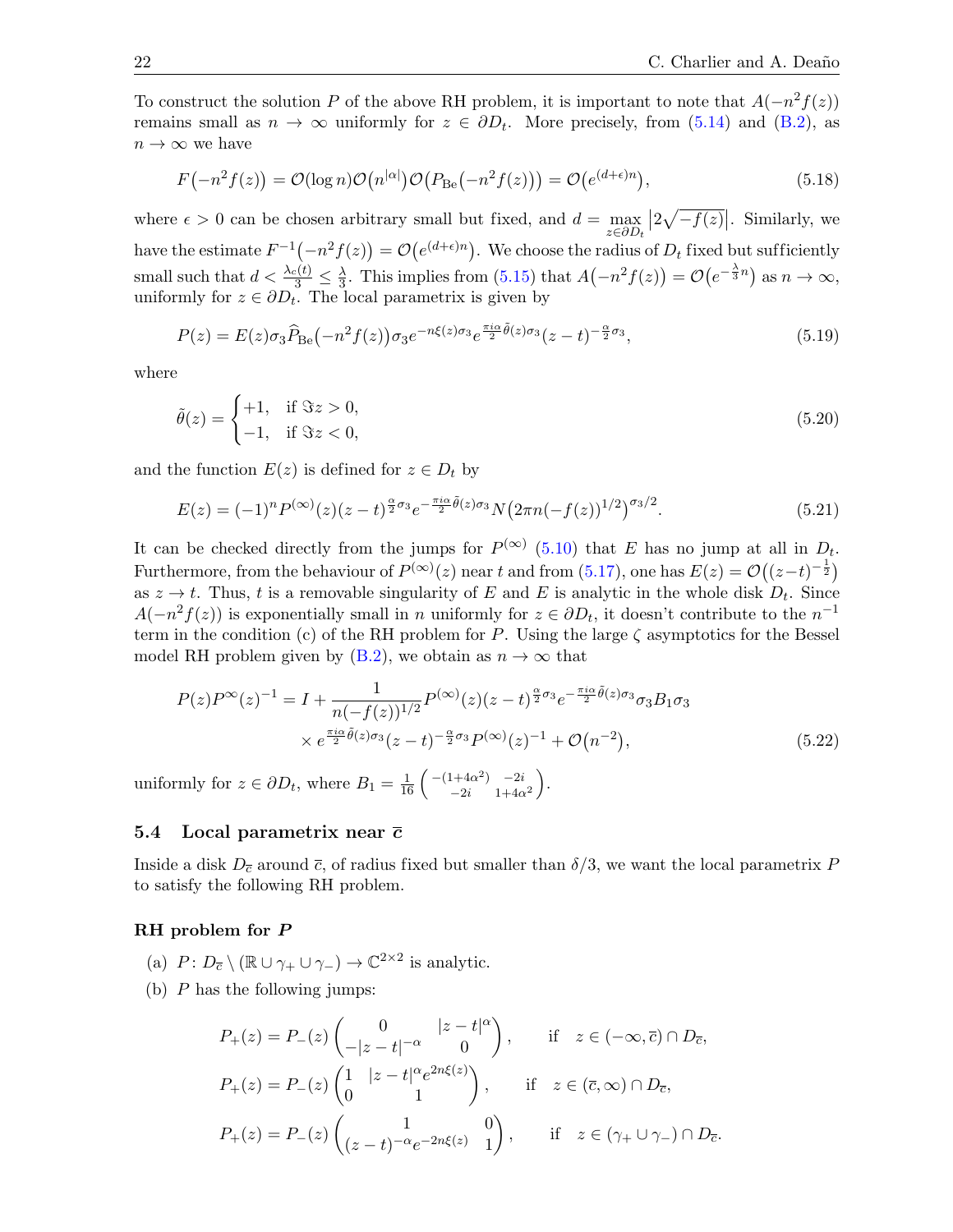- (c) As  $n \to \infty$ , we have  $P(z) = (I + \mathcal{O}(n^{-1})) P^{(\infty)}(z)$  uniformly for  $z \in \partial D_{\overline{c}}$ .
- (d) As z tends to  $\overline{c}$ , we have  $P(z) = \mathcal{O}(1)$ .

The solution P of the above RH problem is standard [\[18\]](#page-42-20) and can be constructed in terms of Airy functions and the associated Airy model RH problem, whose solution is denoted PAi and is presented in Appendix [A.](#page-38-0) Let us first define the function

<span id="page-23-2"></span>
$$
f(z) = \left(-\frac{3}{2}\xi(z)\right)^{2/3}.
$$

This is a conformal map from  $D_{\bar{c}}$  to a neighbourhood of 0, and as  $z \to \bar{c}$  we have

<span id="page-23-0"></span>
$$
f(z) = k_2^{2/3}(z - \overline{c}) \left[ 1 + \frac{2}{5}k_3(z - \overline{c}) + \mathcal{O}((z - \overline{c})^2) \right],
$$

with

$$
k_2 = 2\frac{\overline{c} - \overline{b}}{\sqrt{\overline{c} - t}}, \qquad k_3 = \frac{1}{\overline{c} - \overline{b}} - \frac{1}{2(\overline{c} - t)}.
$$

It can be verified that

$$
P(z) = E(z)P_{\text{Ai}}(n^{2/3}f(z))e^{-n\xi(z)\sigma_3}(z-t)^{-\frac{\alpha}{2}\sigma_3},
$$

satisfies the above RH problem, where

$$
E(z) = P^{(\infty)}(z)(z-t)^{\frac{\alpha}{2}\sigma_3}N^{-1}f(z)^{\frac{\sigma_3}{4}}n^{\frac{\sigma_3}{6}}.
$$

Again, one can show that E has no jump at all inside  $D_{\bar{c}}$  and has a removable singularity at  $\bar{c}$ , and therefore E is analytic in the whole disk  $D_{\overline{c}}$ . We will also need explicitly the first term in the large *n* expansion of  $P(z)P^{(\infty)}(z)^{-1}$  on  $\partial D_{\overline{c}}$ . As  $n \to \infty$ , by [\(A.1\)](#page-39-1) we have

<span id="page-23-3"></span>
$$
P(z)P^{(\infty)}(z)^{-1} = I + \frac{1}{nf(z)^{3/2}}P^{(\infty)}(z)(z-t)^{\frac{\alpha}{2}\sigma_3}A_1(z-t)^{-\frac{\alpha}{2}\sigma_3}P^{(\infty)}(z)^{-1} + \mathcal{O}(n^{-2}).
$$
\n(5.23)

uniformly for  $z \in \partial D_{\overline{c}}$ , and where  $A_1 = \frac{1}{8}$ 8  $\int \frac{1}{6}$  i  $i - \frac{1}{6}$  $\setminus$ ,

#### 5.5 Local parametrix near  $\overline{b}$

The local parametrix P in a fixed disk  $D_{\bar{b}}$  around b can be constructed explicitly. The construc-tion is similar to the one done in [\[10\]](#page-41-1) and it is valid for every  $\lambda \geq \lambda_c$  but is only needed for  $\lambda$ close to  $\lambda_c$ .

#### RH problem for P

- (a)  $P: D_{\overline{b}} \setminus \mathbb{R} \to \mathbb{C}^{2 \times 2}$  is analytic.
- (b)  $P$  has the following jumps:

<span id="page-23-1"></span>
$$
P_+(z) = P_-(z) \begin{pmatrix} 1 & |z - t|^\alpha e^{n(\xi_+(z) + \xi_-(z) - \lambda)} \\ 0 & 1 \end{pmatrix}, \qquad \text{if} \quad z \in \mathbb{R} \cap D_{\overline{b}}.
$$

(c) As  $n \to \infty$ , we have  $P(z) = (I + o(1))P^{(\infty)}(z)$  uniformly for  $z \in \partial D_{\overline{b}}$ .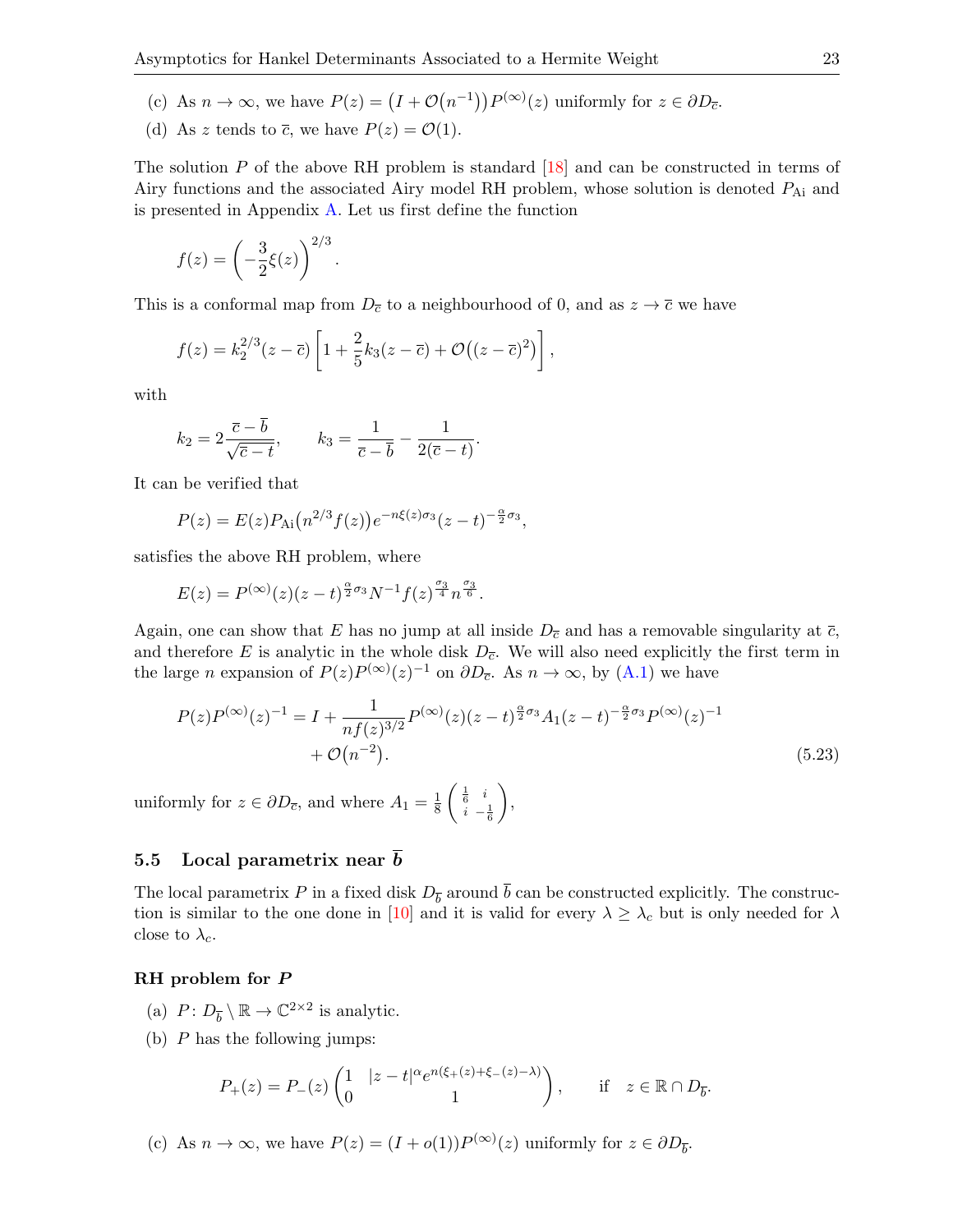

Figure 2. Jump contours for the RH problem for R. The circles are oriented in clockwise direction.

Note that for  $z \in D_{\overline{b}}$ , we have

$$
\phi(z) = \xi_+(z) + \xi_-(z) = 2\pi \int_z^t \tilde{\rho}(w) \, dw,\tag{5.24}
$$

and  $\phi$  is analytic in  $D_{\bar{b}}$ . The unique solution of the above RH problem is given by

<span id="page-24-1"></span>
$$
P(z) = P^{(\infty)}(z) \begin{pmatrix} 1 & l(z) \\ 0 & 1, \end{pmatrix}
$$

where

$$
l(z) = \frac{(z-t)^{\alpha}e^{-\pi i \alpha \tilde{\theta}(z)}e^{-n(\lambda-\lambda_c)}}{2\pi i} \int_{\mathbb{R}\cap D_{\overline{b}}} \frac{e^{n(\phi(x)-\lambda_c)}}{x-z} \mathrm{d}x.
$$

From  $(5.7)$  and  $(5.24)$ , we have  $\phi(b) = \lambda_c$ ,  $\phi'(b) = 0$  and  $\phi''(b) < 0$ . Thus, as  $n \to \infty$  we have  $l(z) = \mathcal{O}(n^{-1/2}e^{-n(\lambda - \lambda_c)})$  and

$$
P(z) = (I + \mathcal{O}(n^{-1/2}e^{-n(\lambda - \lambda_c)}))P^{(\infty)}(z), \quad \text{ uniformly for} \quad z \in \partial D_{\overline{b}}.
$$

#### 5.6 Small norm RH problem

The final transformation of the RH analysis is given by

$$
R(z)=\begin{cases} S(z)P^{(\infty)}(z)^{-1},\quad z\in\mathbb{C}\setminus (\overline{D_t}\cup \overline{D_{\overline{c}}}\cup \overline{D_{\overline{b}}}),\\ S(z)P(z)^{-1},\qquad z\in D_t\cup D_{\overline{c}}\cup D_{\overline{b}}.\end{cases}
$$

Since P has exactly the same jumps as S inside  $D_t \cup D_{\overline{c}} \cup D_{\overline{b}}$ , and the same behaviour near t and  $\bar{c}$ , R has no jumps and is analytic inside these disks, except possibly at  $\bar{b}$ ,  $\bar{c}$  and t. From the RH problem for S, and from the local parametrices around  $\bar{b}$  and  $\bar{c}$ , we have that  $S(z)$  and  $P(z)$ are bounded as  $z \to \bar{b}$  and as  $z \to \bar{c}$ . From [\(5.9\)](#page-17-1), [\(5.19\)](#page-21-0) and [\(B.3\)](#page-40-1), as  $z \to t$  from outside the lenses, we have

<span id="page-24-0"></span>
$$
R(z) = \begin{cases} \begin{pmatrix} \mathcal{O}(\log(z-t)) & \mathcal{O}(\log(z-t)) \\ \mathcal{O}(\log(z-t)) & \mathcal{O}(\log(z-t)) \end{pmatrix}, & \alpha = 0, \\ \begin{pmatrix} \mathcal{O}(1) & \mathcal{O}(1) \\ \mathcal{O}(1) & \mathcal{O}(1) \end{pmatrix}, & \alpha > 0, \\ \begin{pmatrix} \mathcal{O}((z-t)^{\alpha}) & \mathcal{O}((z-t)^{\alpha}) \\ \mathcal{O}((z-t)^{\alpha}) & \mathcal{O}((z-t)^{\alpha}) \end{pmatrix}, & \alpha < 0. \end{cases} \tag{5.25}
$$

By [\(5.25\)](#page-23-1), and since  $R(z)$  is bounded as  $z \to \overline{b}$  and as  $z \to \overline{c}$ , the three isolated singularities at b,  $\bar{c}$  and t are removable. On the circles  $\partial D_t$ ,  $\partial D_{\bar{c}}$  and  $\partial D_{\bar{c}}$ , we choose the clockwise orientation, as shown in Fig. [2.](#page-23-2) R satisfies the following RH problem: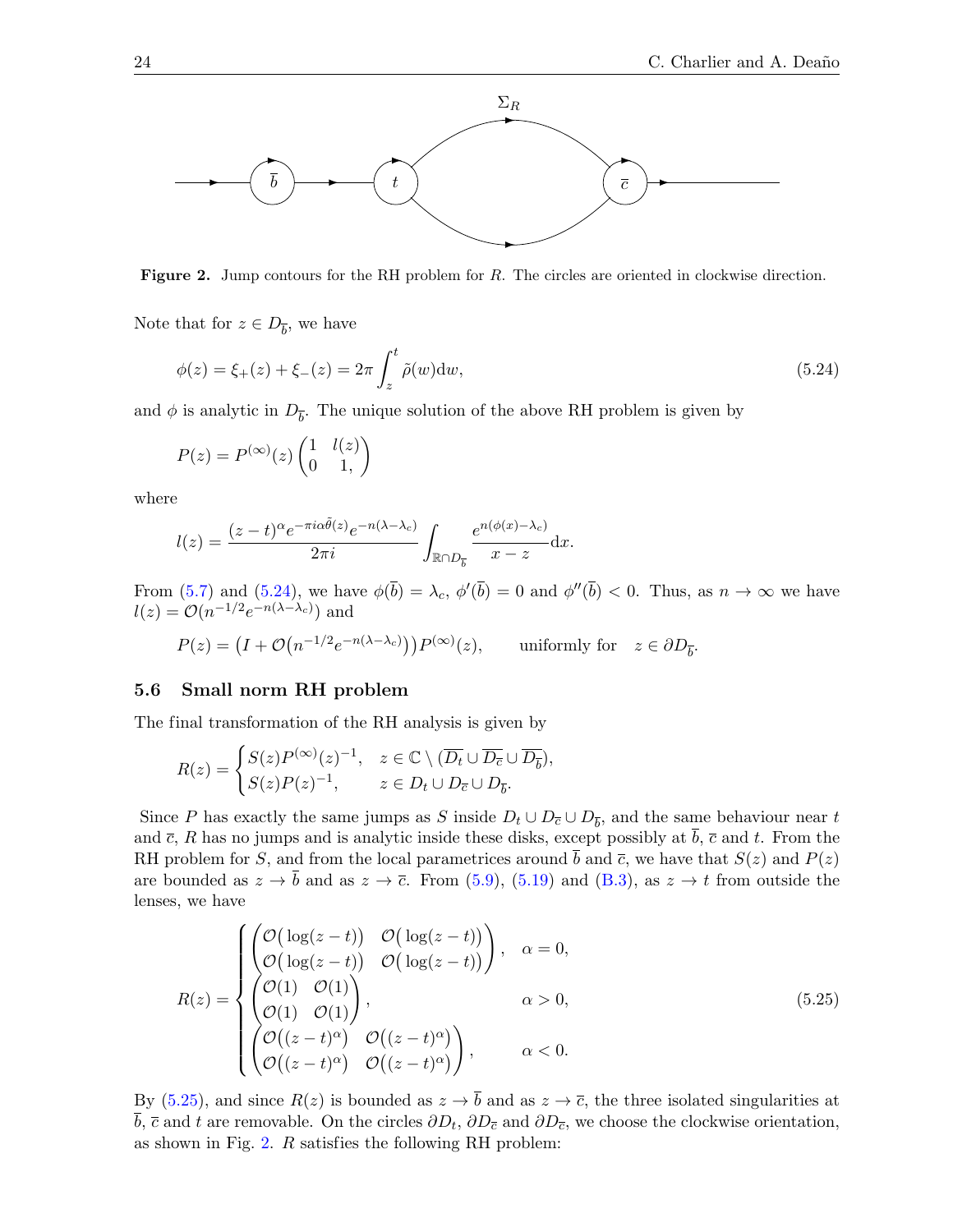#### <span id="page-25-0"></span>RH problem for R

- (a)  $R: \mathbb{C} \setminus \Sigma_R \to \mathbb{C}^{2 \times 2}$  is analytic, where the contour  $\Sigma_R$  is shown in Fig. [2.](#page-23-2)
- (b) The jumps  $J_R(z) := R^{-1}(z)R_+(z)$  satisfy the following large *n* asymptotics for  $z \in \Sigma_R$ :

<span id="page-25-4"></span>
$$
J_R(z) = I + \mathcal{O}(e^{-cn}), \qquad \text{uniformly for} \quad z \in (\gamma_+ \cup \gamma_- \cup \mathbb{R}) \setminus (\mathcal{S} \cup \overline{D_t} \cup \overline{D_c} \cup \overline{D_b}),
$$
  
\n
$$
J_R(z) = I + \mathcal{O}(n^{-1}), \qquad \text{uniformly for} \quad z \in \partial D_t \cup \partial D_{\overline{c}},
$$
  
\n
$$
J_R(z) = I + \mathcal{O}(n^{-1/2}e^{-n(\lambda - \lambda_c)}), \qquad \text{uniformly for} \quad z \in \partial D_{\overline{b}},
$$

where  $c > 0$  is a constant.

(c) As  $z \to \infty$ , we have  $R(z) = I + \mathcal{O}(z^{-1})$ .

From the standard theory for small-norm RH problems [\[18\]](#page-42-20), R exists for all n sufficiently large and as  $n \to \infty$  we have

<span id="page-25-1"></span>
$$
R(z) = I + \mathcal{O}(n^{-1}) + \mathcal{O}(n^{-1/2}e^{-n(\lambda - \lambda_c)}),
$$
  
\n
$$
R'(z) = \mathcal{O}(n^{-1}) + \mathcal{O}(n^{-1/2}e^{-n(\lambda - \lambda_c)}),
$$
\n(5.26)

uniformly for  $z \in \mathbb{C} \setminus \Sigma_R$ , and uniformly for t in compact subsets of  $(-1, \infty)$  and for  $\lambda \geq \lambda_c(t)$ . In the rest of this section, we consider the case when  $\lambda$  lies in a compact subset of  $(\lambda_c(t), \infty]$ as  $n \to \infty$ , i.e., when  $\lambda$  is bounded away from  $\lambda_c(t)$ . In this case, the jumps for R on  $\partial D_{\overline{b}}$  are exponentially small. On the other hand, the jumps for R on  $\partial D_t \cup \partial D_{\overline{c}}$  have a series expansion of the form

<span id="page-25-5"></span><span id="page-25-2"></span>
$$
J_R(z) = I + \sum_{j=1}^r J_R^{(j)}(z) n^{-j} + \mathcal{O}(n^{-r-1}),
$$

for any  $r \in \mathbb{N}$ , where  $J_R^{(j)}$  $R^{(U)}(z) = \mathcal{O}(1)$  as  $n \to \infty$  uniformly for  $z \in \partial D_t \cup \partial D_{\overline{c}}$ . Thus, R admits a series expansion of the form

$$
R(z) = I + \sum_{j=1}^{r} R^{(j)}(z) n^{-j} + \mathcal{O}(n^{-r-1}),
$$
 as  $n \to \infty$ ,

for any  $r \in \mathbb{N}$ , where  $R^{(j)}(z) = \mathcal{O}(1)$  as  $n \to \infty$  uniformly for  $z \in \mathbb{C} \setminus \Sigma_R$ . By a perturbative analysis of the RH problem for R, the first term  $R^{(1)}(z)$  is given by

<span id="page-25-3"></span>
$$
R^{(1)}(z) = \frac{1}{2\pi i} \int_{\partial D_t \cup \partial D_{\overline{c}}} \frac{J_R^{(1)}(w)}{w - z} dw.
$$

We can evaluate this integral explicitly. When  $z$  is outside the disks, we have from  $(5.22)$ and  $(5.23)$  that

<span id="page-25-6"></span>
$$
\left(\frac{4}{\bar{c}-t}\right)^{\frac{\alpha}{2}\sigma_{3}} R^{(1)}(z) \left(\frac{4}{\bar{c}-t}\right)^{-\frac{\alpha}{2}\sigma_{3}} \n= \frac{\sqrt{\bar{c}-t}}{z-t} \frac{4\alpha^{2}-1}{32k_{1}} \begin{pmatrix} 1 & i \\ i & -1 \end{pmatrix} + \frac{1}{(z-\bar{c})^{2}} \frac{5\sqrt{\bar{c}-t}}{96k_{2}} \begin{pmatrix} -1 & i \\ i & 1 \end{pmatrix} \n+ \frac{1}{z-\bar{c}} \frac{1}{64\sqrt{\bar{c}-t}k_{2}} \begin{pmatrix} -8\alpha^{2}+2(\bar{c}-t)k_{3}+3 & \frac{i}{3}(24(\alpha+2)\alpha-6(\bar{c}-t)k_{3}+19) \\ \frac{i}{3}(24(\alpha+2)\alpha-6(\bar{c}-t)k_{3}+3 & 8\alpha^{2}-2(\bar{c}-t)k_{3}-3 \end{pmatrix}.
$$
\n
$$
(5.27)
$$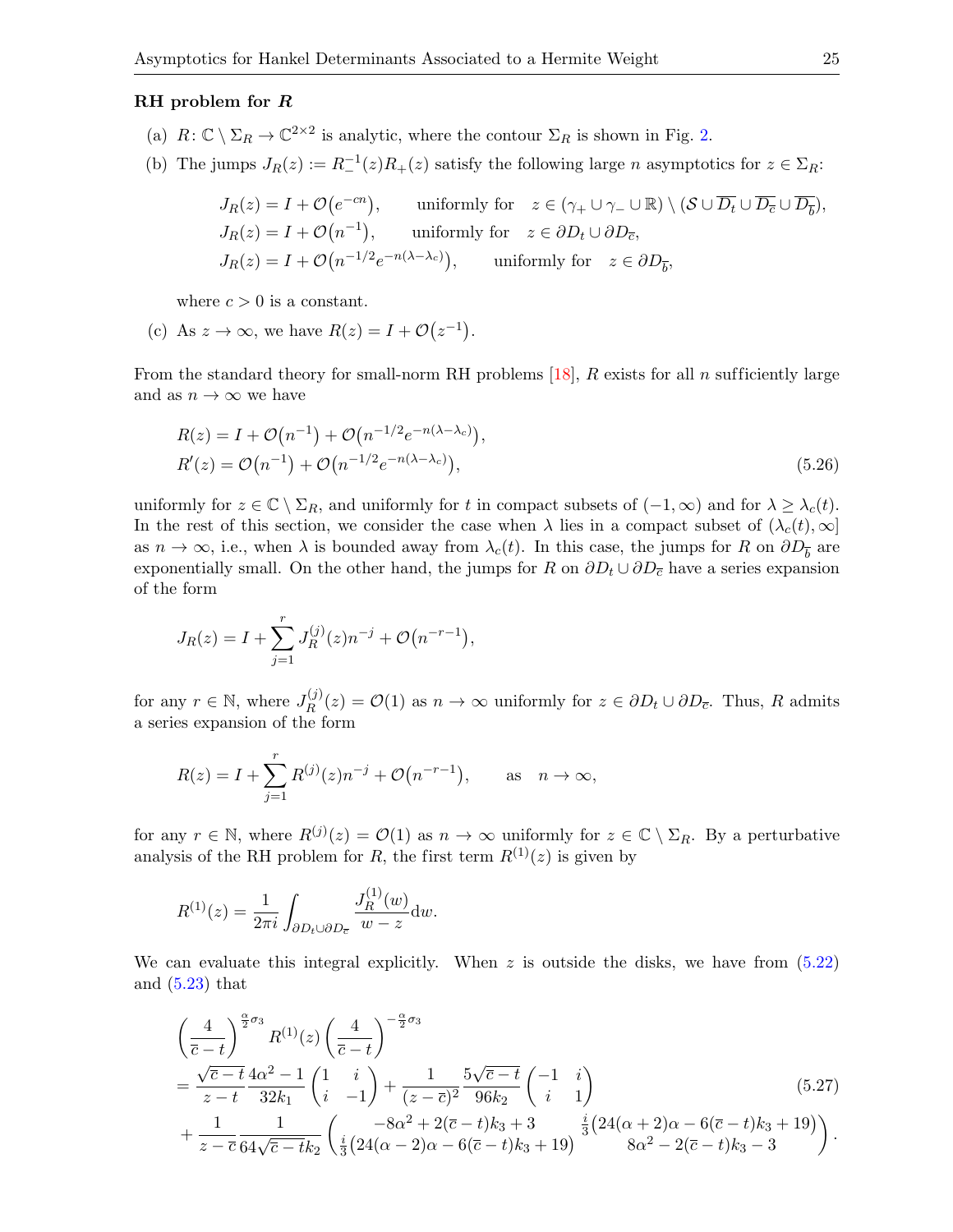# 6 RH analysis for  $0 < \lambda < \lambda_c(t)$

In this section, we analyse the case when  $(t, \lambda)$  is in a compact subset of

<span id="page-26-1"></span><span id="page-26-0"></span>
$$
\mathcal{R} = \{(t, \lambda) \colon t \in (-1, 1) \text{ and } 0 < \lambda < \lambda_c(t)\}
$$

as  $n \to \infty$ . We define the function

$$
\tilde{\rho}(z) = \frac{2}{\pi} \frac{\sqrt{z - c\sqrt{z - b}\sqrt{z - a}}}{\sqrt{z - t}},
$$

analytic in  $\mathbb{C} \setminus ([a, b] \cup [t, c])$  such that  $\tilde{\rho}(z) \sim \frac{2}{\pi}$  $\frac{2}{\pi}z$  as  $z \to +\infty$ . We will adopt the same approach as in Section  $5$ , and we will rewrite the jumps for  $T$  in terms of the following two functions:

$$
\xi_1(z) = -\pi \int_c^z \tilde{\rho}(w) \, dw, \qquad \xi_2(z) = -\pi \int_b^z \tilde{\rho}(w) \, dw. \tag{6.1}
$$

For  $\xi_1$  the path of integration is chosen to be in  $\mathbb{C} \setminus (-\infty, c)$ , and for  $\xi_2$  the path lies in  $\mathbb{C} \setminus$  $((-\infty, b) \cup [t, \infty))$ . Therefore,  $\xi_1$  is analytic in  $\mathbb{C} \setminus (-\infty, c)$ , satisfies  $\xi_1(z) < 0$  for  $z > c$  and  $\xi_2$ is analytic in  $\mathbb{C} \setminus ((-\infty, b) \cup [t, \infty))$ . Similarly to  $(5.3)$ , note that  $\xi_1(z) - g(z)$  satisfies

$$
\xi_{1,+}(z) - g_{+}(z) = \xi_{1,-}(z) - g_{-}(z) = \frac{\ell}{2} - z^2, \qquad z \in (t, c). \tag{6.2}
$$

Analytically continuing  $\xi_1(z) - g(z)$  in [\(6.2\)](#page-25-1) for z outside  $(-\infty, t)$ , we have

$$
\xi_1(z) = g(z) + \frac{\ell}{2} - z^2, \qquad z \in \mathbb{C} \setminus (-\infty, c]. \tag{6.3}
$$

It will be useful later to notice the connection formula between  $g(z)$ ,  $\xi_1(z)$  and  $\xi_2(z)$  for  $z \in (b, t)$ :

$$
g_{+}(z) + g_{-}(z) + \ell - 2z^{2} = \xi_{1,+}(z) + \xi_{1,-}(z) = 2\xi_{2}(z) + 2\pi \int_{b}^{t} \tilde{\rho}(x)dx = 2\xi_{2}(z) + \lambda, \quad (6.4)
$$

where we have used  $(4.14)$ ,  $(4.2)$ ,  $(4.19)$  and  $(4.24)$ . Furthermore, by  $(4.7)$  and  $(4.24)$ , we have

$$
\xi_{2,+}(z) + \xi_{2,-}(z) = 0 = g_+(z) + g_-(z) - 2z^2 + \ell - \lambda, \qquad z \in (a, b),
$$

and by  $(4.19)$ , we also have

$$
(\xi_{2,+}(z) + \xi_{2,-}(z))' = -2\pi \tilde{\rho}(z) = (g_+(z) + g_-(z) - 2z^2 + \ell - \lambda)', \qquad z < a.
$$

Thus, we have the following identity between  $\xi_2$  and g on  $(-\infty, a)$ :

<span id="page-26-2"></span>
$$
\xi_{2,+}(z) + \xi_{2,-}(z) = g_+(z) + g_-(z) - 2z^2 + \ell - \lambda < 0, \qquad z < a. \tag{6.5}
$$

The mass of  $\rho$  on the interval  $(a, b)$  will play an important role later and will appear in the jumps of the subsequent RH problems, and we denote it as follows:

$$
\Omega(t,\lambda) = \int_{a}^{b} \rho(x;t,\lambda) \mathrm{d}x. \tag{6.6}
$$

We will sometimes omit the dependence of  $\Omega(t,\lambda)$  in t and  $\lambda$  and simply write  $\Omega$  when there is no confusion. For  $z \in (a, b)$ , by the relation  $(4.26)$ , we have this identity

$$
2\xi_{2,+}(z) = 2\pi i \int_{z}^{b} \rho(x) dx = g_{+}(z) - g_{-}(z) + 2\pi i \Omega - 2\pi i.
$$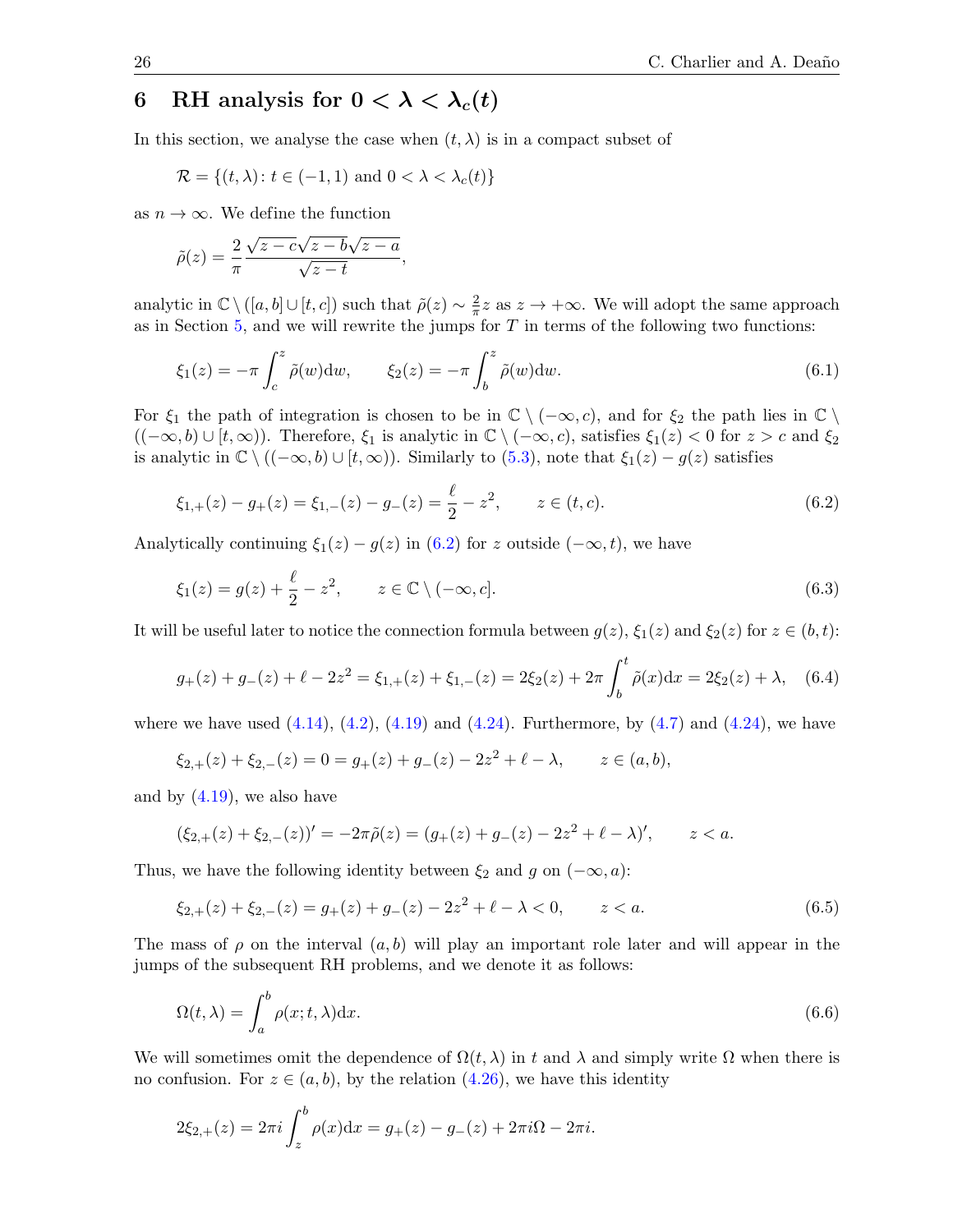Also, by Cauchy–Riemann equations, we can show similarly to equation [\(5.8\)](#page-16-3) that there exists an open neighbourhood  $W_1$  of  $(t, c)$  and an open neighbourhood  $W_2$  of  $(a, b)$  such that

$$
\Re \xi_1(z) > 0, \qquad \text{for} \quad z \in W_1 \setminus (t, c), \tag{6.7}
$$

$$
\Re \xi_2(z) > 0, \qquad \text{for} \quad z \in W_2 \setminus (a, b). \tag{6.8}
$$

The jumps for  $T$  can now be rewritten as

<span id="page-27-0"></span>
$$
J_T(x) = \begin{cases} \begin{pmatrix} 1 & |x - t|^{\alpha} e^{n(\xi_{2,+}(x) + \xi_{2,-}(x))} \\ 0 & 1 \end{pmatrix}, & \text{if } x < a, \\ \begin{pmatrix} e^{2\pi i \Omega n} e^{-2n\xi_{2,+}(x)} & |x - t|^{\alpha} \\ 0 & e^{-2\pi i \Omega n} e^{2n\xi_{2,+}(x)} \end{pmatrix}, & \text{if } a < x < b, \\ \begin{pmatrix} e^{2\pi i \Omega n} & |x - t|^{\alpha} e^{n(\xi_{1,+}(x) + \xi_{1,-}(x) - \lambda)} \\ 0 & e^{-2\pi i \Omega n} \end{pmatrix}, & \text{if } b < x < t, \\ \begin{pmatrix} e^{-2n\xi_{1,+}(x)} & |x - t|^{\alpha} \\ 0 & e^{2n\xi_{1,+}(x)} \end{pmatrix}, & \text{if } t < x < c, \\ \begin{pmatrix} 1 & |x - t|^{\alpha} e^{2n\xi_1(x)} \\ 0 & 1 \end{pmatrix}, & \text{if } c < x. \end{cases}
$$

For  $x \in (b, t)$ , by  $(6.4)$ , one can also rewrite  $J_T(x)$  as

$$
J_T(x) = \begin{pmatrix} e^{2\pi i \Omega n} & |x - t|^\alpha e^{2n\xi_2(x)} \\ 0 & e^{-2\pi i \Omega n} \end{pmatrix}.
$$

#### 6.1 Second transformation:  $T \mapsto S$

We proceed to the opening of the lenses with  $\gamma_+$ ,  $\gamma_-$ ,  $\tilde{\gamma}_+$ , and  $\tilde{\gamma}_-$  as shown in Fig. [3,](#page-27-0) such that  $\gamma_+ \cup \gamma_- \subset W_1$  and  $\tilde{\gamma}_+ \cup \tilde{\gamma}_- \subset W_2$ . The next transformation S is defined by

$$
S(z) = T(z) \begin{cases} \begin{pmatrix} 1 & 0 \\ -(z-t)^{-\alpha}e^{-2n\xi_1(z)} & 1 \end{pmatrix}, & \text{if } z \in \mathcal{I}_1, \\ \begin{pmatrix} 1 & 0 \\ (z-t)^{-\alpha}e^{-2n\xi_1(z)} & 1 \end{pmatrix}, & \text{if } z \in \mathcal{I}_2, \\ \begin{pmatrix} 1 & 0 \\ -(z-t)^{-\alpha}e^{-2n\xi_2(z)}e^{2\pi i \Omega n} & 1 \end{pmatrix}, & \text{if } z \in \widetilde{\mathcal{I}}_1, \\ \begin{pmatrix} 1 & 0 \\ (z-t)^{-\alpha}e^{-2n\xi_2(z)}e^{-2\pi i \Omega n} & 1 \end{pmatrix}, & \text{if } z \in \widetilde{\mathcal{I}}_2, \\ I, & \text{if } z \text{ is outside the lenses,} \end{cases}
$$
(6.9)

where the sectors  $\mathcal{I}_1, \mathcal{I}_2, \widetilde{\mathcal{I}}_1$ , and  $\widetilde{\mathcal{I}}_2$  are inside the lenses and are shown in Fig. [3.](#page-27-0) S satisfies the following RH problem.

#### RH problem for S

(a)  $S: \mathbb{C} \setminus (\mathbb{R} \cup \gamma_+ \cup \gamma_- \cup \tilde{\gamma}_+ \cup \tilde{\gamma}_-) \to \mathbb{C}^{2 \times 2}$  is analytic, see Fig. [3.](#page-27-0)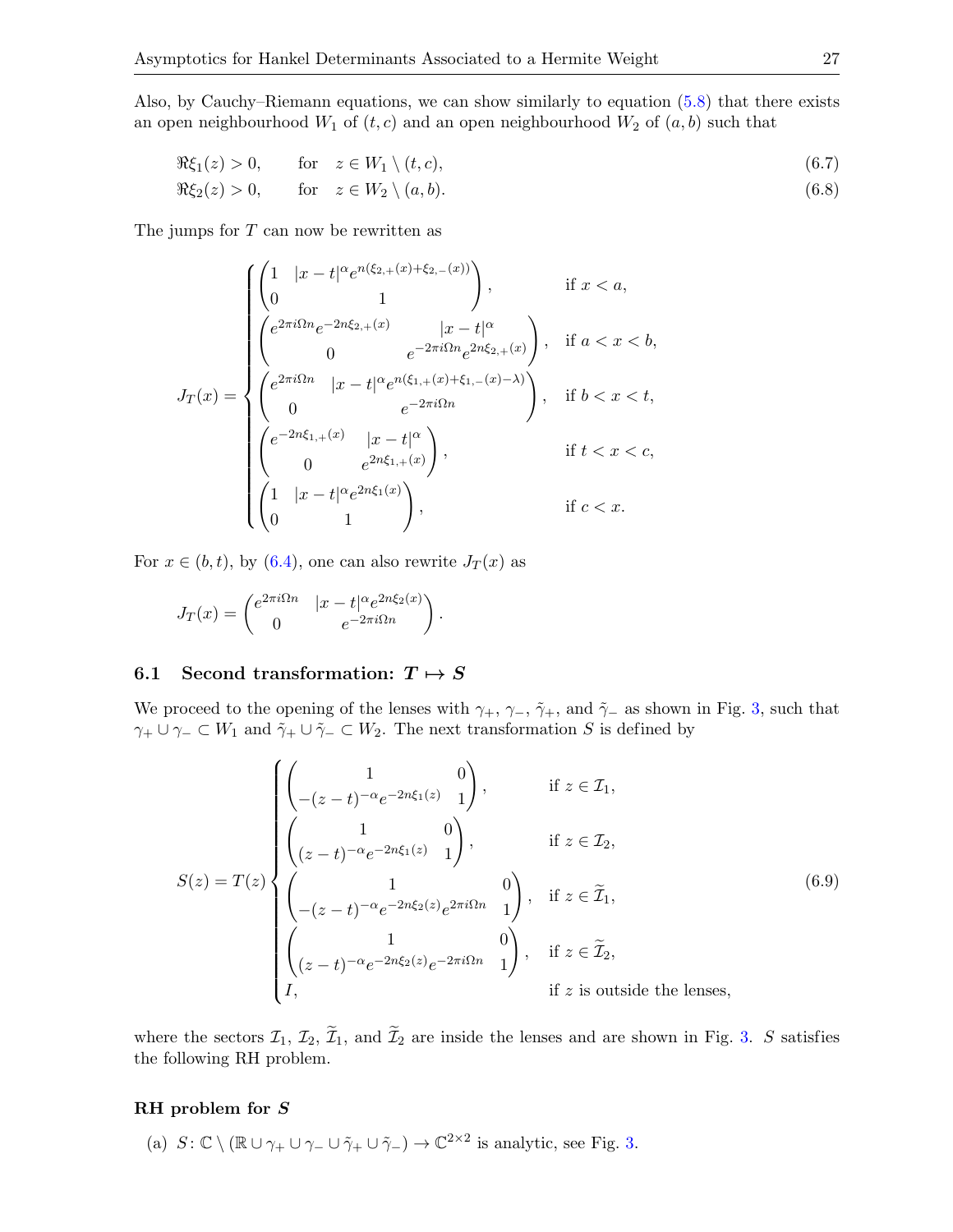

Figure 3. Jump contour for S.

(b)  $S$  has the following jumps:

<span id="page-28-1"></span><span id="page-28-0"></span>
$$
S_{+}(z) = S_{-}(z) \begin{pmatrix} 1 & |z - t|^{\alpha} e^{n(\xi_{2,+}(z) + \xi_{2,-}(z))} \\ 0 & 1 \end{pmatrix}, \quad \text{if} \quad z < a,
$$
  
\n
$$
S_{+}(z) = S_{-}(z) \begin{pmatrix} e^{2\pi i \Omega n} & |z - t|^{\alpha} e^{n(\xi_{1,+}(z) + \xi_{1,-}(z) - \lambda)} \\ 0 & e^{-2\pi i \Omega n} \end{pmatrix}, \quad \text{if} \quad b < z < t,
$$
  
\n
$$
S_{+}(z) = S_{-}(z) \begin{pmatrix} 1 & |z - t|^{\alpha} e^{2n\xi_{1}(z)} \\ 0 & 1 \end{pmatrix}, \quad \text{if} \quad c < z,
$$
  
\n
$$
S_{+}(z) = S_{-}(z) \begin{pmatrix} 0 & |z - t|^{\alpha} \\ -|z - t|^{-\alpha} & 0 \end{pmatrix}, \quad \text{if} \quad z \in S,
$$
  
\n
$$
S_{+}(z) = S_{-}(z) \begin{pmatrix} 1 & 0 \\ (z - t)^{-\alpha} e^{-2n\xi_{2}(z)} e^{2\pi i \Omega n} & 1 \end{pmatrix}, \quad \text{if} \quad z \in \tilde{\gamma}_{+},
$$
  
\n
$$
S_{+}(z) = S_{-}(z) \begin{pmatrix} 1 & 0 \\ (z - t)^{-\alpha} e^{-2n\xi_{2}(z)} e^{-2\pi i \Omega n} & 1 \end{pmatrix}, \quad \text{if} \quad z \in \tilde{\gamma}_{-},
$$
  
\n
$$
S_{+}(z) = S_{-}(z) \begin{pmatrix} 1 & 0 \\ (z - t)^{-\alpha} e^{-2n\xi_{1}(z)} & 1 \end{pmatrix}, \quad \text{if} \quad z \in \gamma_{+} \cup \gamma_{-}.
$$

(c) As  $z \to \infty$ , we have  $S(z) = I + \mathcal{O}(z^{-1})$ .

(d) As  $z$  tends to  $t$ , we have

$$
S(z) = \begin{cases} \begin{pmatrix} \mathcal{O}(1) & \mathcal{O}(\log(z-t)) \\ \mathcal{O}(1) & \mathcal{O}(\log(z-t)) \end{pmatrix}, & z \text{outside the lenses}, \\ \begin{pmatrix} \mathcal{O}(\log(z-t)) & \mathcal{O}(\log(z-t)) \\ \mathcal{O}(\log(z-t)) & \mathcal{O}(\log(z-t)) \end{pmatrix}, & z \text{ inside the lenses}, \\ S(z) = \begin{cases} \begin{pmatrix} \mathcal{O}(1) & \mathcal{O}(1) \\ \mathcal{O}(1) & \mathcal{O}(1) \end{pmatrix}, & z \text{ outside the lenses}, \\ \begin{pmatrix} \mathcal{O}((z-t)^{-\alpha}) & \mathcal{O}(1) \\ \mathcal{O}((z-t)^{-\alpha}) & \mathcal{O}(1) \end{pmatrix}, & z \text{ inside the lenses}, \\ S(z) = \begin{pmatrix} \mathcal{O}(1) & \mathcal{O}((z-t)^{\alpha}) \\ \mathcal{O}((z-t)^{\alpha}) & \mathcal{O}((z-t)^{\alpha}) \end{pmatrix}, & \text{if } \alpha < 0. \end{cases}
$$

As z tends to a, b or c, we have  $S(z) = \mathcal{O}(1)$ .

From [\(6.5\)](#page-25-3), [\(6.7\)](#page-26-0), [\(6.8\)](#page-26-1) and the fact that  $\xi_1(z) < 0$  for  $z > c$ , the jumps for S on the boundary of the lenses are exponentially close to the identity matrix as  $n \to \infty$  and the (1,2) entries of the jumps on  $\mathbb{R} \setminus S$  are exponentially small as  $n \to \infty$ , but these convergences are not uniform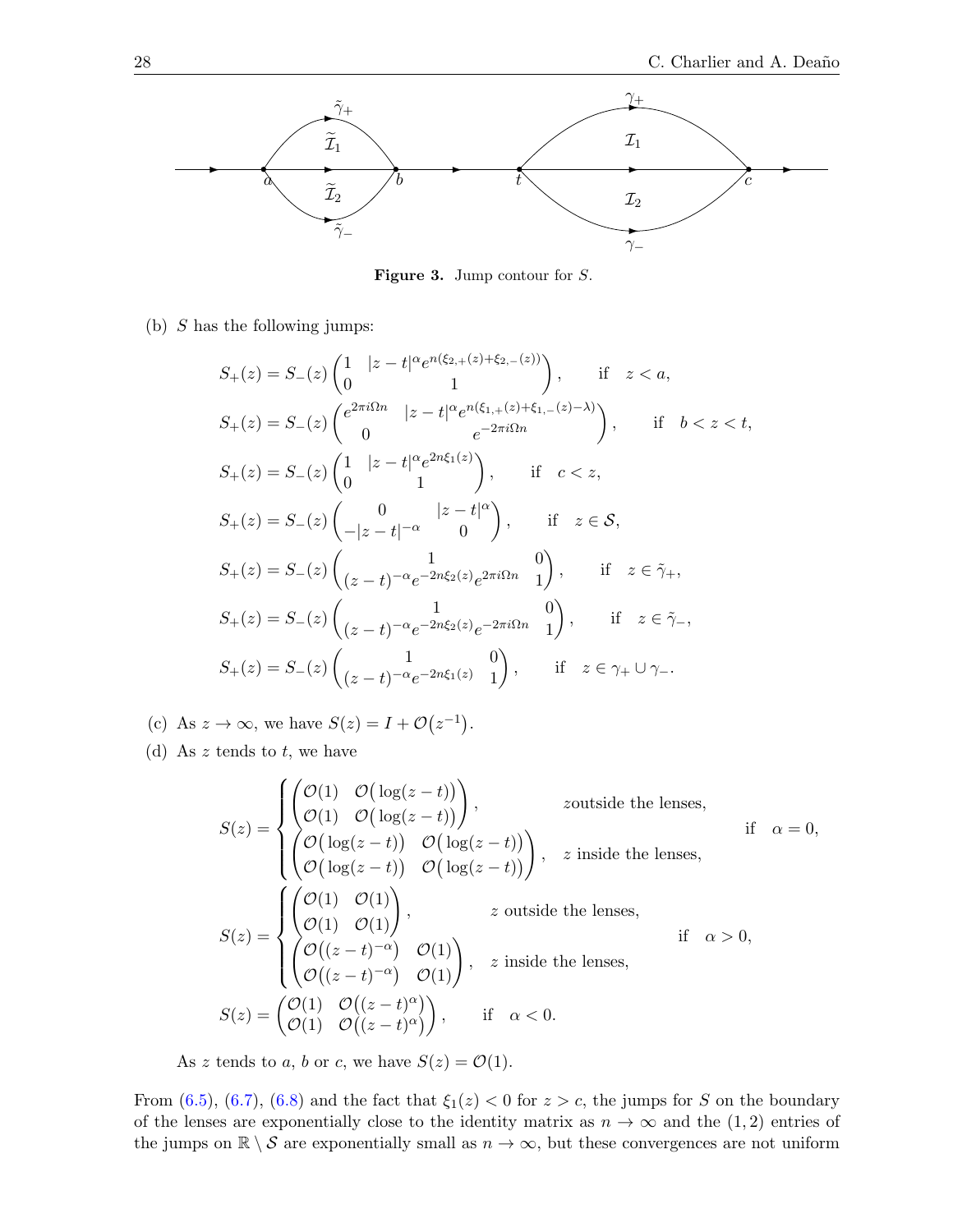<span id="page-29-0"></span>

**Figure 4.** The cycles A and B. The solid line of A is in the first sheet and the dashed line is in the second sheet. The cycle B lies on the first sheet.

for z in a neighbourhood of a, b, t and c. By ignoring the exponentially small terms in the jumps for S, we are left with a simpler RH problem, whose solution  $P^{(\infty)}$  will be a good approximation of S away from neighbourhoods of a, b, t and c. We construct  $P^{(\infty)}$  explicitly in Section [6.2.](#page-28-0)

#### 6.2 Global parametrix

If we ignore the exponentially small terms as  $n \to \infty$  in the jumps for S and a small neighbourhood of a, b, t and c, we are left with a simpler RH problem, whose solution  $P^{(\infty)}$  is called the global parametrix, and is a good approximation of  $S$  away from a neighbourhood of  $a, b, t$ and c.

# RH problem for  $P^{(\infty)}$

- (a)  $P^{(\infty)}: \mathbb{C} \setminus [a, c] \to \mathbb{C}^{2 \times 2}$  is analytic.
- (b)  $P^{(\infty)}$  has the following jumps:

$$
P_{+}^{(\infty)}(z) = P_{-}^{(\infty)}(z) \begin{pmatrix} 0 & |z - t|^{\alpha} \\ -|z - t|^{-\alpha} & 0 \end{pmatrix}, \quad \text{if} \quad z \in \mathcal{S},
$$
  

$$
P_{+}^{(\infty)}(z) = P_{-}^{(\infty)}(z)e^{2\pi i\Omega n\sigma_{3}}, \quad \text{if} \quad z \in (b, t).
$$

- (c) As  $z \to \infty$ , we have  $P^{(\infty)}(z) = I + \mathcal{O}(z^{-1}).$
- (d) As z tends to  $\tilde{z} \in \{a, b, c\}$ , we have  $P^{(\infty)}(z) = \mathcal{O}((z \tilde{z})^{-1/4})$ . As z tends to t, we have  $P^{(\infty)}(z) = \mathcal{O}\left((z-t)^{-1/4}\right)(z-t)^{-\frac{\alpha}{2}\sigma_3}$ .

The construction of  $P^{(\infty)}$  has been done in similar situations in [\[19\]](#page-42-21) for  $\alpha = 0$  and in [\[31\]](#page-42-22) for  $\alpha \neq 0$ . It involves  $\theta$ -functions and quantities related to a Riemann surface. Let X be the two sheeted Riemann surface of genus one associated to  $\sqrt{R(z)}$ , with

$$
R(z) = (z - c)(z - t)(z - b)(z - a),
$$

and we let  $\sqrt{R(z)} \sim z^2$  as  $z \to \infty$  on the first sheet. We also define cycles A and B such that they form a canonical homology basis of  $X$ . The upper part of the cycle  $A$  (the dashed line in Fig. [4\)](#page-28-1) lies on the second sheet, and the lower part lies on the first sheet. The cycle B surrounds  $(a, b)$  in the clockwise direction, and lie in the first sheet. The unique A-normalized holomorphic one-form  $\omega$  on X is given by

$$
\omega = \frac{c_0 \mathrm{d}z}{\sqrt{R(z)}}, \qquad c_0 = \left( \int_A \frac{1}{\sqrt{R(z)}} \mathrm{d}z \right)^{-1}.
$$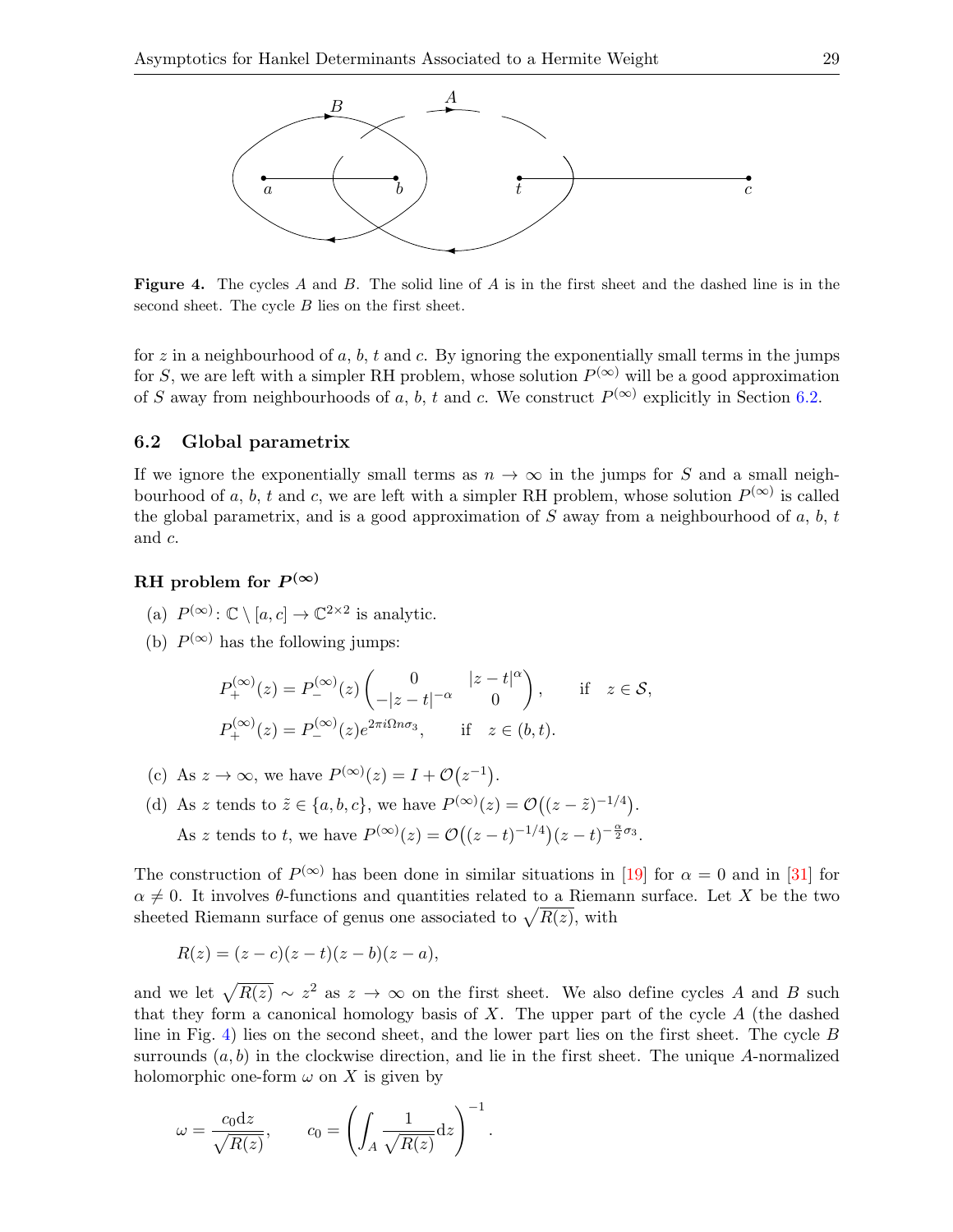By construction  $\int_A \omega = 1$  and the lattice parameter is given by  $\tau = \int_B \omega$ . A direct calculation shows that

<span id="page-30-1"></span>
$$
c_0 = \left(\int_b^t \frac{2}{\sqrt{|R(x)|}} dx\right)^{-1} \in \mathbb{R}^+, \qquad \tau = \int_a^b \frac{2ic_0}{\sqrt{|R(x)|}} dx \in i\mathbb{R}^+.
$$

The associated  $\theta$ -function of the third kind  $\theta(z) = \theta(z;\tau)$  is given by

$$
\theta(z) = \sum_{m=-\infty}^{\infty} e^{2\pi i m z} e^{\pi i m^2 \tau}.
$$

It is an entire function which satisfies

$$
\theta(z+1) = \theta(z), \qquad \theta(z+\tau) = e^{-2\pi i z} e^{-\pi i \tau} \theta(z), \qquad \text{for all} \quad z \in \mathbb{C}.
$$
 (6.10)

We also need the function

<span id="page-30-0"></span>
$$
u(z) = \int_c^z \omega,
$$

where the path of integration lies in  $\mathbb{C} \setminus [a, c)$ . Since  $\int_C \omega = 0$  for any circle C winding around S, u is a single valued function for  $z \in \mathbb{C} \setminus [a, c)$ . For z on the first sheet, it satisfies

$$
u_{+}(z) + u_{-}(z) = 0, \t z \in (t, c),
$$
  
\n
$$
u_{+}(z) + u_{-}(z) = 1, \t z \in (a, b),
$$
  
\n
$$
u_{+}(z) - u_{-}(z) = \tau, \t z \in (b, t),
$$
  
\n
$$
\lim_{z \to \infty} u(z) = u_{\infty} \in \mathbb{C}.
$$

We define  $\beta(z) = \sqrt[4]{\frac{z-a}{z-b}}$  $z-b$  $\frac{z-t}{z}$  $\frac{z-t}{z-c}$ , such that  $\beta(z) \sim 1$  as  $z \to \infty$  on the first sheet. On this first sheet, it can be verified that the function  $\beta(z) + \beta^{-1}(z)$  never vanishes, while  $\beta(z) - \beta^{-1}(z)$ vanishes at a single point  $z_{\star}$ , given by

$$
z_{\star} = \frac{c - t}{c - t + b - a}b + \frac{b - a}{c - t + b - a}t \in (b, t).
$$

This observation will be useful later, because the solution  $P^{(\infty)}$  will involve functions of the form  $1/\theta(u(z) \pm d)$ , where  $d = -\frac{1}{2} - \frac{\tau}{2} + \int_{c}^{z_{\star}} \omega$ . The function  $1/\theta(u(z) + d)$  has no pole on the first sheet, while the function  $1/\theta(u(z) - d)$  has a pole at  $z_{\star}$ , see [\[19\]](#page-42-21). Therefore, the functions  $\frac{\beta(z) \pm \beta^{-1}(z)}{z}$  $\frac{z}{\theta(u(z) \pm d)}$  are analytic on the first sheet.

Before stating the solution  $P^{(\infty)}$ , we follow [\[31\]](#page-42-22) and introduce a scalar Szegő function D which satisfies

(a)  $D: \mathbb{C} \setminus [a, c] \to \mathbb{C}$  is analytic.

(b)  $D$  has the following jumps:

$$
D_{+}(z)D_{-}(z) = |z - t|^{\alpha}, \quad \text{if} \quad z \in \mathcal{S},
$$
  

$$
D_{+}(z) = D_{-}(z)e^{2\pi i \tilde{\alpha}}, \quad \text{if} \quad z \in (b, t).
$$

(c) As 
$$
z \to \infty
$$
, we have  $D(z) = D_{\infty} + \mathcal{O}(z^{-1}), D_{\infty} \neq 0$ .

(d) As 
$$
z \to t
$$
,  $D(z) = (z - t)^{\frac{\alpha}{2}} d_t + o((z - t)^{\frac{\alpha}{2}})$ ,  $d_t \neq 0$ .  
As  $z$  tends to  $\tilde{z} \in \{a, b, c\}$ ,  $D(z)$  is bounded.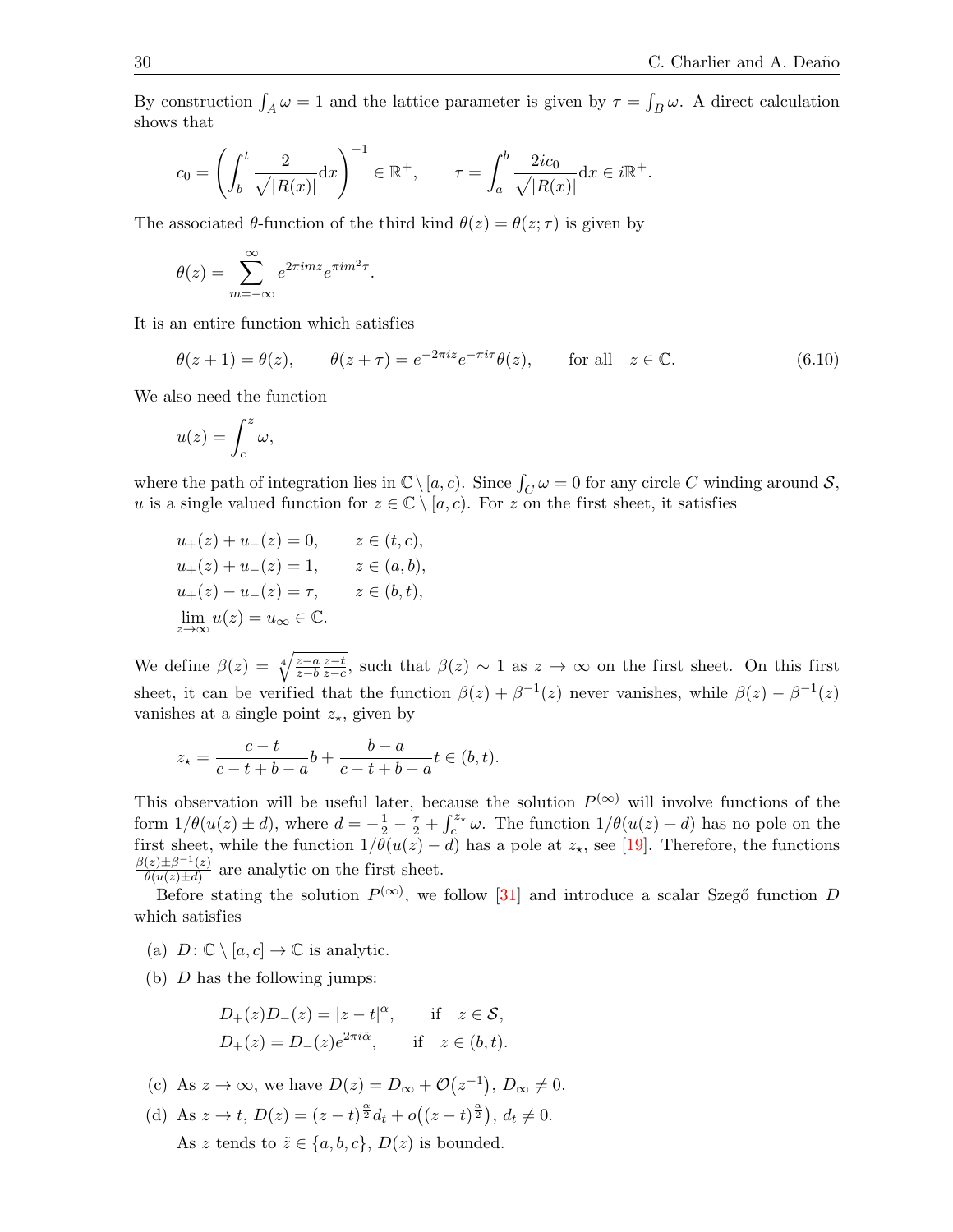The new parameter  $\tilde{\alpha}$  is not arbitrary and is completely determined to ensure the existence of D. The solution is given by

$$
D(z) = \exp\left(\sqrt{R(z)} \left[\frac{1}{2\pi i} \int_{\mathcal{S}} \frac{\alpha \log|x-t|}{\sqrt{R(x)}_{+}} \frac{\mathrm{d}x}{x-z} + \tilde{\alpha} \int_{b}^{t} \frac{1}{\sqrt{R(x)}} \frac{\mathrm{d}x}{x-z}\right]\right),\tag{6.11}
$$

see [\[31\]](#page-42-22) for a detailed proof of it, and  $\tilde{\alpha}$  is chosen such that  $D(z)$  remains bounded as  $z \to \infty$ :

<span id="page-31-1"></span>
$$
\tilde{\alpha} = -\left(\int_b^t \frac{1}{\sqrt{R(x)}} dx\right)^{-1} \frac{1}{2\pi i} \int_{\mathcal{S}} \frac{\alpha \log|x - t|}{\sqrt{R(x)}} dx.
$$

From [\(6.11\)](#page-30-1), by expanding  $\frac{1}{x-z} = -\frac{1}{z}$  $\frac{1}{z}(1+\frac{x}{z}+\mathcal{O}(z^{-2}))$  as  $z\to\infty$ , we can evaluate  $D_{\infty}$ . We obtain

$$
D_{\infty} = \exp\left(-\frac{1}{2\pi i} \int_{\mathcal{S}} \frac{\alpha x \log|x-t|}{\sqrt{R(x)}_{+}} dx - \tilde{\alpha} \int_{b}^{t} \frac{x}{\sqrt{R(x)}} dx\right).
$$

The solution  $P^{(\infty)}$  is given by (see [\[31,](#page-42-22) Section 4], and [\[19,](#page-42-21) Lemma 4.3])

$$
P^{(\infty)}(z) = \frac{D_{\infty}^{\sigma_3}}{2} \begin{pmatrix} \beta(z) + \beta^{-1}(z)\Theta_{11}(z) & i(\beta(z) - \beta^{-1}(z))\Theta_{12}(z) \\ -i(\beta(z) - \beta^{-1}(z))\Theta_{21}(z) & \beta(z) + \beta^{-1}(z)\Theta_{22}(z) \end{pmatrix} D(z)^{-\sigma_3}, \quad (6.12)
$$

where

<span id="page-31-3"></span>
$$
\Theta_{11}(z) = \frac{\theta(u_{\infty} + d)\theta(u(z) + d - \Omega n - \tilde{\alpha})}{\theta(u_{\infty} + d - \Omega n - \tilde{\alpha})\theta(u(z) + d)}, \qquad \Theta_{12}(z) = \frac{\theta(u_{\infty} + d)\theta(u(z) - d + \Omega n + \tilde{\alpha})}{\theta(u_{\infty} + d - \Omega n - \tilde{\alpha})\theta(u(z) - d)},
$$
  

$$
\Theta_{21}(z) = \frac{\theta(u_{\infty} + d)\theta(u(z) - d - \Omega n - \tilde{\alpha})}{\theta(u_{\infty} + d + \Omega n + \tilde{\alpha})\theta(u(z) - d)}, \qquad \Theta_{22}(z) = \frac{\theta(u_{\infty} + d)\theta(u(z) + d + \Omega n + \tilde{\alpha})}{\theta(u_{\infty} + d + \Omega n + \tilde{\alpha})\theta(u(z) + d)}.
$$

#### 6.3 Local parametrices

<span id="page-31-0"></span>By the assumption made at the beginning of Section [6,](#page-25-0) i.e., that  $(t, \lambda)$  is in a compact subset of R as  $n \to \infty$ , by Proposition [4.3,](#page-11-0) there exists  $\delta > 0$  independent of n such that

$$
\delta < \min\{b-a, t-b, c-t\}.
$$

We consider some disks  $D_a$ ,  $D_b$ ,  $D_t$ ,  $D_c$  around a, b, t and c respectively, such that the radii are smaller than  $\delta/3$  but fixed. Inside these disks, we require the local parametrices P to have the same jumps as S, and the same behaviour near a, b, t and c. Furthermore, uniformly for z on the boundary of these disks, P satisfies the matching condition

<span id="page-31-2"></span>
$$
P(z) = (I + \mathcal{O}(n^{-1}))P^{(\infty)}(z), \quad \text{as} \quad n \to \infty.
$$

The solution  $P$  of the local parametrices around  $a, b$  and  $c$  is constructed in terms of the model Airy RH problem, and the local parametrix  $P$  around  $t$  in terms of the modified Bessel model RH problem. As these constructions do not present any additional technicalities other than the ones in Section [5,](#page-15-0) and as we will not use them explicitly later, we have decided not to include them in the present article.

#### 6.4 Small norm RH problem

The final transformation is given by

$$
R(z) = \begin{cases} S(z)P^{(\infty)}(z)^{-1}, & z \in \mathbb{C} \setminus \overline{D}, \\ S(z)P(z)^{-1}, & z \in D, \end{cases}
$$

where  $D = D_a \cup D_b \cup D_t \cup D_c$ . Since P has exactly the same jumps as S inside D, and the same behaviour near  $a, b, t$  and  $c$ , we show in a similar way as done at the beginning of Section  $5.6$ that R is analytic inside these disks and it satisfies the following RH problem.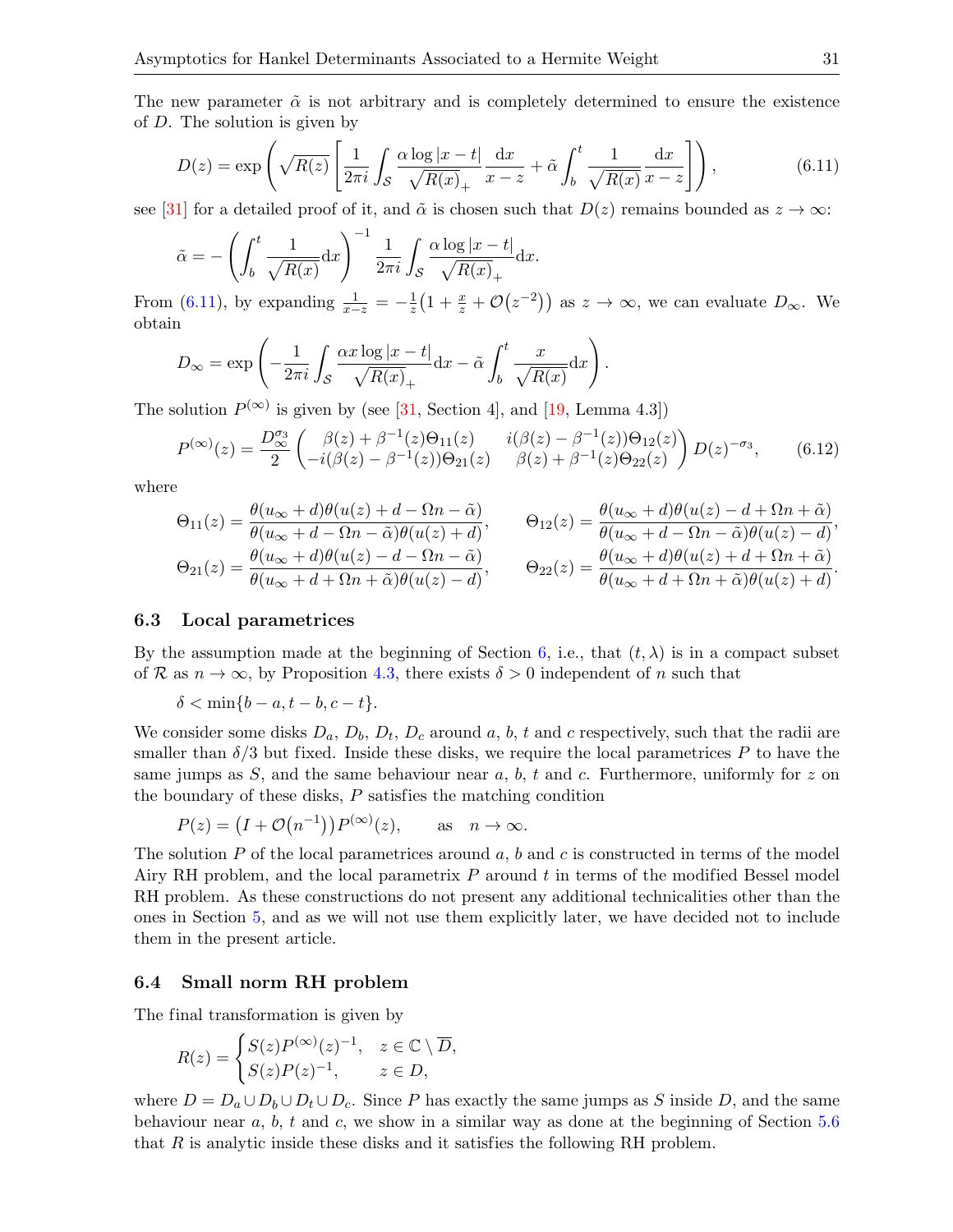

<span id="page-32-0"></span>Figure 5. Jump contour for R. The orientation on the circles is clockwise.

#### RH problem for R

- (a)  $R: \mathbb{C} \setminus \Sigma_R \to \mathbb{C}^{2 \times 2}$  is analytic, with the contour  $\Sigma_R$  shown in Fig. [5.](#page-31-1)
- (b) The jumps  $J_R(z) := R^{-1}(z)R_+(z)$  satisfy the following large *n* asymptotics for  $z \in \Sigma_R$ :

$$
J_R(z) = I + \mathcal{O}(e^{-cn}), \quad \text{uniformly for} \quad z \in (\gamma_+ \cup \gamma_- \cup \tilde{\gamma}_+ \cup \tilde{\gamma}_- \cup \mathbb{R}) \setminus (\mathcal{S} \cup \overline{D}),
$$
  

$$
J_R(z) = I + \mathcal{O}(n^{-1}), \quad \text{uniformly for} \quad z \in \partial D,
$$

where  $c > 0$  is a constant.

(c) As  $z \to \infty$ , we have  $R(z) = I + \mathcal{O}(z^{-1})$ .

Again, from standard theory for small-norm RH problems  $[18]$ , R exists for sufficiently large n and we have

$$
R(z) = I + \mathcal{O}(n^{-1}), \qquad R'(z) = \mathcal{O}(n^{-1}), \tag{6.13}
$$

uniformly for  $z \in \mathbb{C} \setminus \Sigma_R$ , and uniformly for  $(t, \lambda)$  in a compact subset of  $\mathcal{R}$ .

# 7 Asymptotics for the Hankel determinant  $H_n(v, s, \alpha)$

#### 7.1 Proof of Theorem [2.1](#page-5-1)

In this section, we use the RH analysis done in Section [5](#page-15-0) with  $\lambda = +\infty$  (i.e.,  $s = 0$ ) and the differential identity

<span id="page-32-2"></span><span id="page-32-1"></span>
$$
\partial_t \log H_n(\sqrt{2n}t, 0, \alpha) = 4nU_{1,11},\tag{7.1}
$$

which was obtained in [\(4.5\)](#page-10-0). Inverting the transformations  $R \mapsto S \mapsto T \mapsto U$ , we obtain for z outside the disks and outside the lenses that

<span id="page-32-3"></span>
$$
U(z) = e^{-\frac{n\ell}{2}\sigma_3} R(z) P^{(\infty)}(z) e^{n g(z)\sigma_3} e^{\frac{n\ell}{2}\sigma_3}.
$$

In particular, the  $(1, 1)$  entry in the above expression is given by

$$
U_{11}(z) = e^{ng(z)} P_{11}^{(\infty)}(z) \left( R_{11}(z) + R_{12}(z) \frac{P_{21}^{(\infty)}(z)}{P_{11}^{(\infty)}(z)} \right).
$$

Thus, by equations  $(4.28)$  and  $(5.12)$ , we have

<span id="page-32-4"></span>
$$
U_{1,11} = -n \int_{\mathcal{S}} x \rho(x) dx - \frac{\alpha(\overline{c} - t)}{4} + \frac{R_{1,11}^{(1)}}{n} + \mathcal{O}(n^{-2}), \quad \text{as} \quad n \to \infty,
$$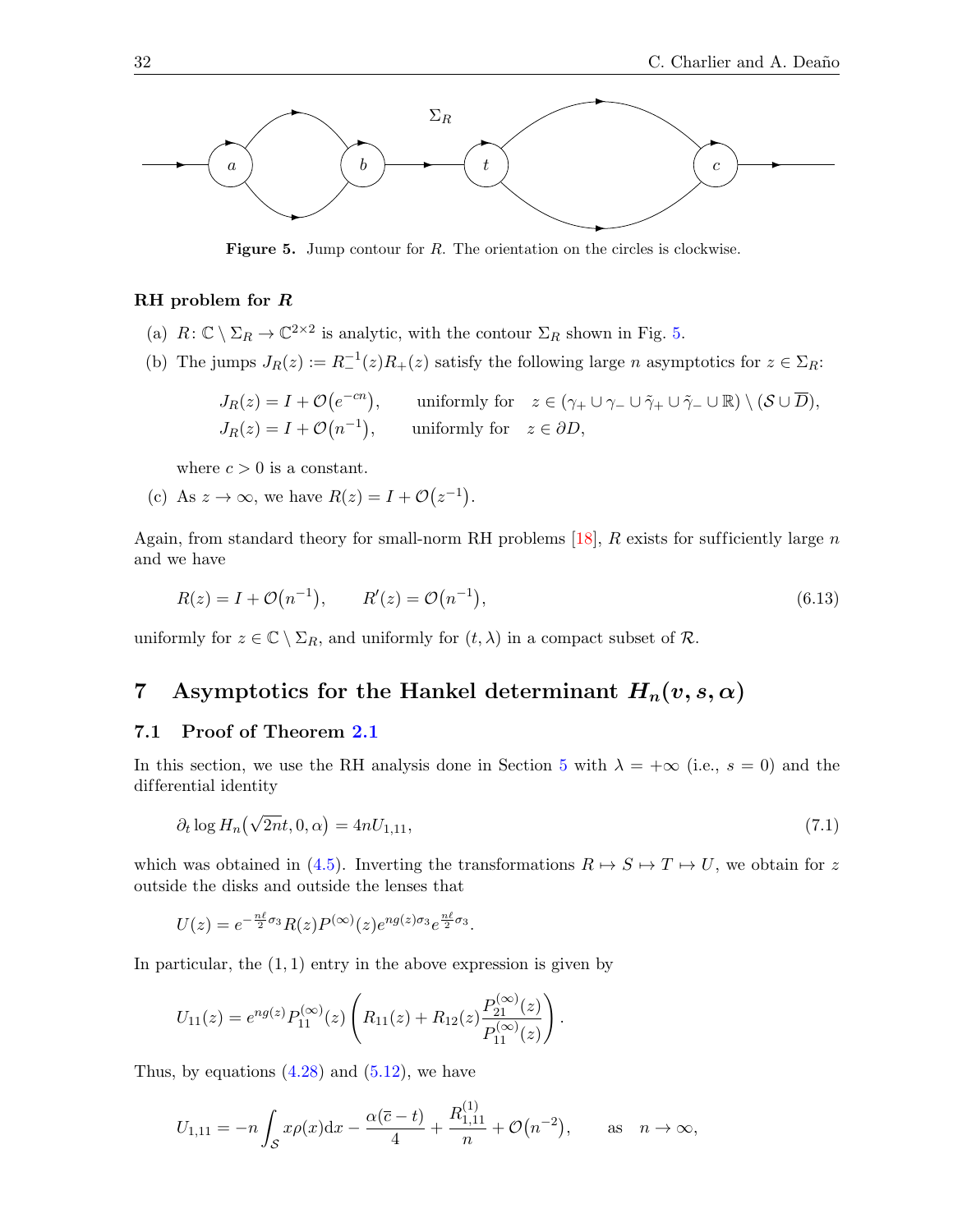<span id="page-33-8"></span>where the  $\mathcal{O}(n^{-2})$  is uniform for t in compact subsets of  $(-1,\infty)$ , and  $R_{1,11}^{(1)}$  is the coefficient of the  $z^{-1}$  term in the large z expansion of  $R_{11}^{(1)}(z)$ . From [\(5.27\)](#page-24-0), it is given by

<span id="page-33-5"></span>
$$
R_{1,11}^{(1)} = \sqrt{\overline{c} - t} \frac{4\alpha^2 - 1}{32k_1} + \frac{-8\alpha^2 + 2(\overline{c} - t)k_3 + 3}{64\sqrt{\overline{c} - t}k_2}.
$$

On the other hand, by using  $(4.9)$  we can calculate explicitly the first moment of  $\rho$ , we have

<span id="page-33-7"></span>
$$
\int_t^{\overline{c}} x \rho(x) dx = \frac{2}{27} (\sqrt{3+t^2} - t) (3 + 5t^2 + 4t\sqrt{3+t^2}).
$$

Thus, we can rewrite the differential identity  $(7.1)$  more explicitly:

<span id="page-33-1"></span>
$$
\partial_t \log H_n(\sqrt{2n}t, 0, \alpha) = u_1(t)n^2 + u_2(t, \alpha)n + u_3(t, \alpha) + \mathcal{O}(n^{-1}), \tag{7.2}
$$

where

<span id="page-33-0"></span>
$$
u_1(t) = -\frac{8}{27}(\sqrt{3+t^2} - t)(3+5t^2+4t\sqrt{3+t^2}),
$$
  
\n
$$
u_2(t,\alpha) = -\frac{2\alpha}{3}(\sqrt{3+t^2} - t),
$$
  
\n
$$
u_3(t,\alpha) = \frac{(\sqrt{3+t^2} - t)(t+\sqrt{3+t^2}(6\alpha^2 - 1))}{12(3+t^2)(2t+\sqrt{3+t^2})}.
$$

Note that for  $t > -1$  we have  $\int_0^t u_1(x) dx = C_1(t)$ ,  $\int_0^t u_2(x, \alpha) dx = C_2(t, \alpha)$  and  $\int_0^t u_3(x, \alpha) dx =$  $C_3(t, \alpha)$ , where  $C_1(t)$ ,  $C_2(t, \alpha)$  and  $C_3(t, \alpha)$  have been defined in [\(2.2\)](#page-5-2), [\(2.3\)](#page-5-5) and [\(2.4\)](#page-5-6) respectively. Since the  $\mathcal{O}(n^{-1})$  term in [\(7.2\)](#page-32-0) is uniform for t in compact subsets of  $(-1,\infty)$  and for  $\lambda \geq \lambda_c(t)$ , this gives the result.

#### 7.2 Proof of Theorem [2.3\(](#page-6-1)1)

In this section, we again use the RH analysis done in Section [5.](#page-15-0) In order to use the differential identity [\(4.6\)](#page-10-3), we need to obtain large n asymptotics for U uniformly on  $(-\infty, t)$ . This can be achieved by inverting the transformations  $R \mapsto S \mapsto T \mapsto U$  in different regions. For  $z \in D_{\overline{b}} \setminus \mathbb{R}$ , we have

<span id="page-33-4"></span><span id="page-33-2"></span>
$$
U(z) = e^{-\frac{n\ell}{2}\sigma_3} R(z) P^{(\infty)}(z) \begin{pmatrix} 1 & l(z) \\ 0 & 1 \end{pmatrix} e^{n g(z)\sigma_3} e^{\frac{n\ell}{2}\sigma_3}.
$$
 (7.3)

For z outside the lenses and outside the disks,  $z \notin \mathbb{R}$ , the expression for U in terms of R is

<span id="page-33-3"></span>
$$
U(z) = e^{-\frac{n\ell}{2}\sigma_3} R(z) P^{(\infty)}(z) e^{n g(z)\sigma_3} e^{\frac{n\ell}{2}\sigma_3}.
$$
\n
$$
(7.4)
$$

Thus, from [\(7.3\)](#page-32-1) and [\(7.4\)](#page-32-2), for all z such that  $z \notin \mathbb{R}$  and  $\Re z < t$ ,  $z \notin D_t$ , we obtain

$$
\left[U^{-1}(z)U'(z)\right]_{21} = e^{n\ell}e^{2ng(z)}\left[P^{(\infty)}(z)^{-1}R(z)^{-1}R'(z)P^{(\infty)}(z) + P^{(\infty)}(z)^{-1}P^{(\infty)}(z)'\right]_{21}.\tag{7.5}
$$

From [\(5.11\)](#page-18-2), as  $n \to \infty$  we have the following bounds for the global parametrix:

<span id="page-33-6"></span>
$$
P^{(\infty)}(z) = \mathcal{O}(1),
$$
  $P^{(\infty)}(z)' = \mathcal{O}(1),$  uniformly for z outside the disks.

Furthermore, by using the estimate for R given by [\(5.26\)](#page-24-1), and by taking the limit  $z \to x \in \mathbb{R}$  in equation  $(7.5)$  (the limits from the upper and lower half plane are the same, see Remark [4.2\)](#page-11-4), we obtain

$$
\frac{\tilde{w}(x)}{2\pi i} \left[ U^{-1}(x)U'(x) \right]_{21} = |x - t|^{\alpha} e^{n(g_+(x) + g_-(x) + \ell - V(x))} \mathcal{O}(1), \quad \text{as} \quad n \to \infty,
$$
\n(7.6)

where the  $\mathcal{O}(1)$  is uniform for  $x \in (-\infty, t)$ ,  $x \notin D_t$ . It is more complicated to obtain similar asymptotics for  $\frac{\tilde{w}(x)}{2\pi i} [U^{-1}(x)U'(x)]_{21}$ , uniformly for  $x \in (-\infty, t) \cap D_t$ . We will need the following lemma.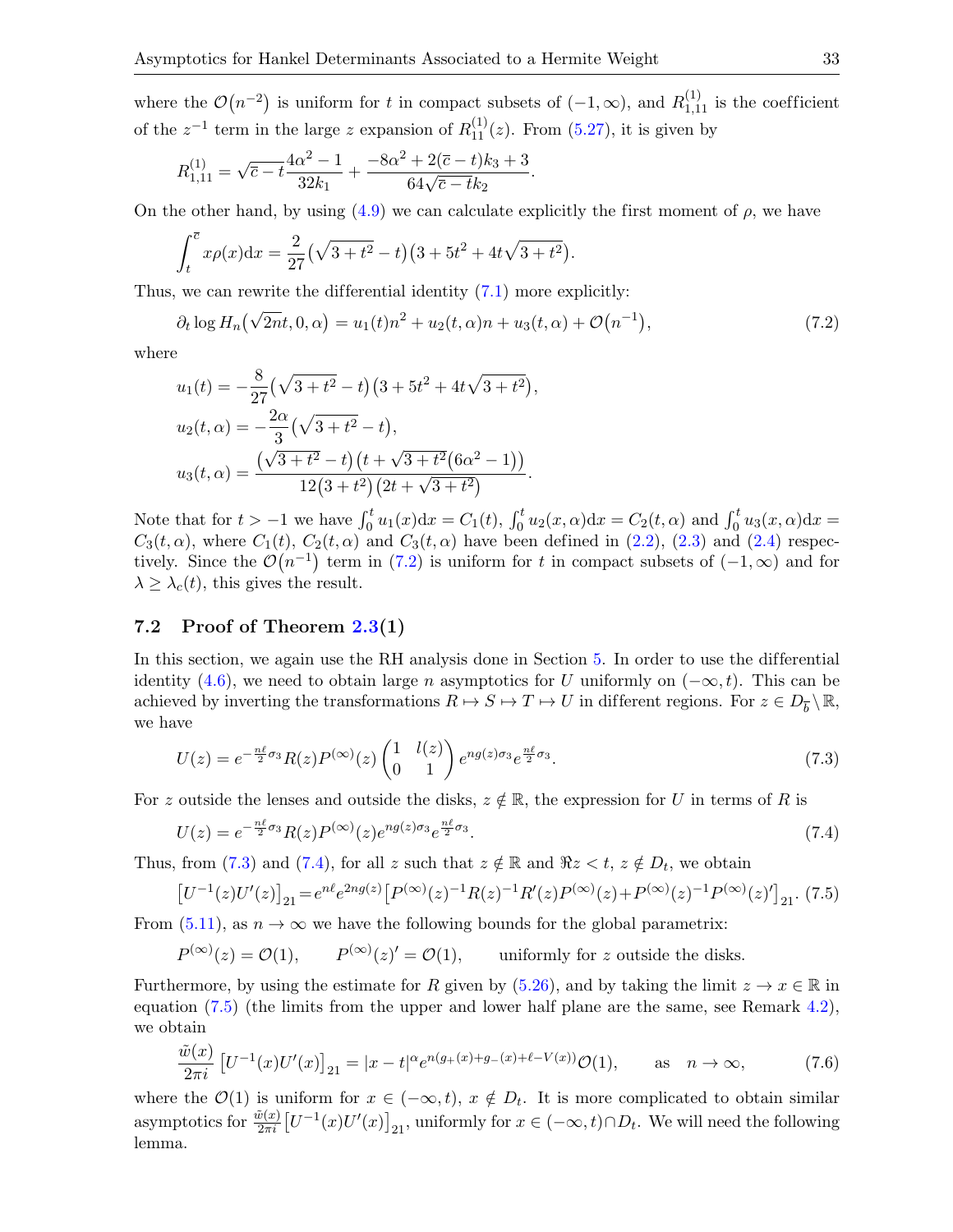**Lemma 7.1.** As  $n \to \infty$ , we have

$$
U_{+}(x)\begin{pmatrix}1\\0\end{pmatrix} = e^{\frac{n\ell}{2}}e^{ng_{+}(x)}e^{-\frac{n\ell}{2}\sigma_{3}}\begin{pmatrix}\mathcal{O}\left(n^{\frac{1}{2}+\max(\alpha,0)}\right)\\ \mathcal{O}\left(n^{\frac{1}{2}+\max(\alpha,0)}\right)\end{pmatrix},\tag{7.7}
$$

$$
U'_{+}(x)\begin{pmatrix}1\\0\end{pmatrix} = e^{\frac{n\ell}{2}}e^{ng_{+}(x)}e^{-\frac{n\ell}{2}\sigma_{3}}\begin{pmatrix}\mathcal{O}\left(n^{\frac{5}{2}+\max(\alpha,0)}\right)\\ \mathcal{O}\left(n^{\frac{5}{2}+\max(\alpha,0)}\right)\end{pmatrix},\tag{7.8}
$$

uniformly for  $x \in (-\infty, t) \cap D_t$ .

**Proof.** For  $z \in D_t$ , z outside the lenses, we have

$$
U(z)\begin{pmatrix}1\\0\end{pmatrix} = e^{\frac{n\ell}{2}}e^{ng(z)}e^{-\frac{n\ell}{2}\sigma_3}R(z)P(z)\begin{pmatrix}1\\0\end{pmatrix}.
$$
 (7.9)

If furthermore,  $\Im z > 0$ , by  $(5.19)$  and  $(B.4)$  we have

$$
P(z)\begin{pmatrix}1\\0\end{pmatrix} = e^{\frac{\pi i \alpha}{2}}(z-t)^{-\frac{\alpha}{2}}e^{-n\xi(z)}E(z)\begin{pmatrix}I_{\alpha}(2n\sqrt{-f(z)})\\-2\pi i n\sqrt{-f(z)}I'_{\alpha}(2n\sqrt{-f(z)})\end{pmatrix}.
$$
 (7.10)

Let  $x \in (-\infty, t) \cap D_t$ . Note that  $\tilde{\xi}(x) > 0$  ( $\tilde{\xi}$  is defined in [\(5.16\)](#page-20-2)) and thus  $\sqrt{-f(x)}_{+} = \frac{1}{2}$  $\frac{1}{2}\tilde{\xi}(x).$ Inserting [\(7.10\)](#page-33-0) into [\(7.9\)](#page-33-1), we can take the limit  $z \to x$ , this gives

$$
U_{+}(x)\begin{pmatrix}1\\0\end{pmatrix} = (-1)^{n}e^{\frac{n\ell}{2}}e^{ng_{+}(x)}e^{-n\tilde{\xi}(x)}(t-x)^{-\frac{\alpha}{2}}e^{-\frac{n\ell}{2}\sigma_{3}}\\ \times R(x)E(x)\begin{pmatrix}I_{\alpha}(n\tilde{\xi}(x))\\-\pi i n\tilde{\xi}(x)I'_{\alpha}(n\tilde{\xi}(x))\end{pmatrix}.
$$
\n(7.11)

Since E is analytic in  $D_t$ , one has from  $(5.21)$  that as  $n \to \infty$ 

$$
E(z) = \mathcal{O}(1)n^{\frac{\sigma_3}{2}}, \qquad E'(z) = \mathcal{O}(1)n^{\frac{\sigma_3}{2}}, \qquad \text{uniformly for } z \in D_t.
$$
 (7.12)

To obtain a uniform bound from [\(7.11\)](#page-33-2), we distinguish three cases. Let  $M > 0$  be an arbitrary large but fixed constant and let  $m > 0$  be an arbitrary small but fixed constant.

**Case** (a):  $n\xi(x) \geq M$  as  $n \to \infty$ . In this case we need large  $\zeta$  asymptotics for  $I_{\alpha}(\zeta)$ and  $I'_{\alpha}(\zeta)$ . From [\(B.2\)](#page-40-3), we have

$$
I_{\alpha}(\zeta) = \frac{e^{\zeta}}{\sqrt{2\pi\zeta}} \left(1 + \mathcal{O}(\zeta^{-1})\right), \qquad I_{\alpha}'(\zeta) = \frac{e^{\zeta}}{\sqrt{2\pi\zeta}} \left(1 + \mathcal{O}(\zeta^{-1})\right), \qquad \text{as} \quad \zeta \to \infty. \tag{7.13}
$$

If we insert  $(7.13)$  into  $(7.11)$ , the result follows for Case (a) from  $(5.26)$ ,  $(7.12)$  and from the fact that  $(t-x)^{-\frac{\alpha}{2}} = \mathcal{O}(n^{\max(\alpha,0)})$ .

**Case (b)**:  $m \leq n\tilde{\xi}(x) \leq M$  as  $n \to \infty$ . In this case we have  $I_{\alpha}(n\tilde{\xi}(x)) = \mathcal{O}(1)$ ,  $n\tilde{\xi}(x)I'_{\alpha}(n\tilde{\xi}(x))$  $= \mathcal{O}(1), e^{-n\tilde{\xi}(x)} = \mathcal{O}(1), (t-x)^{-\frac{\alpha}{2}} = \mathcal{O}(n^{\alpha}).$  Again from [\(5.26\)](#page-24-1) and [\(7.12\)](#page-33-4), we obtain

<span id="page-34-0"></span>
$$
U_{+}(x)\begin{pmatrix}1\\0\end{pmatrix} = e^{\frac{n\ell}{2}}e^{ng_{+}(x)}e^{-\frac{n\ell}{2}\sigma_{3}}\begin{pmatrix}\mathcal{O}(n^{\frac{1}{2}+\alpha})\\ \mathcal{O}(n^{-\frac{1}{2}+\alpha})\end{pmatrix},\tag{7.14}
$$

which is even slightly better than  $(7.7)$ .

**Case (c):**  $n\tilde{\xi}(x) \leq m$  as  $n \to \infty$ . From [\[36,](#page-42-8) formula (10.25.2)], we have

<span id="page-34-1"></span>
$$
I_{\alpha}(\zeta) = \left(\frac{\zeta}{2}\right)^{\alpha} \left(\frac{1}{\Gamma(1+\alpha)} + \mathcal{O}(\zeta^2)\right),\,
$$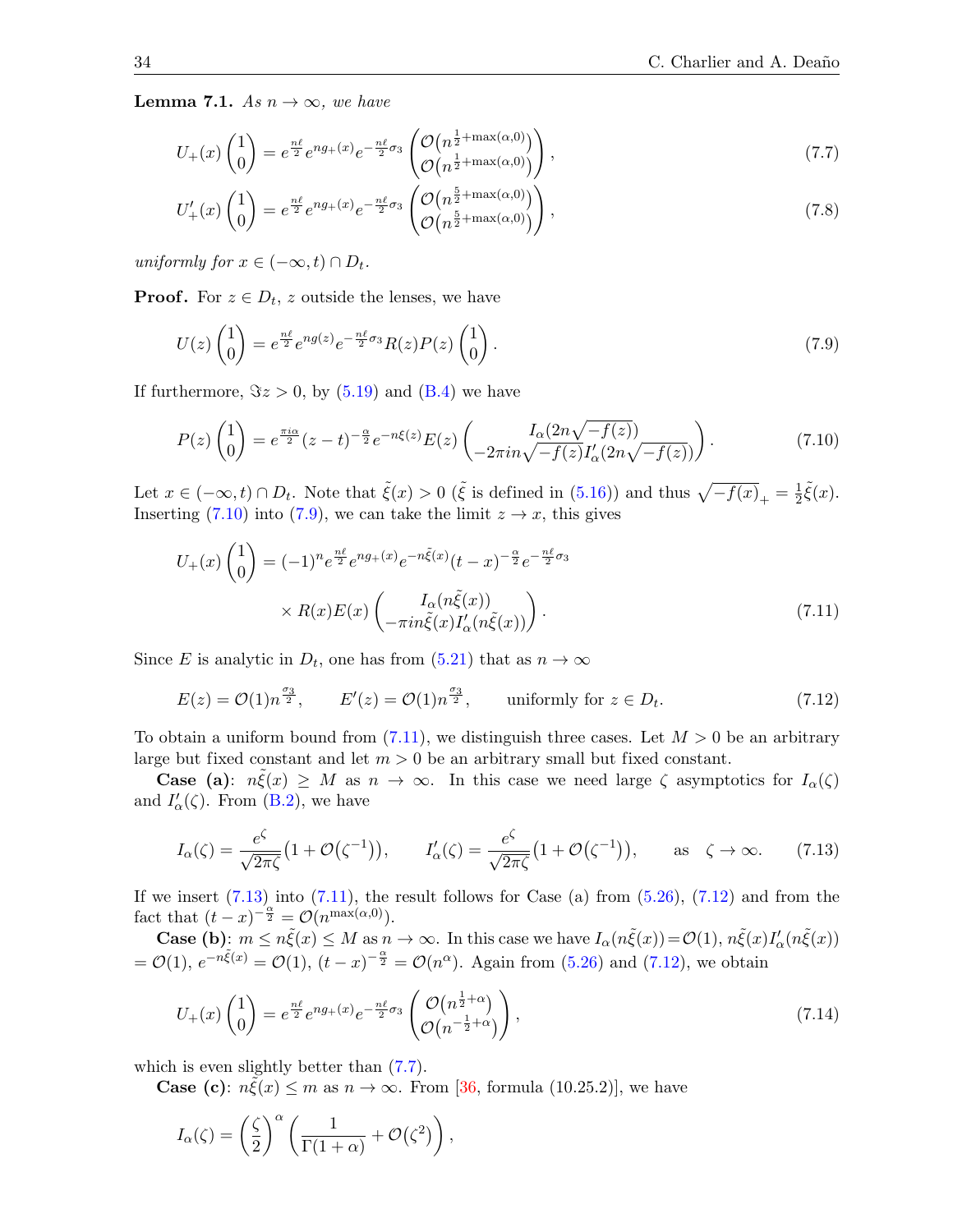$$
I'_{\alpha}(\zeta) = \left(\frac{\zeta}{2}\right)^{\alpha - 1} \left(\frac{\alpha}{\Gamma(1 + \alpha)} + \mathcal{O}(\zeta^2)\right), \quad \text{as} \quad \zeta \to 0.
$$

From the above expansion, we have for Case (c) that

$$
\frac{I_{\alpha}(n\tilde{\xi}(x))}{(t-x)^{\frac{\alpha}{2}}} = \mathcal{O}\big(n^{\alpha}\big), \qquad \frac{n\tilde{\xi}(x)I'_{\alpha}(n\tilde{\xi}(x))}{(t-x)^{\frac{\alpha}{2}}} = \mathcal{O}\big(n^{\alpha}\big)
$$

and  $e^{-n\xi(x)} = \mathcal{O}(1)$ . Thus, from [\(5.26\)](#page-24-1) and [\(7.12\)](#page-33-4) we obtain again [\(7.14\)](#page-33-6), which finishes the proof of [\(7.7\)](#page-33-5). We now turn to the proof of [\(7.8\)](#page-33-7). From [\(7.11\)](#page-33-2), we have  $U'_{+}(x) \begin{pmatrix} 1 \\ 0 \end{pmatrix} = U_{1}(x) + U_{2}(x)$ , where

$$
\widetilde{U}_{1}(x) = n(g'_{+}(x) - \tilde{\xi}'(x))U_{+}(x)\begin{pmatrix}1\\0\end{pmatrix} + (-1)^{n}e^{\frac{n\ell}{2}}e^{ng_{+}(x)}e^{-n\tilde{\xi}(x)}(t-x)^{-\frac{\alpha}{2}}e^{-\frac{n\ell}{2}\sigma_{3}}
$$
\n
$$
\times (R'(x)E(x) + R(x)E'(x))\begin{pmatrix}I_{\alpha}(n\tilde{\xi}(x))\\-\pi i n\tilde{\xi}(x)I'_{\alpha}(n\tilde{\xi}(x))\end{pmatrix},
$$
\n
$$
\widetilde{U}_{2}(x) = (-1)^{n}e^{\frac{n\ell}{2}}e^{ng_{+}(x)}e^{-n\tilde{\xi}(x)}e^{-\frac{n\ell}{2}\sigma_{3}}R(x)E(x)\begin{pmatrix}\left(\frac{I_{\alpha}(n\tilde{\xi}(x))}{(t-x)^{\frac{\alpha}{2}}}\right)^{'}\\-\pi i n\tilde{\xi}(x)I'_{\alpha}(n\tilde{\xi}(x))\\(t-x)^{\frac{\alpha}{2}}\end{pmatrix}.
$$

The analysis of  $\tilde{U}_1(x)$  and  $\tilde{U}_2(x)$  can be done very similarly to the first part of the proof and we do not provide here all the details. From [\(5.4\)](#page-16-0), one has  $g'_{+}(x) - \tilde{\xi}'(x) = 2x$  and thus by [\(5.26\)](#page-24-1),  $(7.7)$  and  $(7.12)$ ,

$$
\widetilde{U}_1(x) = e^{\frac{n\ell}{2}} e^{n g_+(x)} e^{-\frac{n\ell}{2}\sigma_3} \begin{pmatrix} \mathcal{O}\left(n^{\frac{3}{2} + \max(\alpha,0)}\right) \\ \mathcal{O}\left(n^{\frac{3}{2} + \max(\alpha,0)}\right) \end{pmatrix}.
$$

Again, by splitting the analysis into the same three cases as in the first part of the proof, we obtain the estimates

<span id="page-35-0"></span>
$$
\begin{aligned}\n&\left(\frac{I_{\alpha}(n\tilde{\xi}(x))}{(t-x)^{\frac{\alpha}{2}}}\right)' = \mathcal{O}\left(n^2\left(\frac{I_{\alpha}(n\tilde{\xi}(x))}{(t-x)^{\frac{\alpha}{2}}}\right)\right), \\
&\left(\frac{-i\pi n\tilde{\xi}(x)I'_{\alpha}(n\xi(x))}{(t-x)^{\frac{\alpha}{2}}}\right)' = \mathcal{O}\left(n^2\left(\frac{-i\pi n\tilde{\xi}(x)I'_{\alpha}(n\xi(x))}{(t-x)^{\frac{\alpha}{2}}}\right)\right),\n\end{aligned}
$$

which yields  $\widetilde{U}_2(x) = e^{\frac{n\ell}{2}} e^{n g_+(x)} e^{-\frac{n\ell}{2} \sigma_3}$  $\mathcal{O}\big(n^{\frac{5}{2}+\max(\alpha,0)}\big)$  $\mathcal{O}\big(n^{\frac{5}{2}+\max(\alpha,0)}\big)$ and finishes the proof.

Note that  $g_{+}(x) + g_{-}(x) - 2x^{2} + \ell$  is continuous on R and equal to 0 at  $x = t$  by [\(4.7\)](#page-11-1). Thus, from [\(4.24\)](#page-15-1) and [\(4.8\)](#page-11-2) and the fact that  $V(x)$  has a jump discontinuity at  $x = t$ , we have

$$
\lim_{\substack{x \to t \\ x < t}} g_+(x) + g_-(x) - V(x) + \ell = -\lambda < -\lambda_c < 0. \tag{7.15}
$$

Therefore, by using first Lemma [7.1](#page-33-8) and then [\(7.15\)](#page-34-0), there exists  $c \in (0, \lambda_c)$  such that

$$
\frac{\tilde{w}(x)}{2\pi i} \left[ U^{-1}(x) U'(x) \right]_{21} = |x - t|^{\alpha} e^{n(g_+(x) + g_-(x) - V(x) + \ell)} \mathcal{O}\left(n^{3+2 \max(\alpha, 0)}\right)
$$
\n
$$
= |x - t|^{\alpha} \mathcal{O}\left(e^{-(\lambda - c)n}\right),\tag{7.16}
$$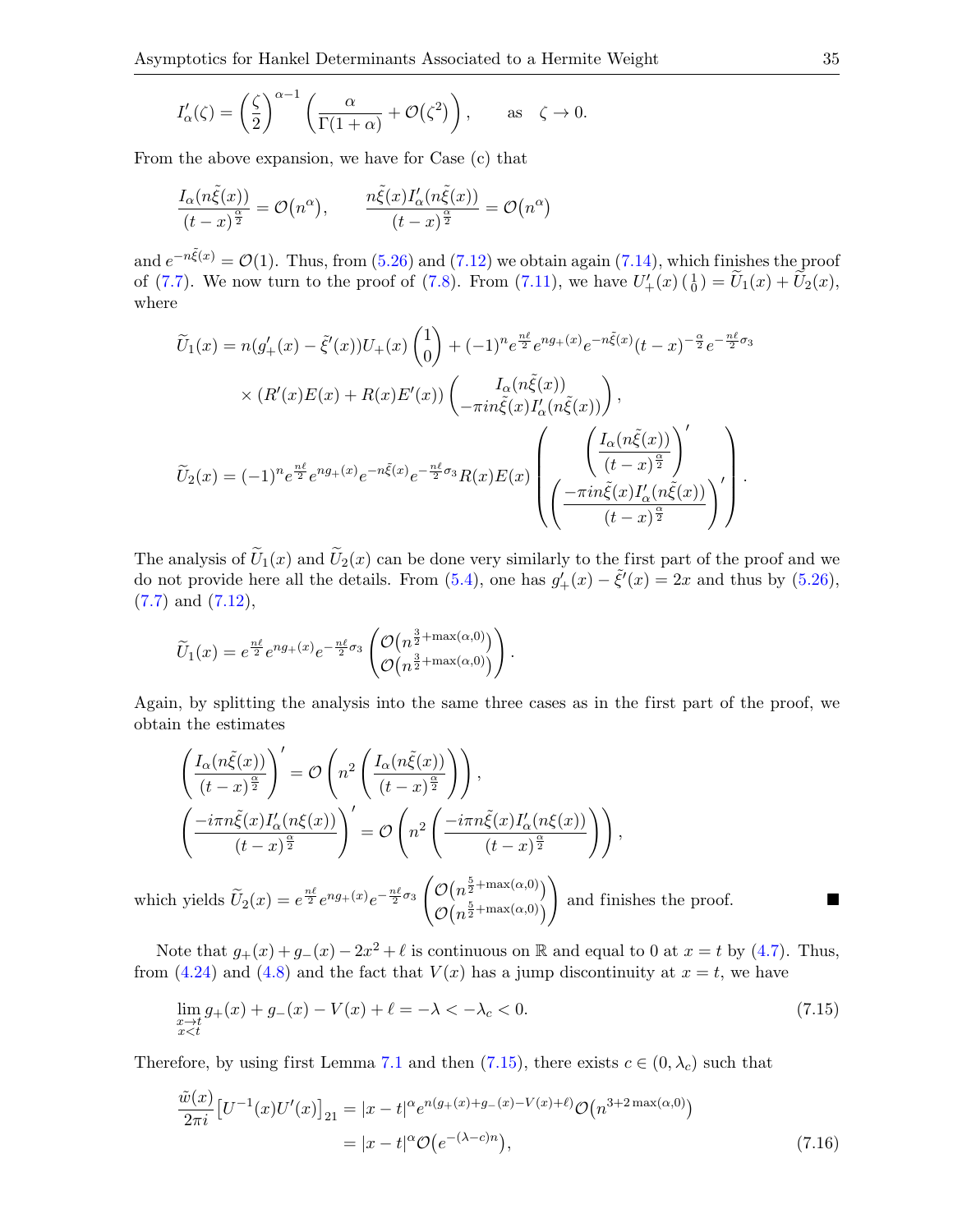as  $n \to \infty$  uniformly for  $x \in D_t \cap (-\infty, t)$ . Now, we will split the integral of the differential identity [\(4.6\)](#page-10-3) into two parts:

<span id="page-36-0"></span>
$$
s\partial_s \log H_n(\sqrt{2n}t, s) = I_1(s) + I_2(s),
$$
  
\n
$$
I_1(s) = \int_{(-\infty, t)\backslash D_t} \frac{\tilde{w}(x)}{2\pi i} \left[U^{-1}(x)U'(x)\right]_{21} dx,
$$
  
\n
$$
I_2(s) = \int_{(-\infty, t)\cap D_t} \frac{\tilde{w}(x)}{2\pi i} \left[U^{-1}(x)U'(x)\right]_{21} dx.
$$

The first integral can be evaluated using  $(7.6)$ . By  $(5.1)$ ,  $(5.2)$ ,  $(5.4)$  and  $(5.7)$  (see also the comment just after), we have  $g_+(\overline{b}) + g_-(\overline{b}) + \ell - V(\overline{b}) = -(\lambda - \lambda_c)$  and

$$
(g_+(x) + g_-(x) + \ell - V(x))'\big|_{x=\overline{b}} = 0, \qquad (g_+(x) + g_-(x) + \ell - V(x)''\big|_{x=\overline{b}} < 0.
$$

Therefore, we obtain

<span id="page-36-1"></span>
$$
|I_1(s = e^{-\lambda n})| = \mathcal{O}(n^{-1/2}e^{-n(\lambda - \lambda_c)}),
$$
 as  $n \to \infty$ .

On the other hand, from [\(7.16\)](#page-34-1), it immediately follows that

<span id="page-36-2"></span>
$$
|I_2(s = e^{-\lambda n})| = \mathcal{O}(e^{-(\lambda - c)n}),
$$
 as  $n \to \infty$ ,

where  $c \in (0, \lambda_c)$ . Therefore, the differential identity becomes

$$
\partial_s \log H_n(v, s, \alpha)\big|_{s=e^{-\lambda n}} = \mathcal{O}\big(n^{-1/2}e^{n\lambda_c}\big), \quad \text{as} \quad n \to \infty,
$$

where in the above expression the  $\mathcal O$  term is uniform for t in a compact subset of  $(-1,\infty)$  and for  $\lambda \geq \lambda_c(t)$ . Thus, we can integrate it from  $s = 0$  to  $s = e^{-\lambda n}$ , and it gives

<span id="page-36-3"></span>
$$
\log H_n(\sqrt{2n}t, e^{-\lambda n}, \alpha) = \log H_n(\sqrt{2n}t, 0, \alpha) + \mathcal{O}(n^{-1/2}e^{-n(\lambda - \lambda_c(t))}), \quad \text{as} \quad n \to \infty,
$$

which is the claim  $(2.7)$ .

#### 7.3 Proof of Theorem [2.3\(](#page-6-1)2)

In this section we use the RH analysis done in Section [6.](#page-25-0)

**Proposition 7.2.** Let  $W \subset \mathbb{R}$  be an arbitrary small but fixed neighbourhood of the four points  ${a, b, t, c}$ . We have as  $n \to \infty$ 

$$
\frac{\tilde{w}(x)}{2\pi i} \left[ U^{-1}(x)U'(x) \right]_{21} - n\rho(x)\chi_{\mathcal{S}}(x) = e^{n(g_+(x) + g_-(x) + \ell - V(x))} \mathcal{O}(1),
$$

uniformly for  $x \in \mathbb{R} \setminus \mathcal{W}$ .

**Proof.** We can assume without loss of generality that the disks of the local parametrices are sufficiently small such that  $D \subset \mathcal{W}$ . Let z be outside the lenses and outside the disks. In this region, by inverting the transformations  $R \mapsto S \mapsto T \mapsto U$ , we have

$$
U(z) = e^{-\frac{n\ell}{2}\sigma_3} R(z) P^{(\infty)}(z) e^{n g(z)\sigma_3} e^{\frac{n\ell}{2}\sigma_3}.
$$

Since the dependence in n of the global parametrix [\(6.12\)](#page-30-0) appears only in the form  $n\Omega \in \mathbb{R}$ , and as an argument of the  $\theta$ -function, by the periodicity property [\(6.10\)](#page-29-0), as  $n \to \infty$  we have

$$
P^{(\infty)}(z) = \mathcal{O}(1),
$$
  $P^{(\infty)}(z)' = \mathcal{O}(1),$  uniformly for z outside the disks.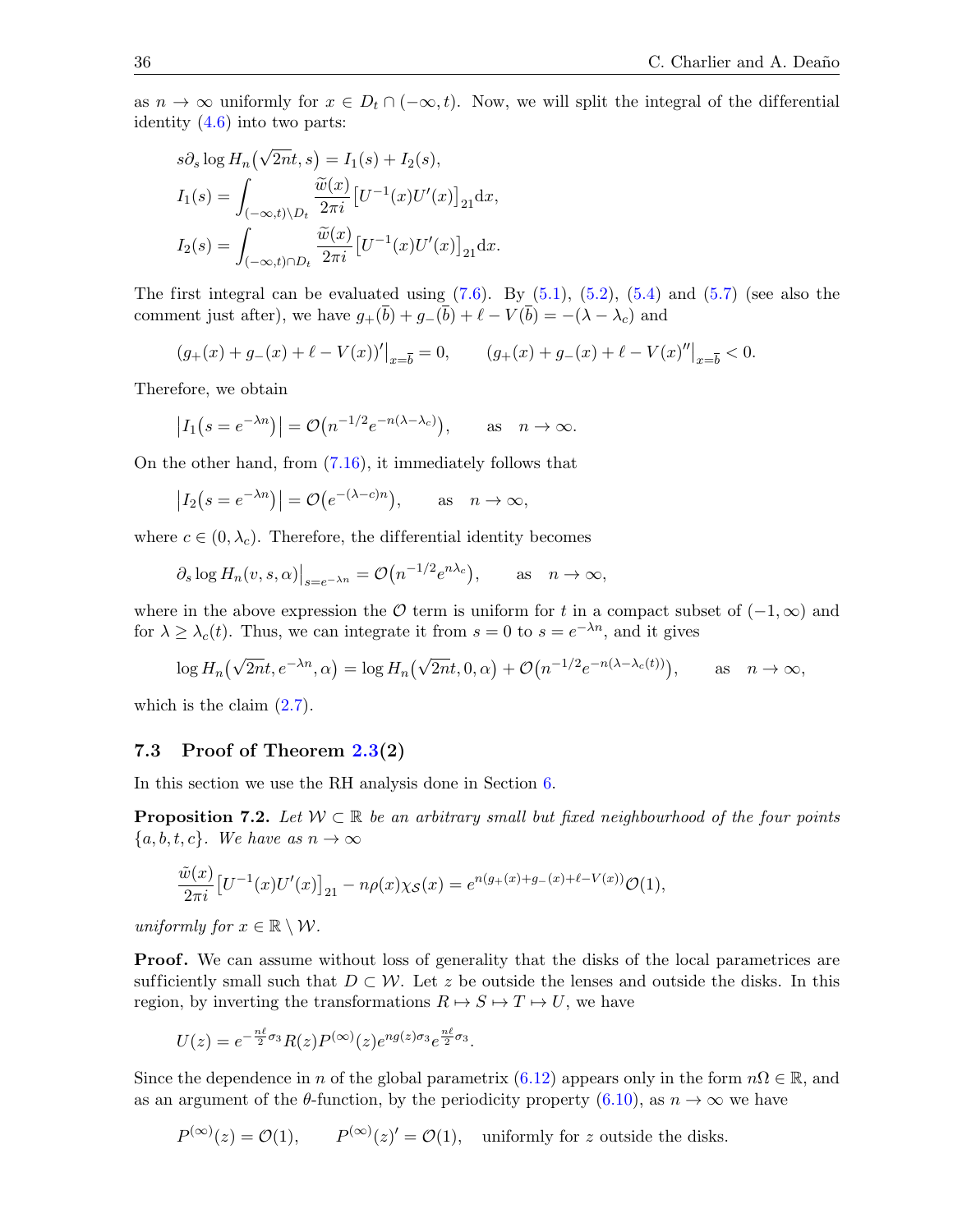Therefore, using also the large *n* asymptotics for  $R$  [\(6.13\)](#page-31-3), we have

$$
[U(z)^{-1}U'(z)]_{21} = e^{n\ell}e^{2ng(z)}\mathcal{O}(1), \qquad \text{as} \quad n \to \infty,
$$
 (7.17)

uniformly for z outside the lenses and outside the disks. For  $x \in \mathbb{R} \setminus (\mathcal{S} \cup \mathcal{W})$ , we can take the limit  $z \to x$  in [\(7.17\)](#page-36-0). As  $n \to \infty$ , we have

$$
\frac{\tilde{w}(x)}{2\pi i} \left[ U^{-1}(x)U'(x) \right]_{21} = |x - t|^{\alpha} e^{n(g_+(x) + g_-(x) + \ell - V(x))} \mathcal{O}(1),
$$

<span id="page-37-7"></span>uniformly for  $x \in \mathbb{R} \setminus (\mathcal{S} \cup \mathcal{W})$ . Now, we consider the case when z is still outside the disks but inside  $\mathcal{I}_1$ , see [\(6.9\)](#page-26-2) and Fig. [3.](#page-27-0) Inverting the transformations in this region, we get

$$
U(z) = e^{-\frac{n\ell}{2}\sigma_3} R(z) P^{(\infty)}(z) \begin{pmatrix} 1 & 0\\ (z-t)^{-\alpha} e^{-2n\xi_1(z)} & 1 \end{pmatrix} e^{ng(z)\sigma_3} e^{\frac{n\ell}{2}\sigma_3}
$$

Since  $P^{(\infty)}(z) = \mathcal{O}(1)$  as  $n \to \infty$  uniformly for z in this region, we have

$$
\left[U^{-1}(z)U'(z)\right]_{21} = (z-t)^{-\alpha}e^{n(2g(z)+\ell)}(-2n\xi_1'(z)e^{-2n\xi_1(z)} + \mathcal{O}(1)), \quad \text{as} \quad n \to \infty, (7.18)
$$

<span id="page-37-4"></span><span id="page-37-3"></span><span id="page-37-2"></span><span id="page-37-1"></span><span id="page-37-0"></span>.

where we have also used  $(6.7)$  and  $\Re \xi_{1,+}(x) = 0$  for  $x \in (t, c)$ . Note that from  $(6.1)$ , we have  $\xi'_{1,+}(x) = -\pi i \rho(x)$  for  $x \in (t, c)$ . Thus, if we let  $z \to x \in (t, c) \setminus \mathcal{W}$  in [\(7.18\)](#page-36-1), from [\(4.7\)](#page-11-1) and [\(6.3\)](#page-25-5), we have

$$
\frac{\tilde{w}(x)}{2\pi i} \left[ U^{-1}(x)U'(x) \right]_{21} = n\rho(x) \left( 1 + \mathcal{O}\left( n^{-1} \right) \right), \qquad \text{as} \quad n \to \infty,
$$
\n(7.19)

where the O term in the above expression is uniform for  $x \in (t, c) \setminus W$ . For  $x \in (a, b) \setminus W$ , we can invert the transformations for  $z \in \mathcal{I}_1$  and then take the limit  $z \to x$ . The computations are similar and we obtain the same asymptotics as  $(7.19)$ .

By [\(4.1\)](#page-9-2) and [\(4.4\)](#page-10-1), note that [\(3.10\)](#page-9-4) can be rewritten as  $\int_{\mathbb{R}} \frac{\tilde{w}(x)}{2\pi i} [U^{-1}(x)U'(x)]_{21} dx = n$ . Thus, a consequence of Proposition [7.2](#page-35-0) (by taking W arbitrarily small) and  $(4.6)$  is that for fixed  $t \in (-1,1)$  and fixed  $\lambda \in (0, \lambda_c(t))$ , we have

$$
\lim_{n \to \infty} \frac{s}{n} \partial_s \log H_n\left(\sqrt{2n}t, s, \alpha\right)|_{s=e^{-\lambda n}} = \lim_{n \to \infty} \int_{-\infty}^t \frac{\widetilde{w}(x)}{2\pi i n} \left[U^{-1}(x)U'(x)\right]_{21} \mathrm{d}x = \Omega(t, \lambda). \tag{7.20}
$$

A simple change of variables shows that

$$
\frac{s}{n}\partial_s \log H_n(\sqrt{2n}t,s,\alpha)\big|_{s=e^{-\lambda n}} = -\frac{1}{n^2}\partial_\lambda \log H_n(\sqrt{2n}t,e^{-\lambda n},\alpha).
$$

By [\(7.20\)](#page-36-3), for every  $(t, \lambda)$  such that  $t \in (-1, 1)$  and  $\lambda \in (0, \lambda_c(t))$ , the right-hand side of the above expression converges to  $\Omega(t, \lambda)$  as  $n \to \infty$ . Also, by [\(3.8\)](#page-8-0) and [\(3.9\)](#page-9-1), we have

$$
\frac{s}{n}\partial_s \log H_n(v,s,\alpha) = \frac{\mathcal{E}_n(v,s,\alpha)}{n} \le 1.
$$

Since the constant function 1 is integrable on any bounded interval, we can apply Lebesgue's dominated convergence theorem, and we have

<span id="page-37-5"></span>
$$
\lim_{n\to\infty}\frac{-1}{n^2}\int_0^\lambda\partial_{\tilde\lambda}\log H_n(\sqrt{2n}t,e^{-\tilde\lambda n},\alpha)d\tilde\lambda=\int_0^\lambda\Omega(t,\tilde\lambda)d\tilde\lambda,
$$

<span id="page-37-6"></span>which finishes the proof.

Remark 7.3. As mentioned in Remark [4.5,](#page-14-3) we have indeed only used pointwise convergence for  $\lambda \in (0, \lambda_c(t))$  of the quantity  $\frac{s}{n} \partial_s \log H_n(\sqrt{2nt}, s, \alpha)|_{s=e^{-\lambda n}}$  to  $\Omega(t, \lambda)$  as  $n \to \infty$  and Lebesgue's theorem. The technical RH analysis as  $\lambda \to 0$  or  $\lambda \to \lambda_c(t)$  was thus not needed.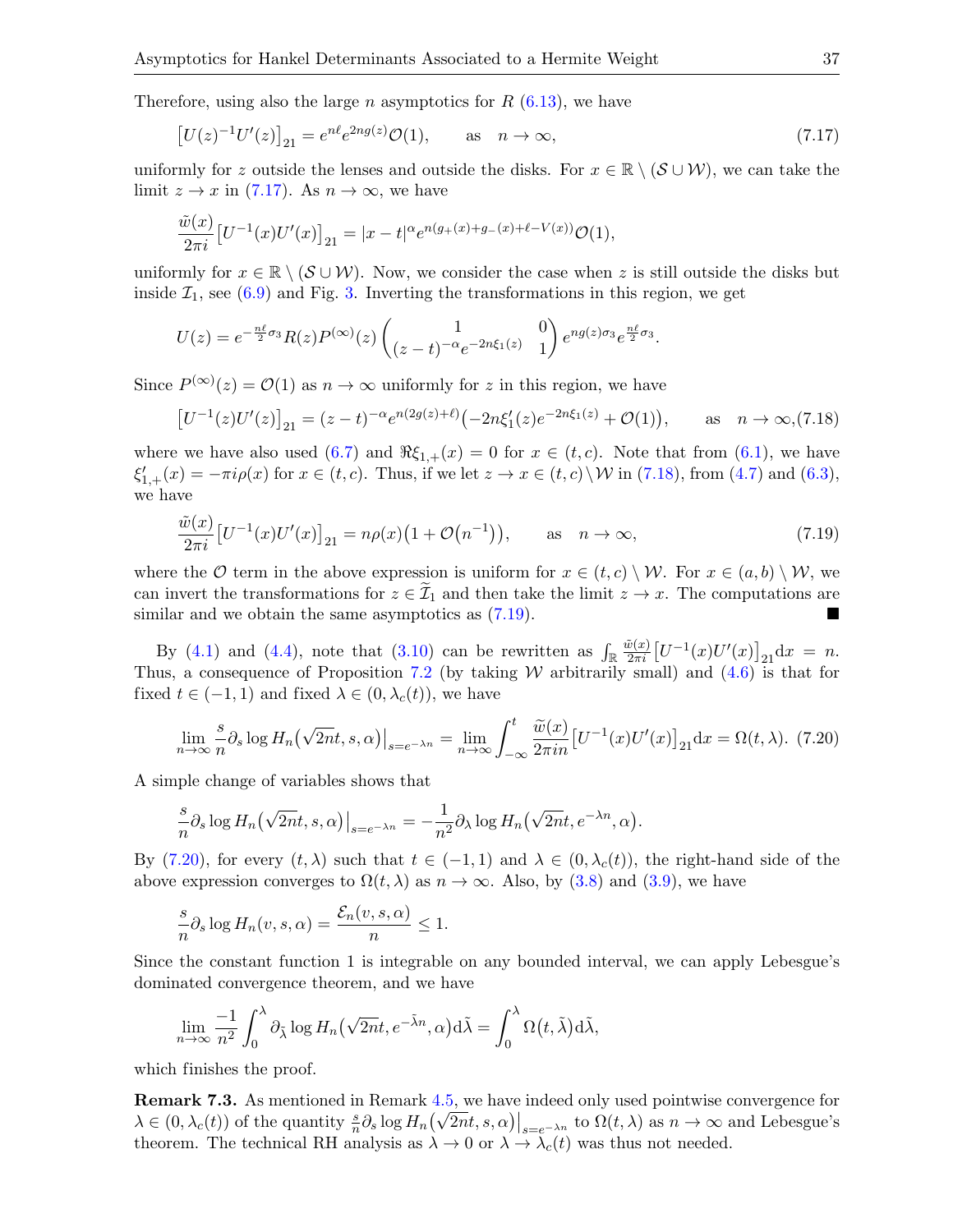#### 7.4 Direct proof of formula [\(2.11\)](#page-6-6)

In this section we suppose that  $t \in (-1, 1)$  and  $\lambda \in (0, \lambda_c(t))$ , but as we will have to integrate in  $\lambda$ over the interval  $[0, \lambda_c(t)]$ , some quantities need also to be defined for  $\lambda = 0$  and for  $\lambda = \lambda_c(t)$ . The quantities  $\rho(x; t, \lambda)$  and  $\ell(t, \lambda)$  refer to [\(4.11\)](#page-12-4) and [\(4.15\)](#page-12-5) if  $\lambda \in (0, \lambda_c(t))$ , to [\(4.9\)](#page-11-3) and [\(4.10\)](#page-12-6) if  $\lambda = \lambda_c(t)$ , and to [\(4.16\)](#page-12-7) if  $\lambda = 0$ . Also,  $\Omega(t, \lambda)$  is given by [\(6.6\)](#page-25-6) for  $\lambda \in (0, \lambda_c(t))$ , and we define by continuity  $\Omega(t, \lambda_c(t)) = 0$ .

**Lemma 7.4.** For  $t \in (-1,1)$  and  $\lambda \in (0, \lambda_c(t))$ , there holds a relation between  $\Omega(t, \lambda)$ , the density  $\rho(x;t,\lambda)$  given by [\(4.11\)](#page-12-4), and the Euler–Lagrange constant  $\ell(t,\lambda)$  given by [\(4.15\)](#page-12-5):

<span id="page-38-1"></span>
$$
\Omega(t,\lambda) = \partial_{\lambda}\ell(t,\lambda) + \partial_{\lambda} \int_{\mathcal{S}} 2x^2 \rho(x;t,\lambda) dx + \lambda \partial_{\lambda} \Omega(t,\lambda).
$$
\n(7.21)

Proof. Consider the function

<span id="page-38-5"></span>
$$
H(x;t,\lambda) = -2\int_{\mathcal{S}} \log|x-y|\rho(y;t,\lambda)dy.
$$

By the Euler–Lagrange equality [\(4.7\)](#page-11-1), we have

$$
H(x;t,\lambda) = \ell(t,\lambda) - 2x^2, \qquad x \in (t,c),\tag{7.22}
$$

$$
H(x;t,\lambda) = \ell(t,\lambda) - 2x^2 - \lambda, \qquad x \in (a,b). \tag{7.23}
$$

Thus, by integrating it with respect to  $\rho(x; t, \lambda) dx$ , we obtain

<span id="page-38-4"></span>
$$
\int_{\mathcal{S}} H(x;t,\lambda)\rho(x;t,\lambda)dx = \ell(t,\lambda) - \lambda\Omega(t,\lambda) - \int_{\mathcal{S}} 2x^2 \rho(x;t,\lambda)dx.
$$

We will evaluate  $\partial_{\lambda} \int_{\mathcal{S}} H(x;t,\lambda) \rho(x;t,\lambda) dx$  in two different ways. From the above expression, it gives

<span id="page-38-2"></span>
$$
\partial_{\lambda} \int_{\mathcal{S}} H(x;t,\lambda)\rho(x;t,\lambda)dx = \partial_{\lambda}\ell(t,\lambda) - \Omega(t,\lambda) - \lambda\partial_{\lambda}\Omega(t,\lambda) - \partial_{\lambda} \int_{\mathcal{S}} 2x^2 \rho(x;t,\lambda)dx.(7.24)
$$

On the other hand, by Lebesgue's dominated convergence theorem, and by the symmetry in  $x$ and  $y$ , we have

<span id="page-38-3"></span>
$$
\partial_{\lambda} \int_{\mathcal{S}} \int_{\mathcal{S}} \log |x - y| \rho(y; t, \lambda) \rho(x; t, \lambda) dy dx = 2 \int_{\mathcal{S}} \int_{\mathcal{S}} \log |x - y| \partial_{\lambda} (\rho(y; t, \lambda)) \rho(x; t, \lambda) dy dx.
$$

<span id="page-38-0"></span>Therefore, by differentiating [\(7.22\)](#page-37-0) and [\(7.23\)](#page-37-1) with respect to  $\lambda$ , we obtain

$$
\partial_{\lambda} \int_{\mathcal{S}} H(x;t,\lambda)\rho(x;t,\lambda)dx = 2\int_{\mathcal{S}} \partial_{\lambda} \left(H(x;t,\lambda)\right)\rho(x;t,\lambda)dx = 2\partial_{\lambda}\ell(t,\lambda) - 2\Omega(t,\lambda). \tag{7.25}
$$

Putting  $(7.24)$  and  $(7.25)$  together, we obtain  $(7.21)$ .

Let us consider the function

$$
F(t,\lambda) = \ell(t,\lambda) + \int_{\mathcal{S}} 2x^2 \rho(x;t,\lambda) dx,
$$

**Lemma 7.5.** For  $t \in (-1,1)$  and  $\lambda \in (0, \lambda_c(t))$ , we have the following relation

$$
\Omega(t,\lambda) = \partial_{\lambda} \left[ \frac{F(t,\lambda_c(t))}{2} \left( \frac{\lambda}{\lambda_c(t)} \right)^2 + \int_{\frac{\lambda}{\lambda_c(t)}}^1 \xi F(t,\frac{\lambda}{\xi}) d\xi \right].
$$
\n(7.26)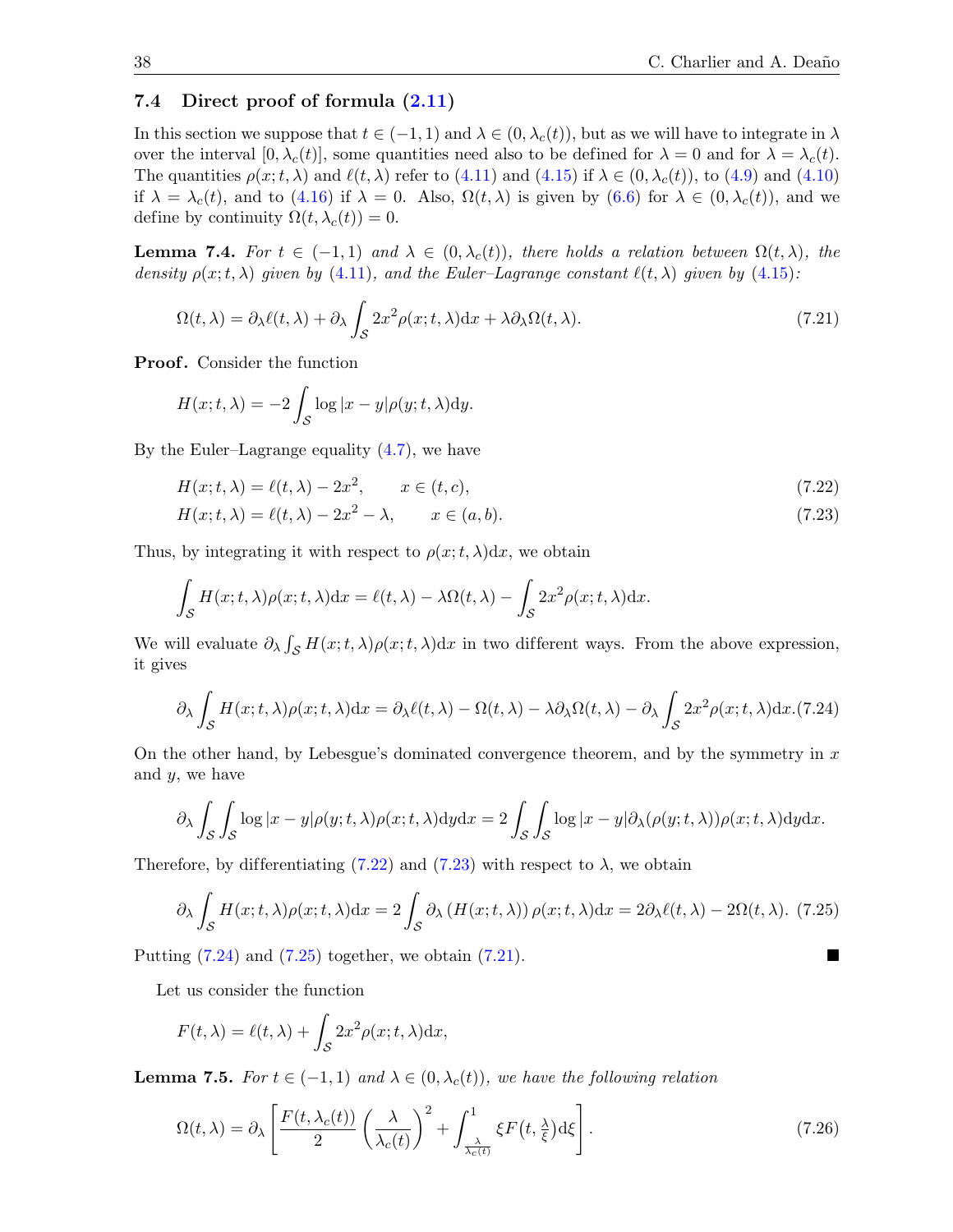**Proof.** From a direct calculation and a change of variables, the right-hand side of  $(7.26)$  is equal to

$$
\int_{\frac{\lambda}{\lambda_c(t)}}^1 \xi \partial_\lambda F(t, \frac{\lambda}{\xi}) d\xi = \int_{\frac{\lambda}{\lambda_c(t)}}^1 \partial_u F(t, u)|_{u = \frac{\lambda}{\xi}} d\xi = \lambda \int_{\lambda}^{\lambda_c(t)} \frac{\partial_u F(t, u)}{u^2} du. \tag{7.27}
$$

By using [\(7.21\)](#page-37-4), which can be rewritten as  $\partial_{\lambda} F(t, \lambda) = \Omega(t, \lambda) - \lambda \partial_{\lambda} \Omega(t, \lambda)$ , the right-hand side of [\(7.27\)](#page-38-1) becomes

<span id="page-39-2"></span>
$$
\lambda \int_{\lambda}^{\lambda_c(t)} \frac{\Omega(t,u) - u \partial_u \Omega(t,u)}{u^2} \mathrm{d}u = \Omega(t,\lambda),
$$

where the last equality is obtained via an integration by parts, and using the identity  $\Omega(t, \lambda_c(t))$  $= 0.$ 

Lemma 7.6.

<span id="page-39-1"></span>
$$
-\int_0^{\lambda_c(t)} \Omega(t,\lambda) d\lambda = C_1(t) - \frac{\log 3}{2}.\tag{7.28}
$$

**Proof.** From Lemma [7.5,](#page-37-6) we directly obtain that

$$
-\int_0^{\lambda_c(t)} \Omega(t,\lambda)d\lambda = -\frac{1}{2}(F(t,\lambda_c(t)) - F(t,0)).
$$
\n(7.29)

By  $(4.9)$  and  $(4.10)$ , we obtain

$$
F(t, \lambda_c(t)) = \frac{3}{2} + 2\left(\frac{4}{3}t^2 + \frac{5}{9}t\sqrt{3+t^2}\right) + \frac{4t^3}{27}\left(\sqrt{3+t^2} - t\right) + 2\log\left(2\left(t + \sqrt{3+t^2}\right)\right),\tag{7.30}
$$

and by  $(4.16)$ , we have

$$
F(t,0) = \frac{3}{2} + 2\log 2. \tag{7.31}
$$

By substituting  $(7.30)$  and  $(7.31)$  into  $(7.29)$ , we obtain  $(7.28)$ .

# A Airy model RH problem

We consider the following RH problem:

- (a)  $P_{\text{Ai}}: \mathbb{C} \setminus \Sigma_A \to \mathbb{C}^{2 \times 2}$  is analytic, where  $\Sigma_A$  is shown in Fig. [6.](#page-39-2)
- <span id="page-39-0"></span>(b)  $P_{\text{Ai}}$  has the jump relations

$$
P_{\text{Ai},+}(\zeta) = P_{\text{Ai},-}(\zeta) \begin{pmatrix} 0 & 1 \\ -1 & 0 \end{pmatrix}, \quad \text{on } \mathbb{R}^-,
$$
  
\n
$$
P_{\text{Ai},+}(\zeta) = P_{\text{Ai},-}(\zeta) \begin{pmatrix} 1 & 1 \\ 0 & 1 \end{pmatrix}, \quad \text{on } \mathbb{R}^+,
$$
  
\n
$$
P_{\text{Ai},+}(\zeta) = P_{\text{Ai},-}(\zeta) \begin{pmatrix} 1 & 0 \\ 1 & 1 \end{pmatrix}, \quad \text{on } e^{\frac{2\pi i}{3}} \mathbb{R}^+ \cup e^{-\frac{2\pi i}{3}} \mathbb{R}^+.
$$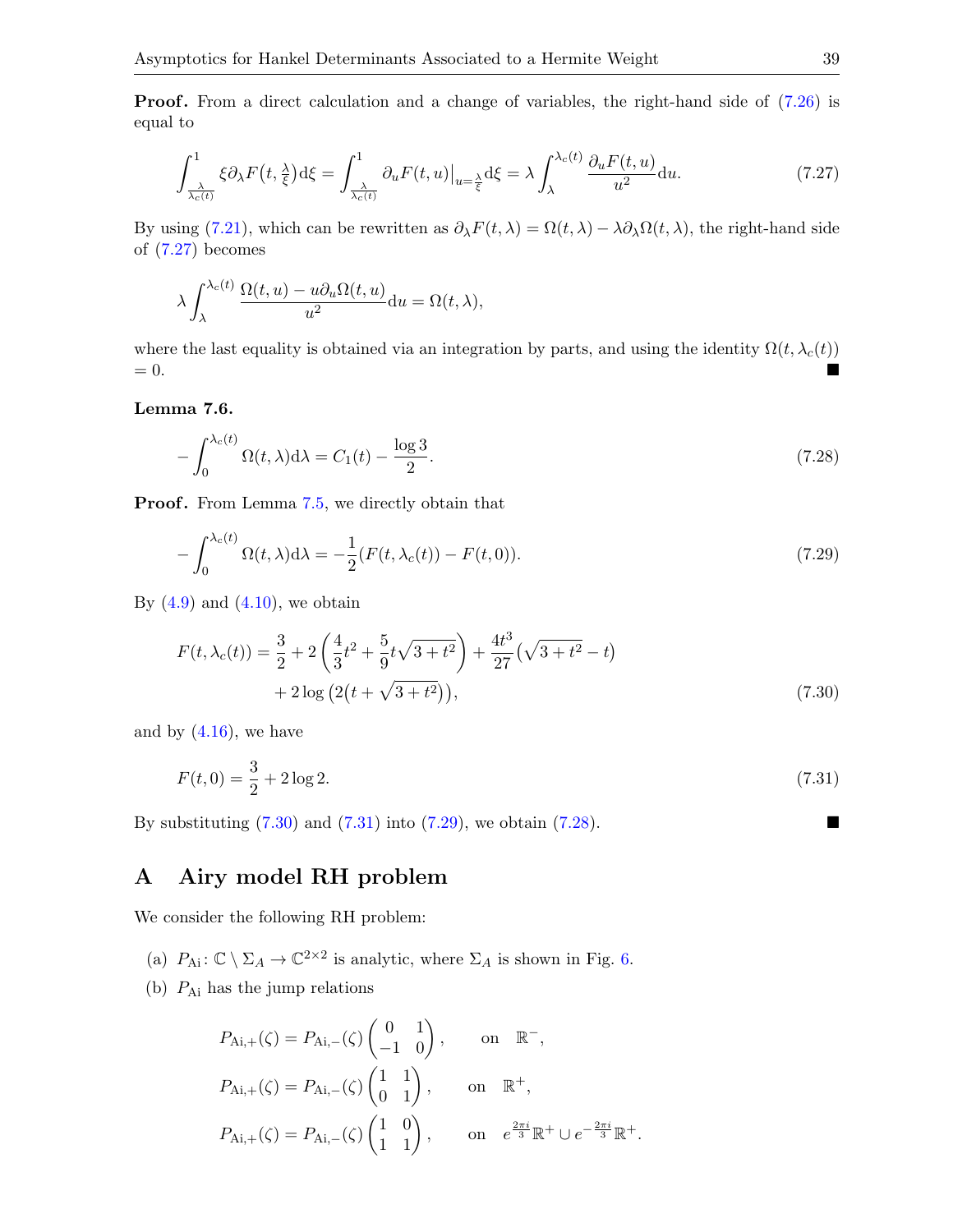

<span id="page-40-3"></span><span id="page-40-2"></span><span id="page-40-0"></span>**Figure 6.** The jump contour  $\Sigma_A$  for  $P_{Ai}(\zeta)$ .

(c) As  $\zeta \to \infty$ ,  $z \notin \Sigma_A$ , we have

$$
P_{\text{Ai}}(\zeta) = \zeta^{-\frac{\sigma_3}{4}} N \left( I + \sum_{k=1}^{\infty} A_k \zeta^{-3k/2} \right) e^{-\frac{2}{3} \zeta^{3/2} \sigma_3},
$$
\n(A.1)

\nwhere  $N = \frac{1}{\sqrt{2}} \left( \begin{array}{c} 1 & i \\ i & 1 \end{array} \right)$  and  $A_1 = \frac{1}{8} \left( \begin{array}{c} \frac{1}{6} & i \\ i & -\frac{1}{6} \end{array} \right).$ 

This model RH problem was introduced for the first time and solved in [\[18\]](#page-42-20), and is now wellknown. The unique solution of the above RH problem is given in terms of Airy functions, we have

$$
P_{\mathrm{Ai}}(\zeta) := M_A \times \begin{cases} \begin{pmatrix} \mathrm{Ai}(\zeta) & \mathrm{Ai}(\omega^2 \zeta) \\ \mathrm{Ai}'(\zeta) & \omega^2 \mathrm{Ai}'(\omega^2 \zeta) \end{pmatrix} e^{-\frac{\pi i}{6}\sigma_3}, & \text{for } 0 < \arg \zeta < \frac{2\pi}{3}, \\ \begin{pmatrix} \mathrm{Ai}(\zeta) & \mathrm{Ai}(\omega^2 \zeta) \\ \mathrm{Ai}'(\zeta) & \omega^2 \mathrm{Ai}'(\omega^2 \zeta) \end{pmatrix} e^{-\frac{\pi i}{6}\sigma_3} \begin{pmatrix} 1 & 0 \\ -1 & 1 \end{pmatrix}, & \text{for } \frac{2\pi}{3} < \arg \zeta < \pi, \\ \begin{pmatrix} \mathrm{Ai}(\zeta) & -\omega^2 \mathrm{Ai}(\omega \zeta) \\ \mathrm{Ai}'(\zeta) & -\mathrm{Ai}'(\omega \zeta) \end{pmatrix} e^{-\frac{\pi i}{6}\sigma_3} \begin{pmatrix} 1 & 0 \\ 1 & 1 \end{pmatrix}, & \text{for } -\pi < \arg \zeta < -\frac{2\pi}{3}, \\ \begin{pmatrix} \mathrm{Ai}(\zeta) & -\omega^2 \mathrm{Ai}(\omega \zeta) \\ \mathrm{Ai}'(\zeta) & -\mathrm{Ai}'(\omega \zeta) \end{pmatrix} e^{-\frac{\pi i}{6}\sigma_3}, & \text{for } -\frac{2\pi}{3} < \arg \zeta < 0, \end{cases}
$$

with  $\omega = e^{\frac{2\pi i}{3}}$ , Ai the Airy function and

$$
M_A:=\sqrt{2\pi}e^{\frac{\pi i}{6}}\begin{pmatrix}1&0\\0&-i\end{pmatrix}.
$$

# B Bessel model RH problem

We consider the following RH problem:

- (a)  $P_{\text{Be}}: \mathbb{C} \setminus \Sigma_B \to \mathbb{C}^{2 \times 2}$  is analytic, where  $\Sigma_B$  is shown in Fig. [7.](#page-40-2)
- (b)  $P_{\text{Be}}$  satisfies the jump conditions

<span id="page-40-4"></span><span id="page-40-1"></span>
$$
P_{\text{Be},+}(\zeta) = P_{\text{Be},-}(\zeta) \begin{pmatrix} 0 & 1 \\ -1 & 0 \end{pmatrix}, \qquad \zeta \in \mathbb{R}^-,
$$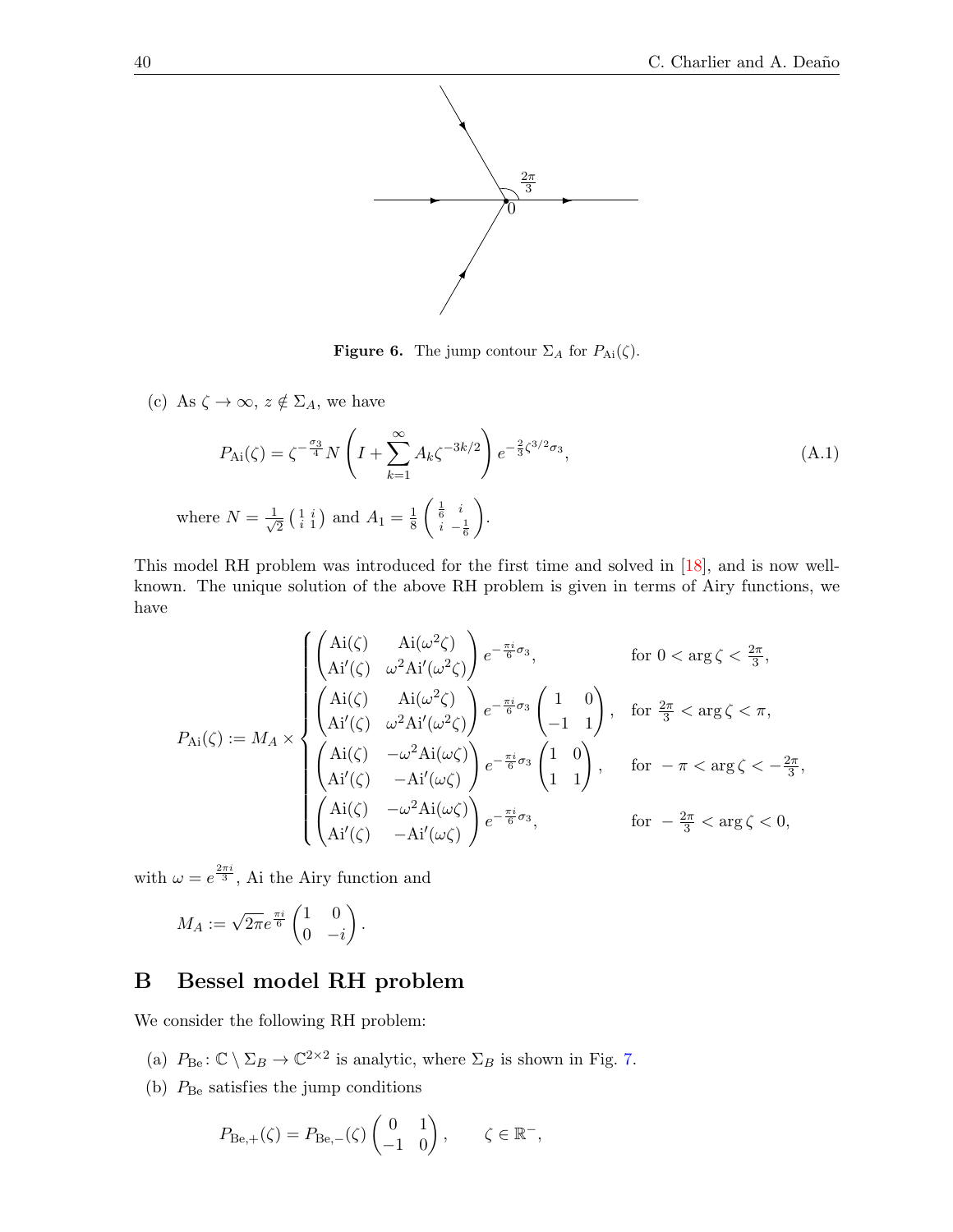

**Figure 7.** The jump contour  $\Sigma_B$  for  $P_{\text{Be}}(\zeta)$ .

$$
P_{\text{Be},+}(\zeta) = P_{\text{Be},-}(\zeta) \begin{pmatrix} 1 & 0 \\ e^{\pi i \alpha} & 1 \end{pmatrix}, \qquad \zeta \in e^{\frac{2\pi i}{3}} \mathbb{R}^+,
$$
  
\n
$$
P_{\text{Be},+}(\zeta) = P_{\text{Be},-}(\zeta) \begin{pmatrix} 1 & 0 \\ e^{-\pi i \alpha} & 1 \end{pmatrix}, \qquad \zeta \in e^{-\frac{2\pi i}{3}} \mathbb{R}^+.
$$
 (B.1)

<span id="page-41-15"></span><span id="page-41-13"></span><span id="page-41-10"></span><span id="page-41-4"></span>(c) As  $\zeta \to \infty$ ,  $\zeta \notin \Sigma_B$ , we have

$$
P_{\text{Be}}(\zeta) = \left(2\pi\zeta^{\frac{1}{2}}\right)^{-\frac{\sigma_3}{2}} N\left(I + \sum_{k=1}^{\infty} B_k \zeta^{-k/2}\right) e^{2\zeta^{\frac{1}{2}}\sigma_3},\tag{B.2}
$$

<span id="page-41-5"></span>where  $N=\frac{1}{\sqrt{2}}$  $\frac{1}{2} \left( \begin{array}{c} 1 & i \\ i & 1 \end{array} \right)$  and  $B_1 = \frac{1}{16} \left( \begin{array}{cc} -(1+4\alpha^2) & -2i \\ -2i & 1+4\alpha \end{array} \right)$  $_{-2i}^{1+4\alpha^2}$   $_{-2i}^{-2i}$   $_{1+4\alpha^2}$   $\Big).$ 

<span id="page-41-11"></span><span id="page-41-7"></span><span id="page-41-6"></span><span id="page-41-0"></span>(d) As  $\zeta$  tends to 0, the behaviour of  $P_{\text{Be}}(\zeta)$  is

<span id="page-41-1"></span>
$$
P_{\text{Be}}(\zeta) = \begin{cases} \begin{pmatrix} \mathcal{O}(1) & \mathcal{O}(\log \zeta) \\ \mathcal{O}(1) & \mathcal{O}(\log \zeta) \end{pmatrix}, & \left| \arg \zeta \right| < \frac{2\pi}{3}, \\ \begin{pmatrix} \mathcal{O}(\log \zeta) & \mathcal{O}(\log \zeta) \\ \mathcal{O}(\log \zeta) & \mathcal{O}(\log \zeta) \end{pmatrix}, & \frac{2\pi}{3} < \left| \arg \zeta \right| < \pi, \\ \begin{pmatrix} \mathcal{O}(1) & \mathcal{O}(1) \\ \mathcal{O}(1) & \mathcal{O}(1) \end{pmatrix} \zeta^{\frac{\alpha}{2}\sigma_{3}}, & \left| \arg \zeta \right| < \frac{2\pi}{3}, \\ \begin{pmatrix} \mathcal{O}(\zeta) & \mathcal{O}(\zeta^{-\frac{\alpha}{2}}) \\ \mathcal{O}(\zeta^{-\frac{\alpha}{2}}) & \mathcal{O}(\zeta^{-\frac{\alpha}{2}}) \\ \mathcal{O}(\zeta^{-\frac{\alpha}{2}}) & \mathcal{O}(\zeta^{-\frac{\alpha}{2}}) \end{pmatrix}, & \frac{2\pi}{3} < \left| \arg \zeta \right| < \pi, \\ P_{\text{Be}}(\zeta) = \begin{pmatrix} \mathcal{O}(\zeta^{\frac{\alpha}{2}}) & \mathcal{O}(\zeta^{\frac{\alpha}{2}}) \\ \mathcal{O}(\zeta^{\frac{\alpha}{2}}) & \mathcal{O}(\zeta^{\frac{\alpha}{2}}) \end{pmatrix}, & \text{if } \alpha < 0. \end{cases} \tag{B.3}
$$

<span id="page-41-14"></span><span id="page-41-9"></span><span id="page-41-8"></span><span id="page-41-2"></span>This RH problem was introduced and solved in [\[30\]](#page-42-18). Its unique solution is given by

<span id="page-41-16"></span><span id="page-41-12"></span><span id="page-41-3"></span>
$$
P_{\text{Be}}(\zeta) = \begin{cases} \begin{pmatrix} I_{\alpha}(2\zeta^{\frac{1}{2}}) & \frac{i}{\pi}K_{\alpha}(2\zeta^{\frac{1}{2}}) \\ 2\pi i \zeta^{\frac{1}{2}} I_{\alpha}'(2\zeta^{\frac{1}{2}}) & -2\zeta^{\frac{1}{2}} K_{\alpha}'(2\zeta^{\frac{1}{2}}) \end{pmatrix}, & \text{and} \\\begin{pmatrix} \frac{1}{2}H_{\alpha}^{(1)}(2(-\zeta)^{\frac{1}{2}}) & \frac{1}{2}H_{\alpha}^{(2)}(2(-\zeta)^{\frac{1}{2}}) \\ \pi \zeta^{\frac{1}{2}}(H_{\alpha}^{(1)})'(2(-\zeta)^{\frac{1}{2}}) & \pi \zeta^{\frac{1}{2}}(H_{\alpha}^{(2)})'(2(-\zeta)^{\frac{1}{2}}) \end{pmatrix} e^{\frac{\pi i \alpha}{2}\sigma_{3}}, & \frac{2\pi}{3} < \arg \zeta < \pi, \text{(B.4)} \\ \begin{pmatrix} \frac{1}{2}H_{\alpha}^{(2)}(2(-\zeta)^{\frac{1}{2}}) & -\frac{1}{2}H_{\alpha}^{(1)}(2(-\zeta)^{\frac{1}{2}}) \\ -\pi \zeta^{\frac{1}{2}}(H_{\alpha}^{(2)})'(2(-\zeta)^{\frac{1}{2}}) & \pi \zeta^{\frac{1}{2}}(H_{\alpha}^{(1)})'(2(-\zeta)^{\frac{1}{2}}) \end{pmatrix} e^{-\frac{\pi i \alpha}{2}\sigma_{3}}, & -\pi < \arg \zeta < -\frac{2\pi}{3}, \end{cases}
$$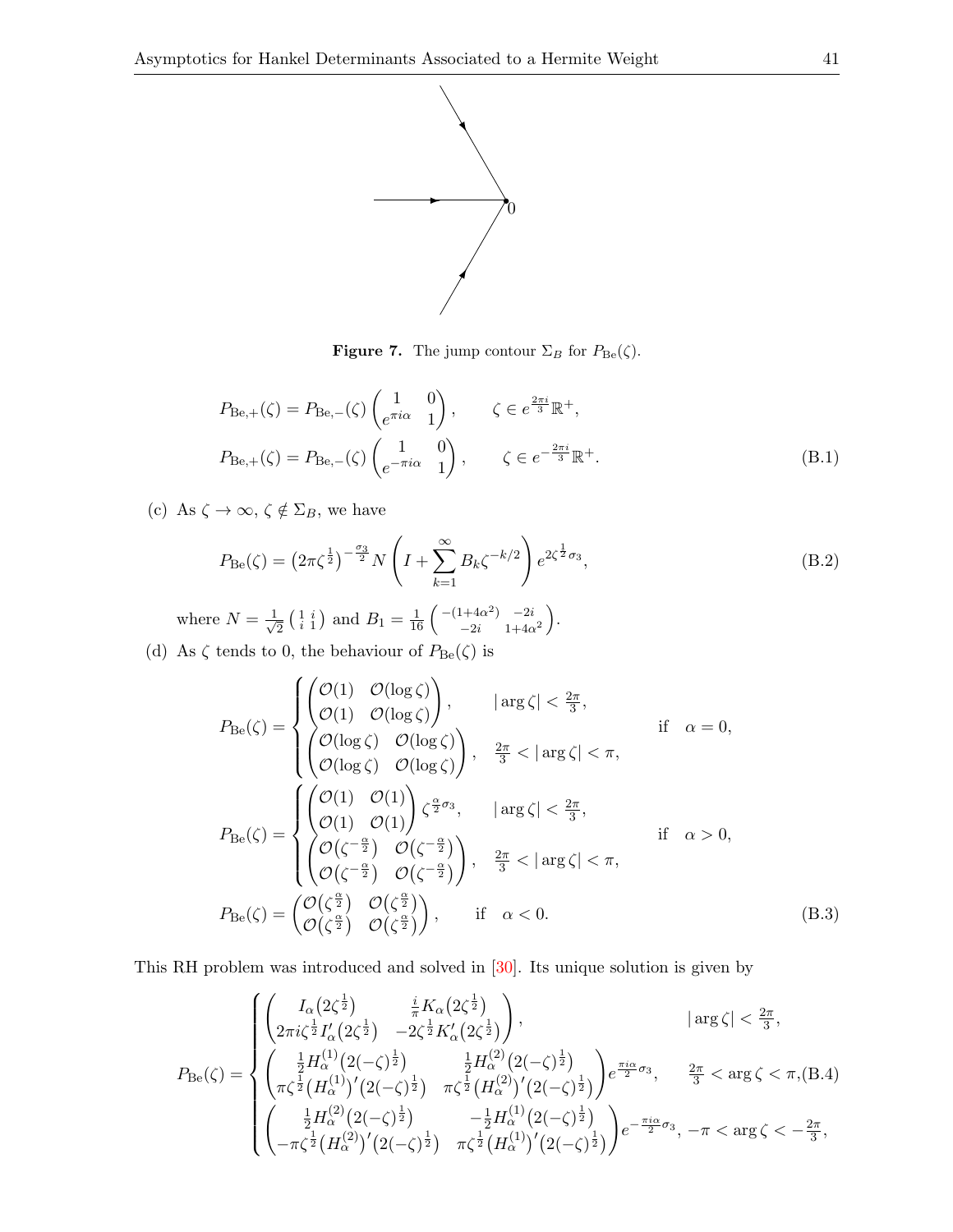<span id="page-42-21"></span><span id="page-42-20"></span>where  $H_{\alpha}^{(1)}$  and  $H_{\alpha}^{(2)}$  are the Hankel functions of the first and second kind, and  $I_{\alpha}$  and  $K_{\alpha}$  are the modified Bessel functions of the first and second kind.

#### Acknowledgements

<span id="page-42-15"></span><span id="page-42-14"></span><span id="page-42-13"></span>C. Charlier was supported by the European Research Council under the European Union's Seventh Framework Programme (FP/2007/2013)/ ERC Grant Agreement n. 307074. A. Deaño acknowledges financial support from projects MTM2012-36732-C03-01 and MTM2015-65888- C4-2-P from the Spanish Ministry of Economy and Competitivity. The authors are grateful to A.B.J. Kuijlaars for sharing a simplified proof for the first part of [\[11,](#page-41-2) Proposition A.1]. This inspired us to simplify the proof of Lemma [7.4.](#page-37-7) We also thank T. Claeys for a careful reading of the introduction and for useful remarks. The authors acknowledge the referees for their careful reading and useful remarks.

#### <span id="page-42-19"></span><span id="page-42-9"></span><span id="page-42-5"></span>References

- <span id="page-42-7"></span>[1] Anderson G.W., Guionnet A., Zeitouni O., An introduction to random matrices, *[Cambridge Studies in](https://doi.org/10.1017/CBO9780511801334) [Advanced Mathematics](https://doi.org/10.1017/CBO9780511801334)*, Vol. 118, Cambridge University Press, Cambridge, 2010.
- <span id="page-42-4"></span>[2] Atkin M., Charlier C., Zohren S., On the ratio probability of the smallest eigenvalues in the Laguerre unitary ensemble, *[Nonlinearity](https://doi.org/10.1088/1361-6544/aa9d57)* 31 (2018), 1155–1196, [arXiv:1611.00631.](https://arxiv.org/abs/1611.00631)
- <span id="page-42-11"></span>[3] Bertola M., Bothner T., Zeros of large degree Vorob'ev–Yablonski polynomials via a Hankel determinant identity, *[Int. Math. Res. Not.](https://doi.org/10.1093/imrn/rnu239)* 2015 (2015), 9330–9399, [arXiv:1401.1408.](https://arxiv.org/abs/1401.1408)
- <span id="page-42-2"></span>[4] Bertola M., Lee S.Y., First colonization of a hard-edge in random matrix theory, *[Constr. Approx.](https://doi.org/10.1007/s00365-009-9052-4)* 31 (2010), 231–257, [arXiv:0711.3625.](https://arxiv.org/abs/0711.3625)
- <span id="page-42-18"></span>[5] Bohigas O., Pato M.P., Missing levels in correlated spectra, *[Phys. Lett. B](https://doi.org/10.1016/j.physletb.2004.05.065)* 595 (2004), 171–176, [nucl-th/0403006.](https://arxiv.org/abs/nucl-th/0403006)
- [6] Bothner T., Deift P., Its A., Krasovsky I., On the asymptotic behavior of a log gas in the bulk scaling limit in the presence of a varying external potential I, *[Comm. Math. Phys.](https://doi.org/10.1007/s00220-015-2357-1)* 337 (2015), 1397–1463, [arXiv:1407.2910.](https://arxiv.org/abs/1407.2910)
- <span id="page-42-22"></span>[7] Br´ezin E., Hikami S., Characteristic polynomials of real symmetric random matrices, *[Comm. Math. Phys.](https://doi.org/10.1007/s002200100547)* 223 (2001), 363–382, [math-ph/0103012.](https://arxiv.org/abs/math-ph/0103012)
- <span id="page-42-0"></span>[8] Buckingham R., Large-degree asymptotics of rational Painlevé-IV functions associated to generalized Hermite polynomials, [arXiv:1706.09005.](https://arxiv.org/abs/1706.09005)
- <span id="page-42-17"></span><span id="page-42-1"></span>[9] Charlier C., Asymptotics of Hankel determinants with a one-cut regular potential and Fisher–Hartwig singularities, *[Int. Math. Res. Not.](https://doi.org/10.1093/imrn/rny009)*, to appear, [arXiv:1706.03579.](https://arxiv.org/abs/1706.03579)
- <span id="page-42-10"></span>[10] Charlier C., Claeys T., Asymptotics for Toeplitz determinants: perturbation of symbols with a gap, *[J. Math.](https://doi.org/10.1063/1.4908105) [Phys.](https://doi.org/10.1063/1.4908105)* 56 (2015), 022705, 23 pages, [arXiv:1409.0435.](https://arxiv.org/abs/1409.0435)
- <span id="page-42-8"></span>[11] Charlier C., Claeys T., Thinning and conditioning of the circular unitary ensemble, *[Random Matrices Theory](https://doi.org/10.1142/S2010326317500071) [Appl.](https://doi.org/10.1142/S2010326317500071)* 6 (2017), 1750007, 51 pages, [arXiv:1604.08399.](https://arxiv.org/abs/1604.08399)
- [12] Claeys T., Birth of a cut in unitary random matrix ensembles, *[Int. Math. Res. Not.](https://doi.org/10.1093/imrn/rnm166)* 2008 (2008), rnm166, 40 pages, [arXiv:0711.2609.](https://arxiv.org/abs/0711.2609)
- <span id="page-42-16"></span>[13] Clarkson P.A., Painlevé equations – nonlinear special functions, in Orthogonal Polynomials and Special Functions, *[Lecture Notes in Math.](https://doi.org/10.1007/978-3-540-36716-1_7)*, Vol. 1883, Springer, Berlin, 2006, 331–411.
- <span id="page-42-12"></span>[14] Clarkson P.A., Jordaan K., The relationship between semiclassical Laguerre polynomials and the fourth Painlev´e equation, *[Constr. Approx.](https://doi.org/10.1007/s00365-013-9220-4)* 39 (2014), 223–254, [arXiv:1301.4134.](https://arxiv.org/abs/1301.4134)
- [15] Deaño A., Simm N.J., On the probability of positive-definiteness in the gGUE via semi-classical Laguerre polynomials, *[J. Approx. Theory](https://doi.org/10.1016/j.jat.2017.04.004)* 220 (2017), 44–59, [arXiv:1610.08561.](https://arxiv.org/abs/1610.08561)
- <span id="page-42-6"></span>[16] Deift P., Orthogonal polynomials and random matrices: a Riemann–Hilbert approach, *Courant Lecture Notes in Mathematics*, Vol. 3, New York University, Courant Institute of Mathematical Sciences, New York, Amer, Math, Soc., Providence, RI, 1999.
- <span id="page-42-3"></span>[17] Deift P., Its A., Krasovsky I., Asymptotics of Toeplitz, Hankel, and Toeplitz+Hankel determinants with Fisher–Hartwig singularities, *[Ann. of Math.](https://doi.org/10.4007/annals.2011.174.2.12)* 174 (2011), 1243–1299, [arXiv:0905.0443.](https://arxiv.org/abs/0905.0443)